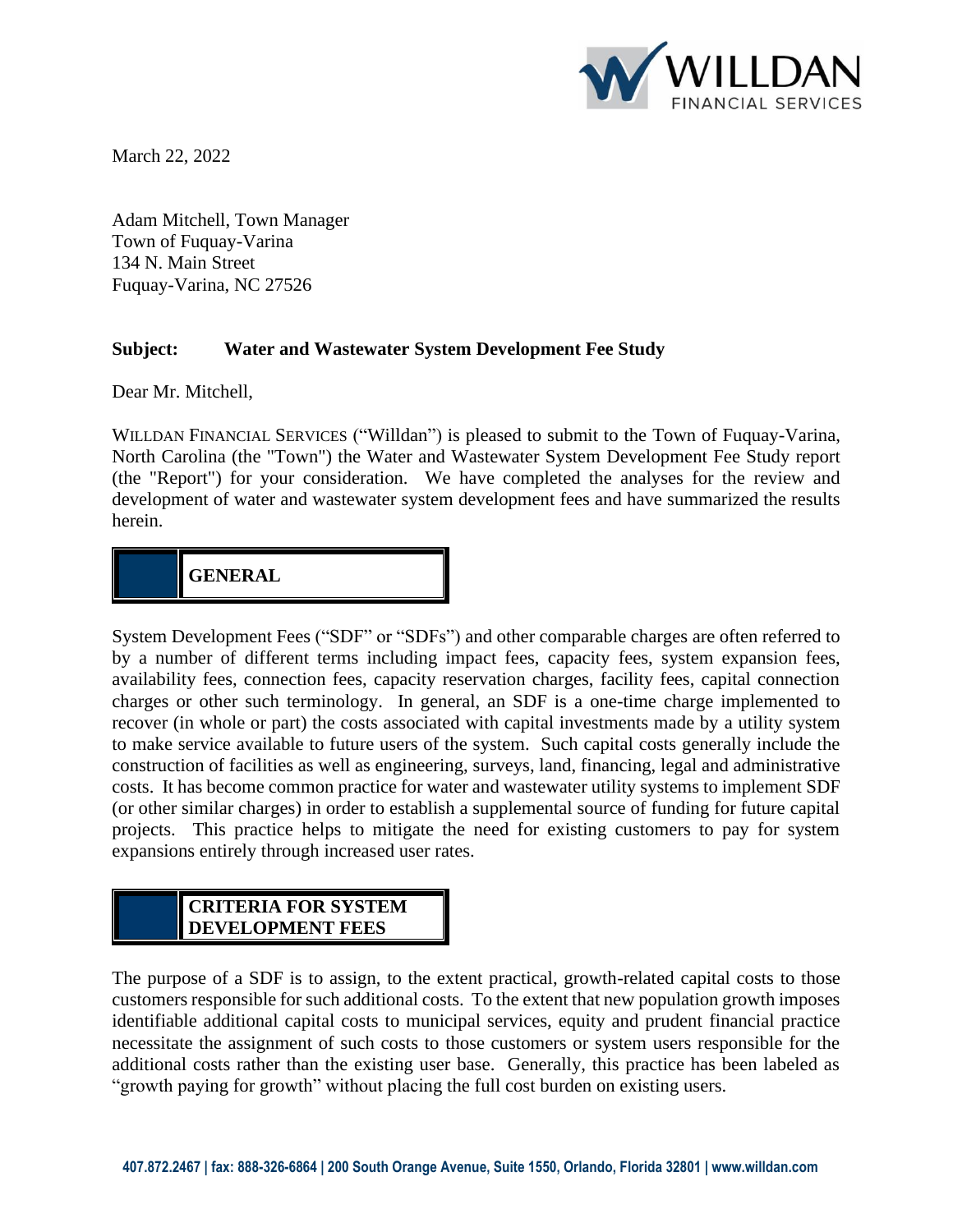

It is important to note that an SDF is different than an assessment or tax. A special assessment is predicated upon an estimated increment in value to the property assessed by virtue of the improvement being constructed in the vicinity of the property. Further, the assessment must be directly and reasonably related to the benefit of which the property receives. SDFs are not directly related to the value of the improvement to the property but rather to the usage of the facilities required by the property. Until the property is put to use (i.e., developed), there is no burden placed upon the servicing facilities and the land use may be entirely unrelated to the value of the assessment basis of the underlying land. With respect to a comparison to taxes, SDFs are distinguishable primarily in the direct relationship between the amount charged and the measurable quantity of public facilities required. In the case of taxation, there is no requirement that the payment be in proportion to the quantity of public services consumed, and funds received by a municipality from taxes can be expended for any legitimate public purpose.

## **LEGAL CONSIDERATIONS**

#### *Court Proceedings - General*

Generally, courts throughout the United States have found that capacity-related fees associated with new customer connections to utility systems are legal as long as they meet a Rational Nexus Test. In accordance with common court rulings, the rational nexus test requires that certain conditions be met in order to have a valid capacity-related fee. Typically, the court decisions have found that such fees are valid if the following standards are met:

- 1. The required payment should primarily benefit those who must pay it because they receive a special benefit or service as a result of improvements made with the proceeds;
- 2. Proceeds from the required SDF payments are dedicated solely to the capital improvement projects (i.e. proceeds are not placed in a general fund to be spent on ongoing expenses and maintenance, which characterizes a tax, but are set aside in a restricted reserve fund);
- 3. The revenue generated by the required payment should not exceed the cost of capital improvements to the system; and
- 4. The required payments are imposed uniformly and equitably on all new customers based on their anticipated usage (i.e. a relationship between the fees paid and the benefits received).

In general, most courts have found that it is reasonable for utility systems to take steps to ensure that there are adequate funds for capital projects, and to set aside collected fees in a special account for that purpose. Additionally, new customers are treated alike in that all must pay a fee based on anticipated usage and/or potential demand. Finally, courts have reasoned that it is rational for a utility system to prepare to pay for future capital projects and, while imposing a capacity-related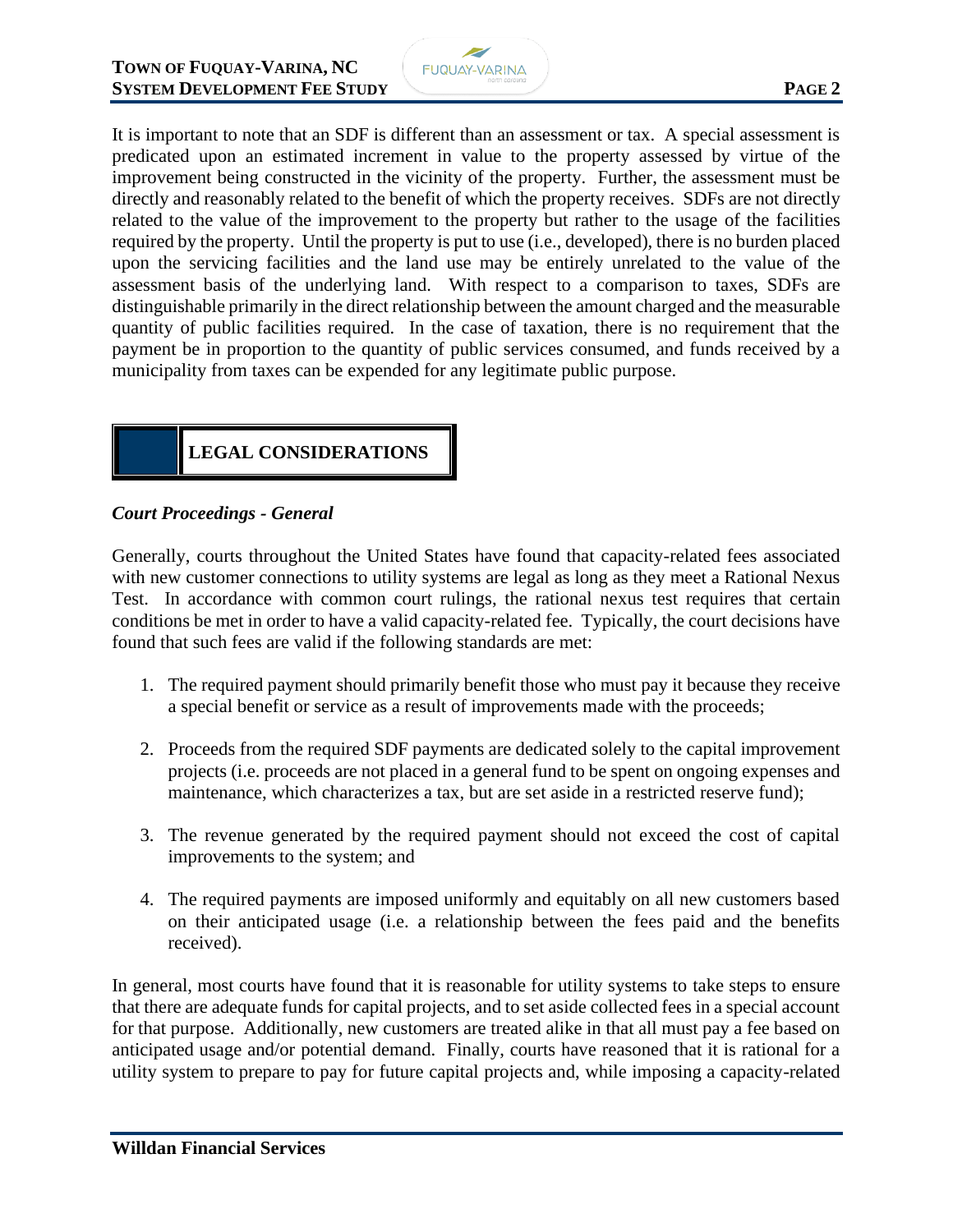

fee may not be the only way to raise such funds, it is a reasonable and legitimate method of accruing funds.

#### *Court Proceedings – North Carolina*

In 1990, a precedent was set in the State of North Carolina in a decision by the United States Court of Appeals, Fourth District for the case of Shell Island Investment v. Town of Wrightsville Beach North Carolina (900 F.2d 255), regarding the right of the Town of Wrightsville Beach to impose utility system impact fees to fund the expansion of the water and sewer facilities. The Court of Appeals upheld the decision of the United States District Court for the Eastern District of North Carolina that the Town of Wrightsville Beach had "authority to impose impact and tap fees under the Public Enterprise statute and that no specific enabling legislation is necessary."

Pursuant to the ruling of the District Court and the Court of Appeals, it was concluded that "despite the absence of any express authorization in the Public Enterprise Statute for municipalities to establish or increase utility fees in order to offset future capital improvements to their sewer and water infrastructures, general authority to do so is implicit in relevant state law, limited only by the requirement that any discrimination among users be not based on arbitrary or unreasonable classifications."

#### *Court Proceedings – Town of Carthage Case*

On April 8, 2016, in the case of Quality Built Homes, Inc. v. Town of Carthage, (766 S.E. 2d 897) the North Carolina Court of Appeals held that the Town of Carthage possessed authority to charge "impact fees" for water and sewer services. However, On August 16, 2016, the North Carolina Supreme Court reversed the North Carolina Court of Appeals' decision and held that the Town did not possess authority to charge impact fees for water and sewer services. Although there were many different factors influencing this decision, the result generated a significant amount of confusion and concern for governmental utility systems within the State.

#### *House Bill 436*

The General Assembly of North Carolina recently enacted House Bill 436, which included a general statute under Section 1, Chapter 162A, Article 8 for the development of "System Development Fees" (herein referred to as "Chapter 162A") that impacts all governmental entities in North Carolina who currently assess fees for the recovery of capital costs associated with new development and system growth. As defined in Chapter 162A, a system development fee is a charge or assessment for service imposed with respect to new development to fund costs of capital improvements necessitated by and attributable to such new development, to recoup costs of existing facilities which serve such new development, or a combination of those costs. Based on requirements of Chapter 162A, the calculation of the SDFs, must employ generally accepted accounting, engineering, and planning methodologies. Defined methodologies include the buy-in method, incremental or marginal cost method, and combined cost method. A brief description of each of these methods as defined in American Water Works Association Manual M1 is provided below.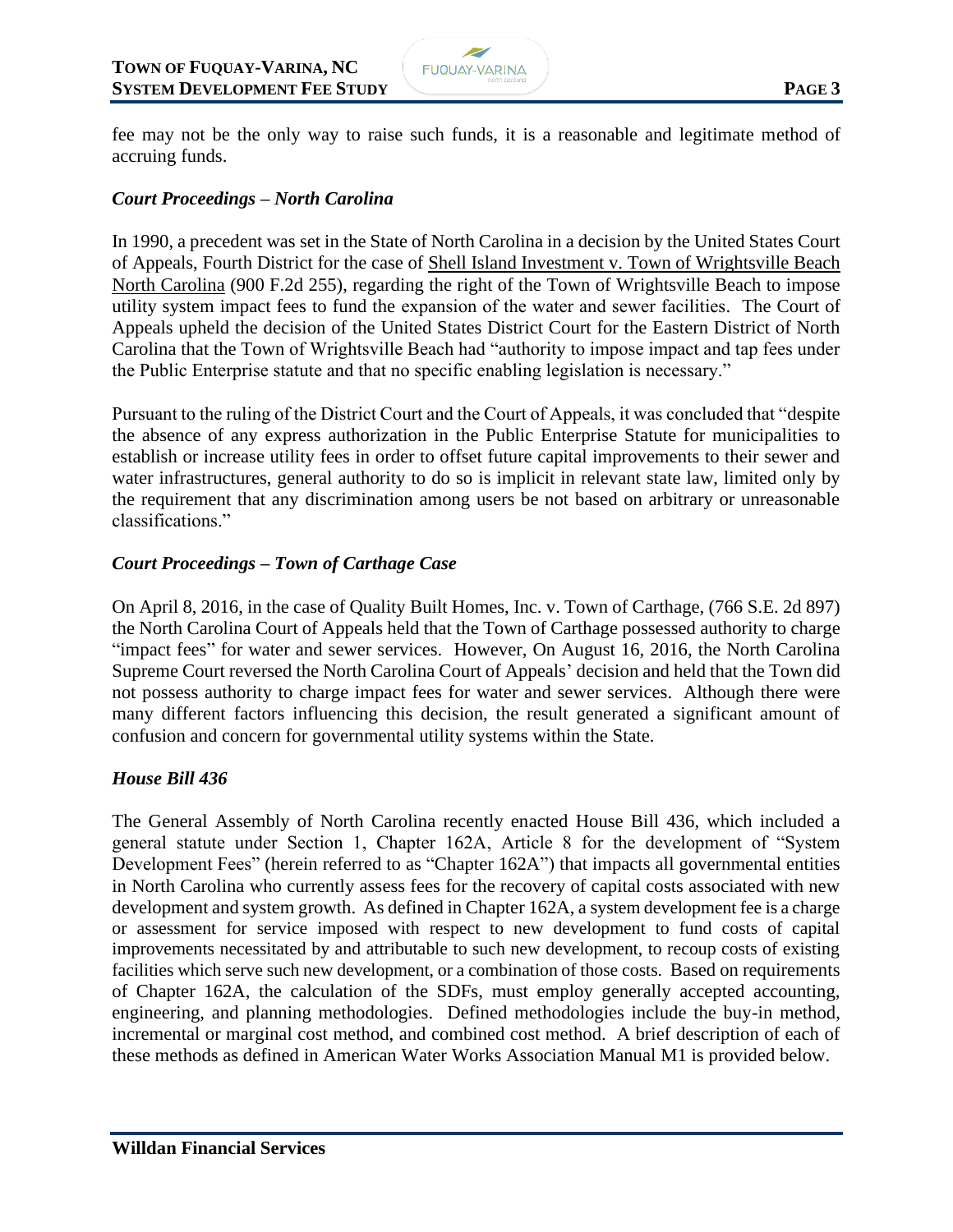- o *Buy-in Method.* Based on the value of the existing system's capacity. Under this method, new development "buys" a proportionate share of capacity at the cost (value) of the existing facilities.
- o *Incremental/Marginal Cost Method*. Based on the value or cost to expand the existing system's capacity. This method assigns to new development the incremental cost of future system expansion needed to serve new development.
- o *Combined Cost Method*. Based on blended value of both the existing and expanded system capacity. This method uses a combination of the buy-in and incremental/marginal cost methods.

Chapter 162A allows a governmental unit to utilize any of the three methods described above depending on the availability of information from the governmental unit, i.e., a detailed listing of asset data (buy-in method) or a ten to twenty-year capital improvement plan (incremental method). The combined method includes both existing assets and future capital projects required to serve growth.

Chapter 162A states that an SDF shall be calculated based on a written analysis, which may constitute or be included in a capital plan, that:

- 1. Is prepared by a financial professional or a licensed professional engineer qualified by experience and training or education to employ generally accepted accounting, engineering, and planning methodologies to calculate system development fees for public water and sewer systems.
- 2. Documents in reasonable detail the facts and data used in the analysis and their sufficiency and reliability.
- 3. Employs generally accepted accounting, engineering, and planning methodologies, including the buy-in, incremental cost or marginal cost, and combined cost methods for each service, setting forth appropriate analysis as to the consideration and selection of a method appropriate to the circumstances and adapted as necessary to satisfy all requirements of this Article.
- 4. Documents and demonstrates the reliable application of the methodologies to the facts and data, including all reasoning, analysis, and interim calculations underlying each identifiable component of the system development fee and the aggregate thereof.
- 5. Identifies all assumptions and limiting conditions affecting the analysis and demonstrates that they do not materially undermine the reliability of conclusions reached.
- 6. Calculates a final system development fee per service unit of new development and includes an equivalency or conversion table for use in determining the fees applicable for various categories of demand.
- 7. Covers a planning horizon of not less than 5 years nor more than 20 years.
- 8. Is adopted by resolution or ordinance of the local governmental unit in accordance with G.S. 162A-209.
- 9. Uses the gallons per day per service unit that the local governmental unit applies to its water or sewer system engineering or planning purposes for water or sewer, as appropriate, in calculating the system development fee. (2017-138, s. 1; 2018-34, s. 1(a); 2021-76, s. 2.)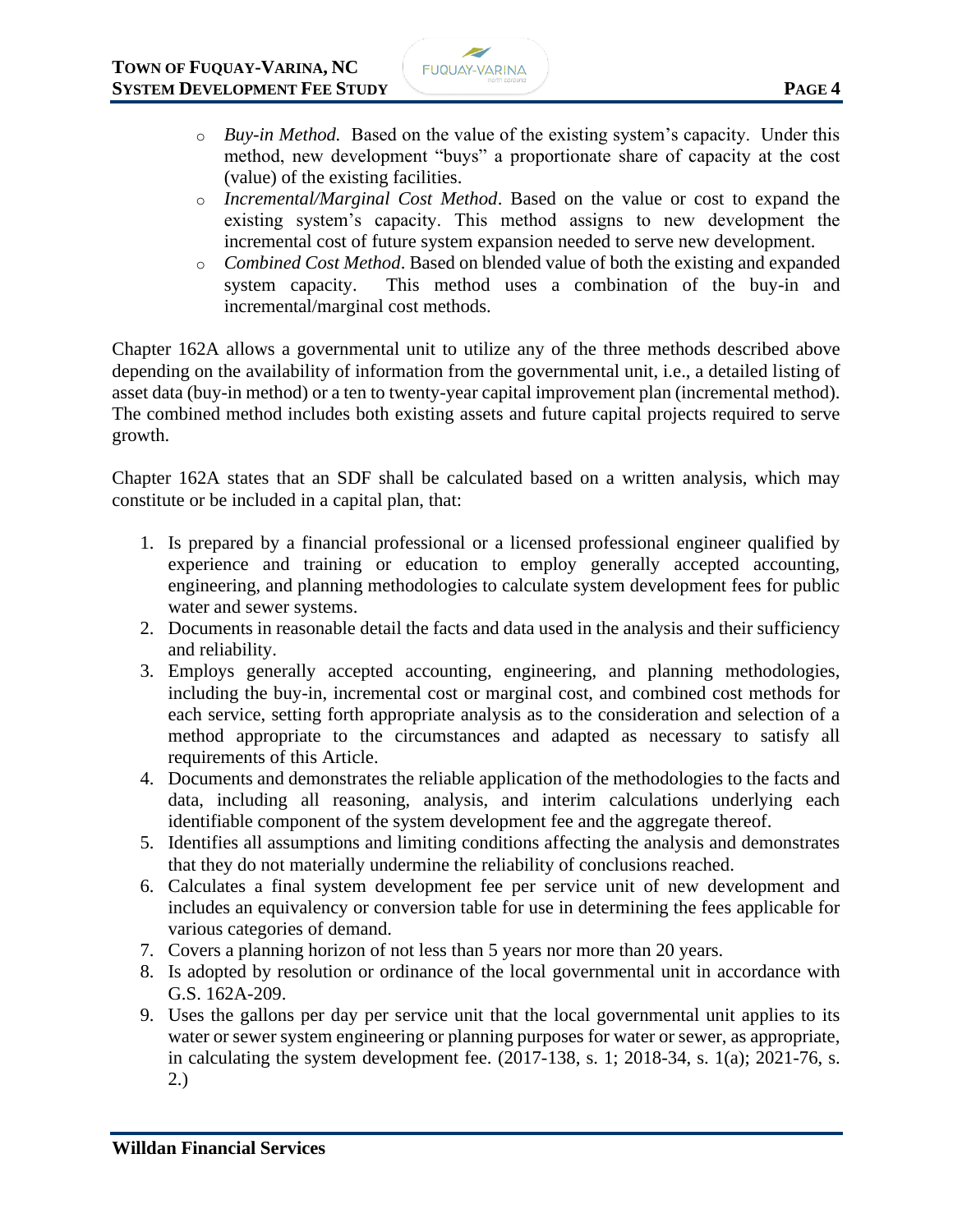

Further, Chapter 162A includes certain other minimum requirements as follows:

- 1. A system development fee shall not exceed that calculated based on the system development fee analysis.
- 2. Credits must be included no matter which methodology is used. A more detailed discussion on the applicable credits will be included in later sections of this Report.
- 3. A construction or contribution credit shall be given with respect to new development such that the governmental unit will credit the value of costs in excess of a development's proportionate share of connecting facilities required to be oversized for the use of others outside the development.

As such, this Report is intended to SDFs that meet the legal requirements set forth above to develop fees in accordance with Chapter 162A. The development of the proposed/calculated SDFs and applicable analysis assumptions are described throughout the remainder of the Report.

## **ADOPTION AND PERIODIC REVIEW OF SDF ANALYSIS**

Upon completion of the SDF analysis, Chapter 162A sets forth certain criteria regarding the adoption and periodic review of SDFs. These include the following:

- 1. For not less than 45 days prior to consideration for adoption of the SDF analysis, the governmental unit shall post the analysis on its website and solicit and furnish a means to submit written comments which shall be considered by the preparer for possible modifications or revisions to the analysis.
- 2. Following expiration of the 45 days posting period, the governing body shall conduct a public hearing prior to considering adopting the analysis with any modifications.
- 3. The governmental unit shall publish the SDFs in its annual budget, rate plan or ordinance. Further, the SDF analysis shall be updated at least every five years.

#### **EXISTING SYSTEM DEVELOPMENT FEES**

The Town currently imposes SDFs to new customers requiring water and/or wastewater utility service. The current fees are \$2,000 and \$3,250 per residential dwelling unit for water and wastewater, respectively. For new, nonresidential/commercial customers, the fee is based on the size of the water meter. Based on discussions with Town staff, it is understood that the current fees and fee structure were developed and adopted in accordance with the Chapter 162A requirements. The existing SDFs are provided in **Table 1**.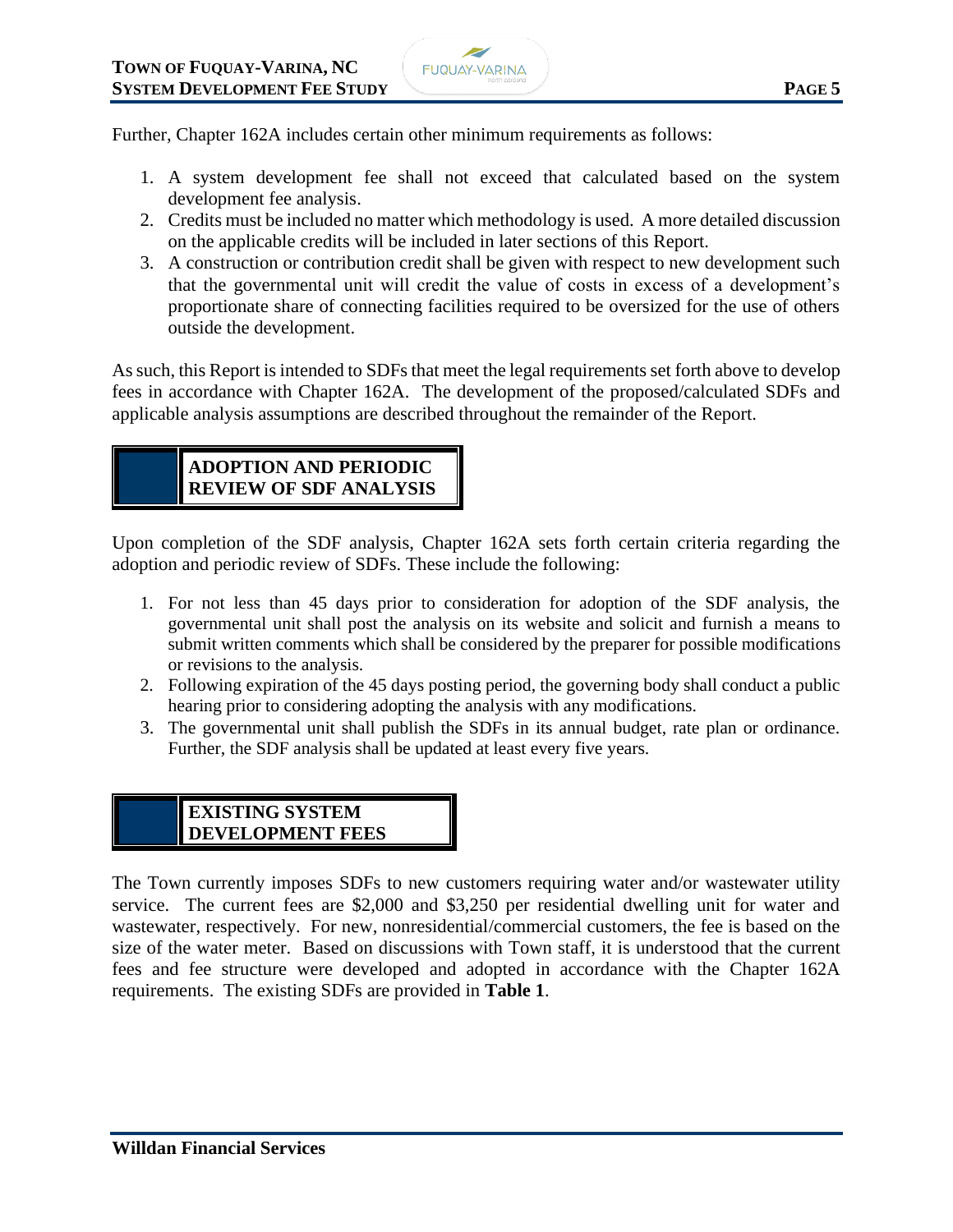

| <b>TABLE 1</b><br><b>EXISTING SYSTEM DEVELOPMENT FEES</b> |    |        |    |            |                               |         |  |  |  |  |  |
|-----------------------------------------------------------|----|--------|----|------------|-------------------------------|---------|--|--|--|--|--|
| <b>Description</b>                                        |    | Water  |    | Wastewater | <b>Combined</b><br><b>Fee</b> |         |  |  |  |  |  |
| <b>Meter Size:</b>                                        |    |        |    |            |                               |         |  |  |  |  |  |
| $5/8$ x $3/4$ Inch                                        | \$ | 2,000  | \$ | 3,250      | \$                            | 5,250   |  |  |  |  |  |
| $1.0$ Inch                                                | \$ | 3,328  | \$ | 5,416      | \$                            | 8,744   |  |  |  |  |  |
| $1.5$ Inch                                                | \$ | 6,655  | \$ | 10,833     | \$                            | 17,488  |  |  |  |  |  |
| $2.0$ Inch                                                | \$ | 10,649 | \$ | 17,333     | \$                            | 27,982  |  |  |  |  |  |
| $3.0$ Inch                                                | \$ | 21,297 | \$ | 34,665     | \$                            | 55,962  |  |  |  |  |  |
| $4.0$ Inch                                                | \$ | 33,277 | \$ | 54,164     | \$                            | 87,441  |  |  |  |  |  |
| $6.0$ Inch                                                | \$ | 66,554 | \$ | 108,328    | \$                            | 174,882 |  |  |  |  |  |

**EXISTING CONNECTION FEES**

The Town currently imposes connection fees to new customers connecting to the water and wastewater systems. However, it is important to note that such connection-related fees are different than the SDFs developed and proposed herein. The distinguishing characteristic is that the connection fees are established for the purpose of recovering the operating costs associated with performing the customer service act of physically making a new system connection (i.e. materials, labor, equipment, vehicles, etc.) SDFs, on the other hand, are established for the purpose of recovering the major capital costs incurred in making water and wastewater utility service available to the public. The SDFs calculated herein are intended to be in addition to the connection fees. As such, it is proposed that the existing connection fees continue to be imposed. It should be noted that, for the purpose of this Report, the existing connection fees are assumed to recover the costs associated with these items. A review of these fees in relation to actual costs incurred is beyond the scope of this Report.

## **EXISTING & PROJECTED CAPITAL FACILITIES**

#### *Existing Facilities – Buy-In Method*

In considering the recovery of existing asset costs under the buy-in method, the general concept is that new customers "buy" a proportionate share of system capacity at the value of the existing facilities. It is important to note that while this methodology is labeled as *buy-in*, payment of an SDF does not transfer any ownership of the assets to the customer. Rather, such payment provides access to capacity at a status equal to that of existing customers of the system.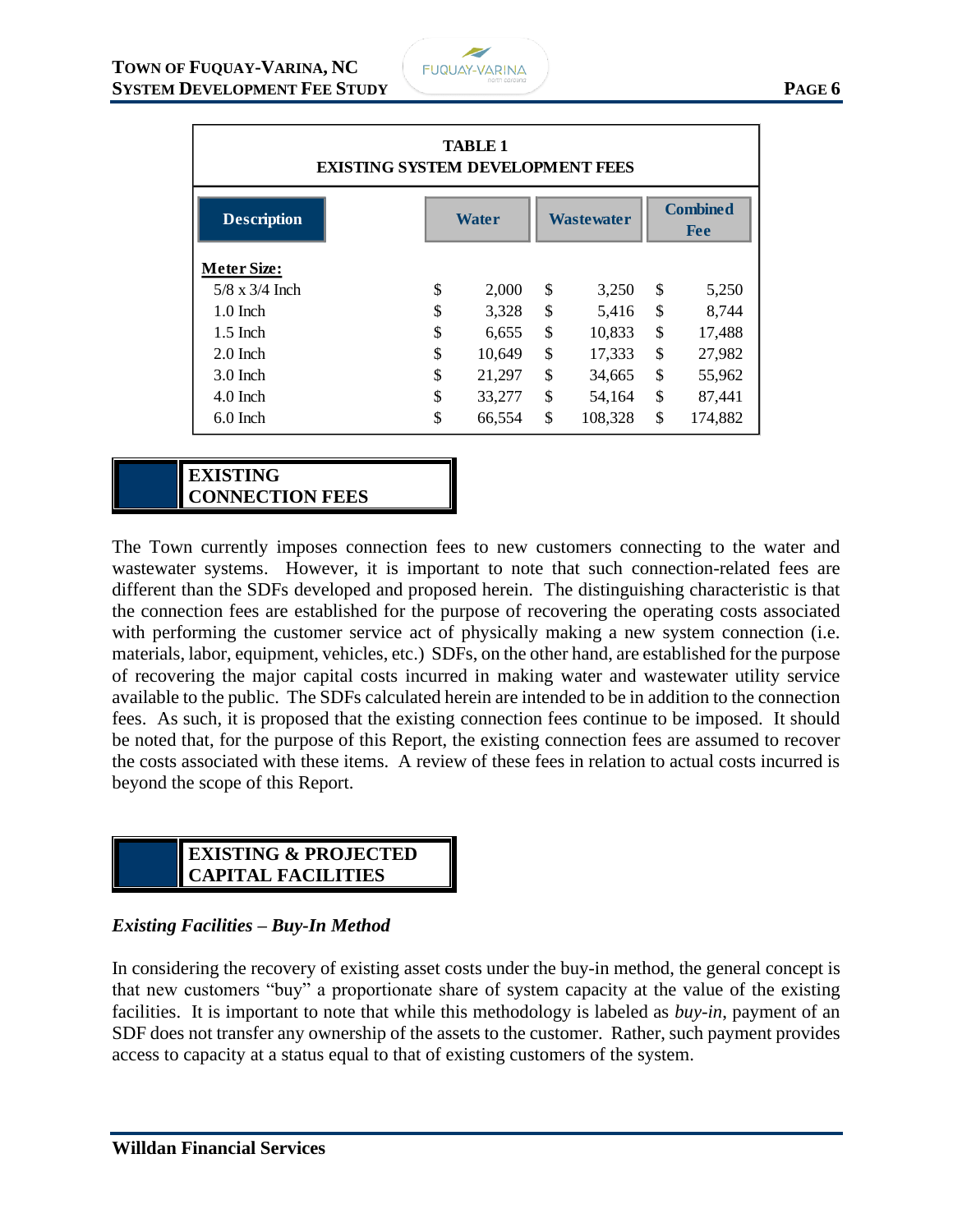

While there are different methods that can be used to establish a value to the existing facilities, a common approach is to value the existing assets at a replacement cost amount. According to the replacement cost method, the existing system components are valued at the estimated current cost of replacing the facilities. The analysis developed herein uses an approach referred to as Replacement Cost New Less Depreciation (RCNLD). Applying the RCNLD method, the original costs are escalated to current dollars using construction cost indices, and then the result is adjusted down for the accumulated depreciation, which is also adjusted by the construction cost indices. This approach results in a replacement cost valuation that reflects the remaining depreciable life of the facilities.

In performing the RCNLD analysis, the Town provided a detailed listing of the current water and wastewater system facilities (the "Asset Listing"). The Asset Listing contained the original cost, the date placed in service and the accumulated depreciation for each asset. The replacement cost of each asset is estimated by using construction cost indices information contained in the Handy-Whitman Index of Public Utility Construction Costs for the South Atlantic Region. The Handy-Whitman Index calculates the cost trends for different types of utility construction, including water systems. The published indices are used by regulatory bodies, operating entities, utility systems, service companies, valuation experts and insurance companies. The Handy-Whitman Index values are widely used to trend earlier valuations and original cost records to estimate replacement cost at prices prevailing at a certain date or to the present. While other construction cost indices are available, the Handy-Whitman Index is used in this analysis because it is specifically tailored to the utility industry.

After the replacement cost is calculated for each individual asset item, the adjusted accumulated depreciation is deducted for each asset item. The result is the RCNLD. The asset data and applicable recoverable cost allocations are provided in **Exhibit 1** at the end of this Report. The existing capital facilities and RCNLD calculations are summarized in **Table 2**.

| <b>TABLE 2</b><br><b>RCNLD OF EXISTING UTILITY ASSETS</b> |    |                      |            |                                       |              |                                           |              |               |  |  |  |
|-----------------------------------------------------------|----|----------------------|------------|---------------------------------------|--------------|-------------------------------------------|--------------|---------------|--|--|--|
| <b>Description</b>                                        |    | <b>Original Cost</b> |            | <b>Replacement</b><br><b>Cost New</b> |              | <b>Accumulated</b><br><b>Depreciation</b> | <b>RCNLD</b> |               |  |  |  |
| <b>Total Utility Assets:</b>                              |    |                      |            |                                       |              |                                           |              |               |  |  |  |
| <b>Buildings</b>                                          | \$ | 155,000              | \$         | 155,000                               | \$           | $\Omega$                                  | $\mathbb{S}$ | 155,000       |  |  |  |
| Equipment                                                 |    | 1,400,713            | 1,250,783  |                                       | (1,042,989)  |                                           |              | 207,794       |  |  |  |
| <b>Operating Plants</b>                                   |    | 49,741,184           | 61,344,055 |                                       | (13,960,681) |                                           |              | 47,383,374    |  |  |  |
| Other Improvements                                        |    | 106,495,434          |            | 162,280,463                           |              | (77, 316, 439)                            |              | 84,964,024    |  |  |  |
| Vehicles                                                  |    | 1,380,127            |            | 1,380,129                             |              | (729, 946)                                |              | 650,183       |  |  |  |
| Land                                                      |    | 421,341              |            | 421,340                               |              | $\theta$                                  | 421,340      |               |  |  |  |
| Total                                                     |    | \$159,593,799        |            | \$226,831,770                         |              | \$ (93,050,055)                           |              | \$133,781,715 |  |  |  |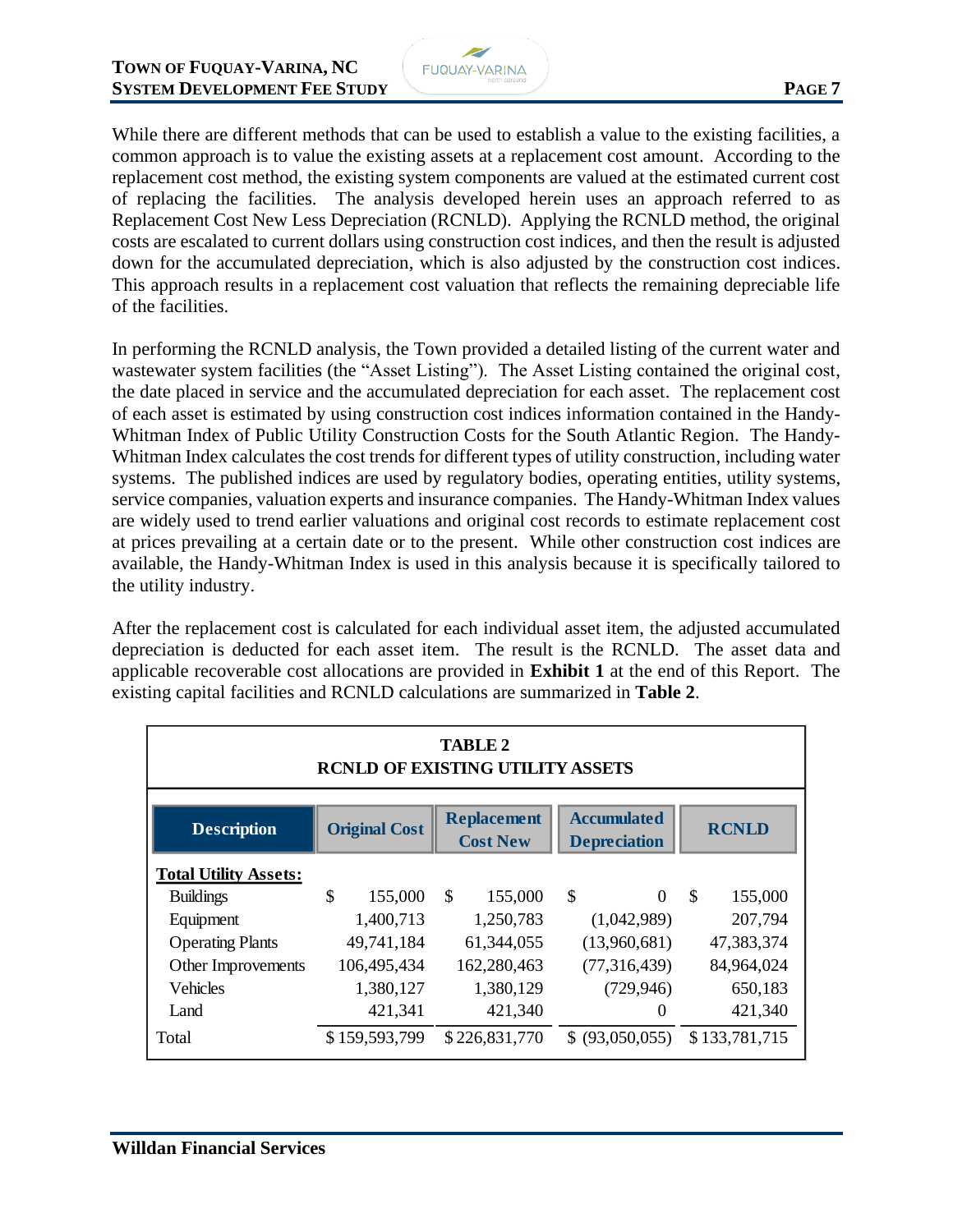

For the purpose of SDF analyses, the existing assets are categorized based on the major components of **Treatment** and **Transmission**. The treatment category includes any treatment plant facilities (water and/or wastewater) and accompanying supply and storage facilities (water only), as well as wastewater effluent disposal facilities. The transmission/collection category consists of major water mains, water pumping facilities, sewer lift stations and collection lines. Since the localized distribution and collection facilities are generally contributed by developers or funded from other sources (i.e., assessments, direct customer payments, etc.), these facilities are not included for recovery through the SDFs. Additionally, a cost limit or threshold has been set at \$100,000 as a condition of inclusion of the asset items in the SDF calculation. The cost limit assumes that any asset item that costs less than the limit amount is not a major facility that provides a system-wide benefit. A final adjustment was made to exclude certain asset items that were identified as projects that only restored existing capacity rather than provided system upgrades or additional system capacity. The existing recoverable water and wastewater capital asset cost allocations included in the analysis are summarized in **Table 3**.

| <b>TABLE 3</b><br><b>ALLOCATION OF EXISTING RECOVERABLE FACILITIES</b> |                                    |                          |              |                   |                |              |  |  |  |  |
|------------------------------------------------------------------------|------------------------------------|--------------------------|--------------|-------------------|----------------|--------------|--|--|--|--|
| <b>Description</b>                                                     | <b>RCNLD Included for Recovery</b> |                          |              |                   |                |              |  |  |  |  |
|                                                                        |                                    | <b>Water</b>             |              | <b>Wastewater</b> | <b>Total</b>   |              |  |  |  |  |
| <b>Total Recoverable Assets:</b>                                       |                                    |                          |              |                   |                |              |  |  |  |  |
| <b>Buildings</b>                                                       | \$                                 | $\Omega$                 | \$           | $\Omega$          | $\mathcal{S}$  | 0            |  |  |  |  |
| Equipment                                                              |                                    | $\Omega$                 |              | 0                 |                | 0            |  |  |  |  |
| <b>Operating Plants</b>                                                |                                    | $\Omega$                 |              | 43, 171, 324      |                | 43, 171, 324 |  |  |  |  |
| Other Improvements                                                     |                                    | 33,113,464               |              | 5,219,835         |                | 38, 333, 299 |  |  |  |  |
| Vehicles                                                               |                                    |                          |              |                   |                | 0            |  |  |  |  |
| Land                                                                   |                                    | 0                        |              | 0                 |                | 0            |  |  |  |  |
| Total                                                                  | \$.                                | 33,113,464               | $\mathbb{S}$ | 48,391,159        | \$             | 81,504,623   |  |  |  |  |
| <b>Allocation of Recoverable Assets:</b>                               |                                    |                          |              |                   |                |              |  |  |  |  |
| <b>Treatment Facilities</b>                                            | \$                                 | $\Omega$                 | S.           | 43, 171, 324      | $\mathbb{S}^-$ | 43, 171, 324 |  |  |  |  |
| <b>Transmission Facilities</b>                                         |                                    | 33,113,464               |              | 5,219,835         |                | 38, 333, 299 |  |  |  |  |
| Total                                                                  | \$.                                | 33,113,464 \$ 48,391,159 |              |                   | \$             | 81,504,623   |  |  |  |  |

#### *Capital Improvements Program – Incremental Cost Method*

In considering the recovery of future asset costs under the incremental cost method, the general concept is to assign to new development the incremental cost of future system expansion needed to serve the new development. When using this method, Chapter 162A requires a minimum 5-year capital improvements program ("CIP") that identifies the costs associated with new capacity and the timing of the expenditures. It is also important to consider the planned funding sources for the projects identified in the CIP. For example, projects that are funded from grants or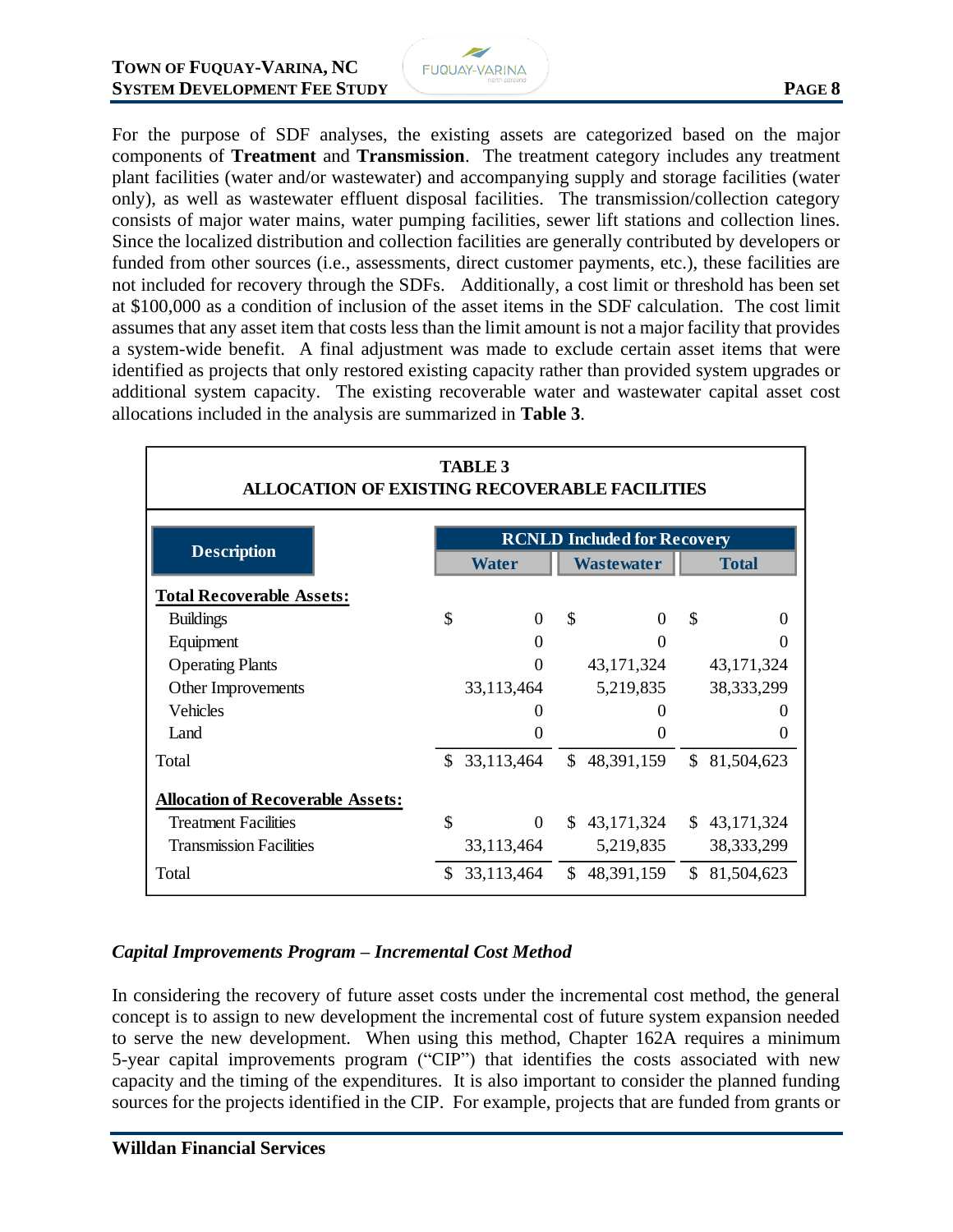

developer contributions are excluded from the SDF calculation since these are costs that are not incurred by the utility.

The SDFs developed herein utilize the incremental cost method and therefore include future capital improvement projects and their applicable additions to system capacity. The Town has adopted a CIP that provides a listing of individual projects and anticipated construction costs for fiscal years 2022 through 2032 (i.e. an 11-year CIP). The CIP is provided in **Exhibit 2**. Similar to the rationale for excluding certain existing assets from recovery through SDFs, the CIP project costs included for capital recovery in the analysis consist of only those projects associated with system-wide upgrades or expansions. As such, projects related to general maintenance (i.e. renewal and replacement of existing facilities) or localized facilities that benefit only certain customers are excluded from recovery through the SDFs. The CIP and resulting identification of assumed growth-related projects (i.e. project costs recoverable from SDFs) are provided in **Exhibit 3**. The Exhibit also provides a summary allocation of the recoverable costs between the treatment and transmission components. The projected growth-related projects and capital costs included in the analysis are summarized in **Table 4**.

| <b>TABLE 4</b><br><b>SUMMARY OF THE CIP &amp; RECOVERABLE CAPITAL COSTS</b> |                   |               |                                   |                                      |  |  |  |  |  |  |  |
|-----------------------------------------------------------------------------|-------------------|---------------|-----------------------------------|--------------------------------------|--|--|--|--|--|--|--|
| <b>Description</b>                                                          | <b>Total CIP</b>  |               | <b>Excluded</b><br><b>Capital</b> | <b>Recoverable</b><br><b>Capital</b> |  |  |  |  |  |  |  |
| <b>Water:</b>                                                               |                   |               |                                   |                                      |  |  |  |  |  |  |  |
| <b>Treatment Facilities</b>                                                 | \$.<br>52,587,250 | \$            | $\theta$                          | \$52,587,250                         |  |  |  |  |  |  |  |
| <b>Transmission Facilities</b>                                              | 123,890,251       |               | (7,500,150)                       | 116,390,101                          |  |  |  |  |  |  |  |
| <b>Other Facilities</b>                                                     | $\theta$          |               | $\Omega$                          | $\theta$                             |  |  |  |  |  |  |  |
| Total                                                                       | \$176,477,501     | $\mathcal{S}$ | (7,500,150)                       | \$168,977,351                        |  |  |  |  |  |  |  |
| <u>Wastewater:</u>                                                          |                   |               |                                   |                                      |  |  |  |  |  |  |  |
| <b>Treatment Facilities</b>                                                 | \$<br>94,625,800  | \$            | $\Omega$                          | 94,625,800<br>\$.                    |  |  |  |  |  |  |  |
| <b>Transmission Facilities</b>                                              | 39,149,736        |               | (1,766,400)                       | 37, 383, 336                         |  |  |  |  |  |  |  |
| <b>Other Facilities</b>                                                     | $\boldsymbol{0}$  |               | 0                                 | 0                                    |  |  |  |  |  |  |  |
| Total                                                                       | \$133,775,536     | $\mathcal{S}$ | (1,766,400)                       | \$132,009,136                        |  |  |  |  |  |  |  |
| Combined:                                                                   |                   |               |                                   |                                      |  |  |  |  |  |  |  |
| <b>Treatment Facilities</b>                                                 | \$147,213,050     | \$            | $\theta$                          | \$147,213,050                        |  |  |  |  |  |  |  |
| <b>Transmission Facilities</b>                                              | 163,039,987       |               | (9,266,550)                       | 153,773,437                          |  |  |  |  |  |  |  |
| <b>Other Facilities</b>                                                     | $\theta$          |               | $\Omega$                          | 0                                    |  |  |  |  |  |  |  |
| Total                                                                       | \$310,253,037     | $\mathcal{S}$ | (9,266,550)                       | \$300,986,487                        |  |  |  |  |  |  |  |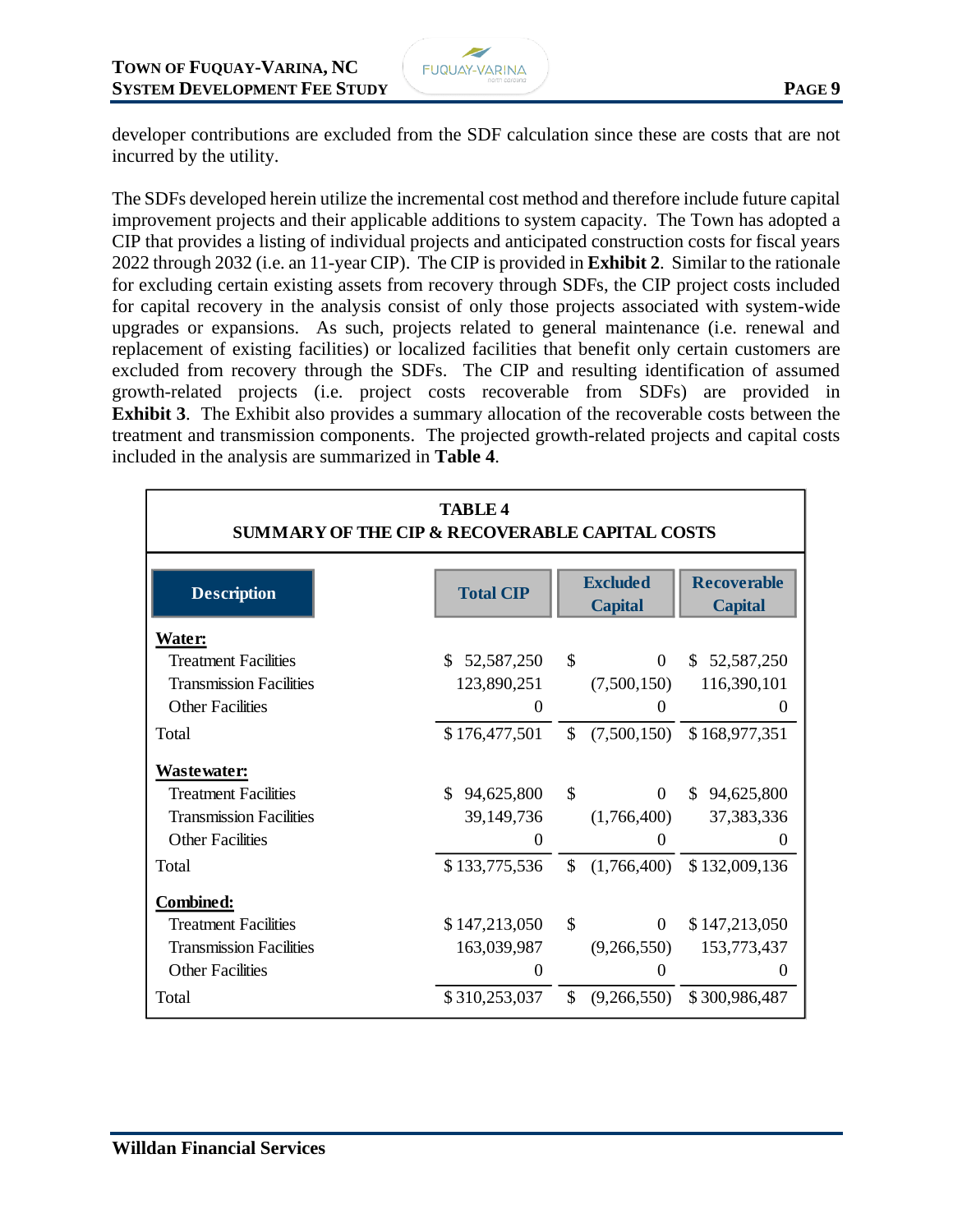

#### *Total Facilities – Combined Method*

The analysis developed herein for calculation of the SDFs proposes the combined method. As the name implies, the combined method includes the cost/value of both the existing facilities currently providing service, as well as the planned facilities required to perpetuate or expand service. This method assumes that the utility has capacity within the existing system sufficient to serve nearterm growth but will require additional capacity to serve future growth needs. Using this method, new customers pay an SDF that reflects the value of both existing and planned capacity. The combined system costs included for recovery are summarized in **Table 5**.

| <b>TABLE 5</b><br><b>SUMMARY OF COMBINED RECOVERABLE FACILITIES</b> |                               |                   |                  |  |  |  |  |  |  |  |  |
|---------------------------------------------------------------------|-------------------------------|-------------------|------------------|--|--|--|--|--|--|--|--|
|                                                                     | <b>Recoverable Facilities</b> |                   |                  |  |  |  |  |  |  |  |  |
| <b>Description</b>                                                  | <b>Water</b>                  | <b>Wastewater</b> | <b>Total</b>     |  |  |  |  |  |  |  |  |
| <b>Existing Facilities:</b>                                         |                               |                   |                  |  |  |  |  |  |  |  |  |
| <b>Treatment Facilities</b>                                         | \$<br>$\theta$                | 43,171,324<br>\$. | \$43,171,324     |  |  |  |  |  |  |  |  |
| <b>Transmission Facilities</b>                                      | 33,113,464                    | 5,219,835         | 38, 333, 299     |  |  |  |  |  |  |  |  |
| Subtotal                                                            | 33,113,464<br>\$              | \$48,391,159      | \$<br>81,504,623 |  |  |  |  |  |  |  |  |
| <b>Capital Improvement Program:</b>                                 |                               |                   |                  |  |  |  |  |  |  |  |  |
| <b>Treatment Facilities</b>                                         | \$.<br>52,587,250             | \$94,625,800      | \$147,213,050    |  |  |  |  |  |  |  |  |
| <b>Transmission Facilities</b>                                      | 116,390,101                   | 37, 383, 336      | 153,773,437      |  |  |  |  |  |  |  |  |
| Subtotal                                                            | \$168,977,351                 | \$132,009,136     | \$300,986,487    |  |  |  |  |  |  |  |  |
| <b>Combined Recoverable Costs:</b>                                  |                               |                   |                  |  |  |  |  |  |  |  |  |
| <b>Treatment Facilities</b>                                         | 52,587,250<br>S.              | \$137,797,124     | \$190,384,374    |  |  |  |  |  |  |  |  |
| <b>Transmission Facilities</b>                                      | 149,503,565                   | 42,603,171        | 192, 106, 736    |  |  |  |  |  |  |  |  |
| Total                                                               | \$202,090,815                 | \$180,400,295     | \$382,491,110    |  |  |  |  |  |  |  |  |

#### **SDF CALCULATION CREDITS**

It is common practice for utilities to fund major capital improvements and expansion projects with debt (i.e. bond issues). Generally, debt service payments associated with bond issues are recovered through the monthly user rates and charges applied to all system customers, as well as from other available revenue sources (including SDFs). In order to reduce the potential for new customers to pay twice for capital facilities (i.e. paying an SDF for facilities that may have been debt funded, and then paying for debt service in their monthly user rates), the SDF analysis developed herein includes a debt service credit to the existing facilities (buy-in method). The credit on the existing facilities is equal to the outstanding principal remaining on all utility related debt. The debt service credit amount for the existing facilities is allocated between water and wastewater based on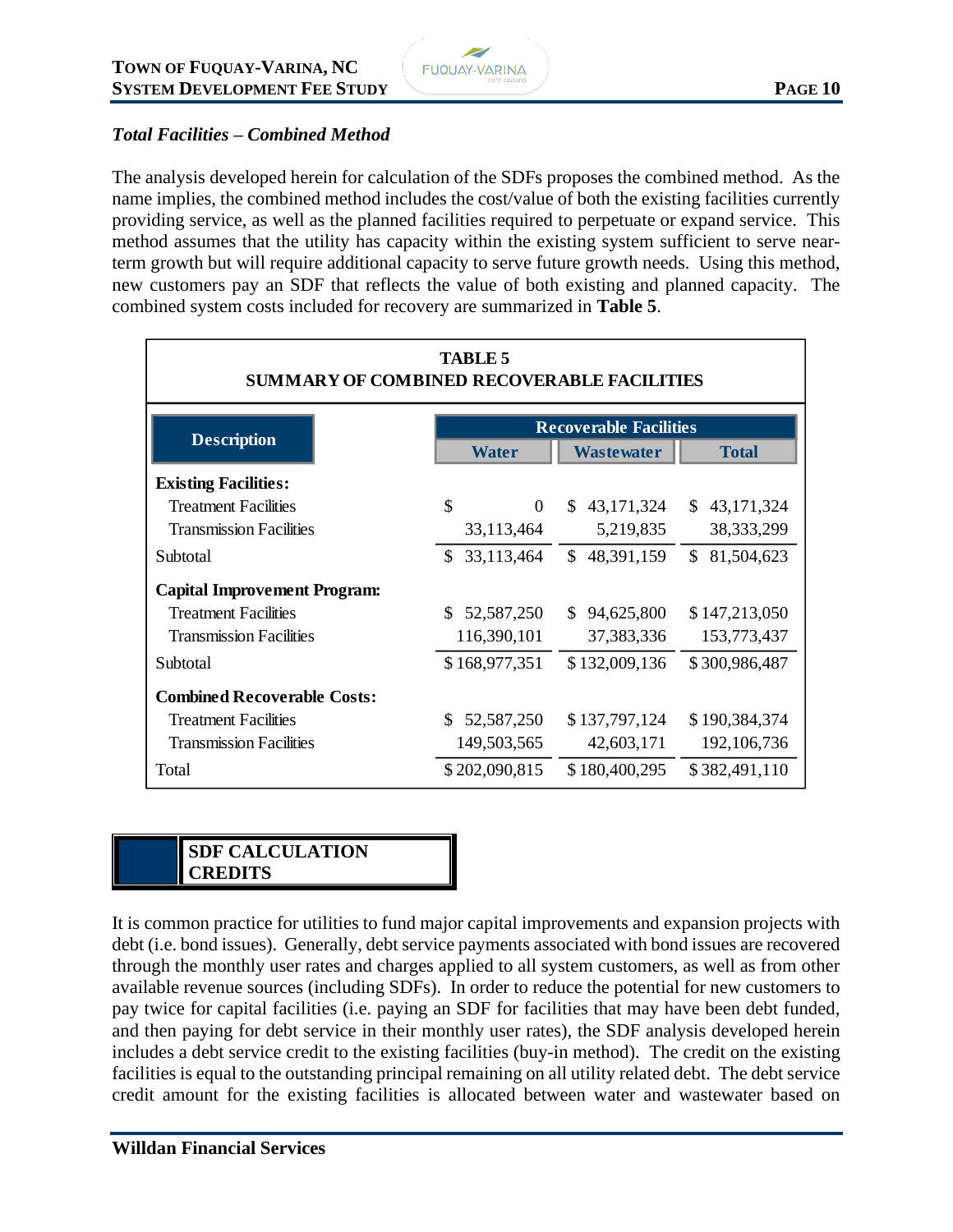information provided by staff related to the capital projects that were funded from proceeds of each individual debt instrument.

In addition to the credit on the existing facilities, the analysis developed herein also applies a credit to the planned future facilities provided in the CIP (incremental cost method). The credit for the future facilities is equal to 25% of the recoverable CIP, which meets the requirements of Chapter 162A. A summary of the combined recoverable capital facilities as adjusted for the applicable credits is provided in **Table 6**.

| TABLE 6<br><b>SUMMARY OF NET RECOVERABLE FACILITIES</b> |     |                |     |                                   |               |                 |  |  |  |  |  |
|---------------------------------------------------------|-----|----------------|-----|-----------------------------------|---------------|-----------------|--|--|--|--|--|
|                                                         |     |                |     | <b>Net Recoverable Facilities</b> |               |                 |  |  |  |  |  |
| <b>Description</b>                                      |     | Water          |     | <b>Wastewater</b>                 |               | <b>Total</b>    |  |  |  |  |  |
| <b>Combined Recoverable Costs:</b>                      |     |                |     |                                   |               |                 |  |  |  |  |  |
| <b>Treatment Facilities</b>                             | \$  | 52,587,250     | \$. | 137,797,124                       | <sup>\$</sup> | 190,384,374     |  |  |  |  |  |
| <b>Transmission Facilities</b>                          |     | 149,503,565    |     | 42,603,171                        |               | 192, 106, 736   |  |  |  |  |  |
| Subtotal                                                |     | \$202,090,815  | \$. | 180,400,295                       |               | \$382,491,110   |  |  |  |  |  |
| <b>Less Combined Credits:</b>                           |     |                |     |                                   |               |                 |  |  |  |  |  |
| <b>Treatment Facilities</b>                             | \$. | (13, 146, 813) | S.  | (53,341,891)                      | <sup>S</sup>  | (66, 488, 704)  |  |  |  |  |  |
| <b>Transmission Facilities</b>                          |     | (31, 183, 824) |     | (12, 935, 094)                    |               | (44, 118, 918)  |  |  |  |  |  |
| Subtotal                                                | \$  | (44,330,637)   | \$  | (66,276,985)                      |               | \$(110,607,622) |  |  |  |  |  |
| <b>Net Capital Costs:</b>                               |     |                |     |                                   |               |                 |  |  |  |  |  |
| <b>Treatment Facilities</b>                             | \$  | 39,440,438     | \$  | 84, 455, 233                      | <sup>S</sup>  | 123,895,671     |  |  |  |  |  |
| <b>Transmission Facilities</b>                          |     | 118,319,741    |     | 29,668,077                        |               | 147,987,818     |  |  |  |  |  |
| Net Recoverable Costs                                   | \$  | 157,760,178    | \$. | 114,123,310                       |               | \$271,883,488   |  |  |  |  |  |

## **SYSTEM CAPACITIES**

As previously addressed, the purpose of the SDF is to have new customers pay for their proportionate share of system capacity. This concept implies that the fee is based on a unit cost of capacity. In order to apply a fee based on the unit cost of capacity, it is necessary to identify the capacities of the facilities for which cost recovery is assigned. As such, the methodology applied herein relies upon identifying the water and wastewater treatment capacities as well as estimating the capacities of the major transmission facilities. Due to the regulatory and design requirements for water and wastewater treatment plants, the capacity of treatment facilities is generally well documented. However, the volumetric capacity of the major transmission facilities is often more difficult to determine. For this reason, in performing an analysis of this nature, the assumed capacity of the transmission facilities is commonly based on a factor of the associated treatment capacities. In developing the estimated amount of capacity for each respective category, the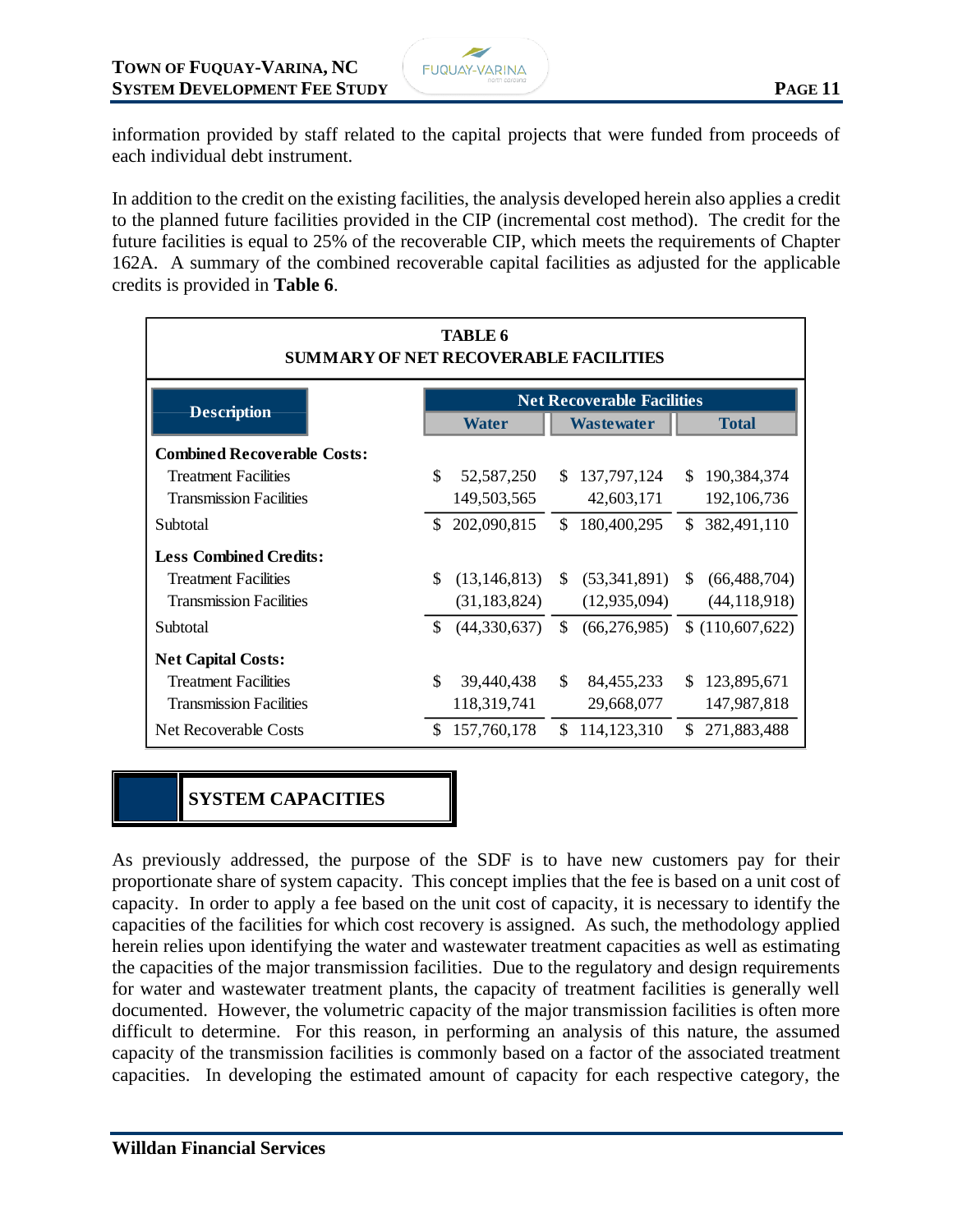

analysis relies on information provided by the Town, as well as assumptions based on common industry standards.

#### *Water Treatment*

The Town does not currently own any water treatment facilities. Rather, it is a wholesale water purchaser from Harnett County, Johnston County and the City of Raleigh. The current combined water treatment capacity available to the Town is 5.25 MGD (million gallons per day). Additionally, as part of the CIP, the Town will add 2.00 MGD more from Harnett County and participate in a capacity expansion project with the City of Sanford that will provide the Town an additional 6.00 MGD. As such, upon completion of the applicable projects, the Town will have 13.25 MGD of combined water capacity.

While the flow capacity is provided in terms of the maximum daily flow amount, the development and application of SDFs are based on average flow requirements. As such, it is necessary to convert the maximum daily flow (MDF) capacity to an estimated average daily flow (ADF) capacity. Pursuant to general industry standards and discussions with staff, it is assumed herein that the rated MDF is approximately 1.5 times the available capacity on an ADF basis. Applying this factor to the rated capacity for the water supply sources results in an average daily flow capacity of 8.83 MGD. An additional adjustment is made based for the assumed amount of unaccounted-for water (i.e. system flushing and backwashing, testing, line loss, etc.). The unaccounted-for water reduces the amount of capacity available to existing and future customers. The analysis performed herein assumes an average loss factor of 10.0% to adjust for the unaccounted-for water flows. This final adjustment results in an assumed average daily treatment plant capacity of 7.95 MGD (see **Exhibit 4**).

#### *Water Transmission*

Unlike the treatment facilities, the capacity information for major transmission facilities is very difficult to determine and quantify. Such transmission capacity estimates are typically not even developed in engineering documents such as master plans or Consulting Engineer's Reports. Based on discussions with staff, it is assumed that the existing transmission facilities are capable of providing water flow at least equal to 2.00 times the existing treatment capacity, resulting in 10.50 MGD (5.25 x 2.0). In addition, the CIP includes a new conveyance line as part of the Sanford project that will provide an additional 10.00 MGD of transmission capacity, resulting in a combined transmission capacity of 20.50 MGD. Similar to the adjustment for treatment, a 10.0% loss adjustment is made to the transmission facilities resulting in a combined adjusted capacity of 18.45 MGD (see **Exhibit 4**).

#### *Wastewater Treatment*

Due to the regulatory and design requirements for wastewater treatment plants, the capacity of treatment facilities is generally well documented. The wastewater treatment facilities are designed and permitted in accordance with published hydraulic standards adopted by Section 15A NCAC 02T .0114 of the North Carolina Administrative Code regulations. The Town owns and operates the Terrible Creek wastewater treatment plant with a permitted capacity of 3.00 MGD and the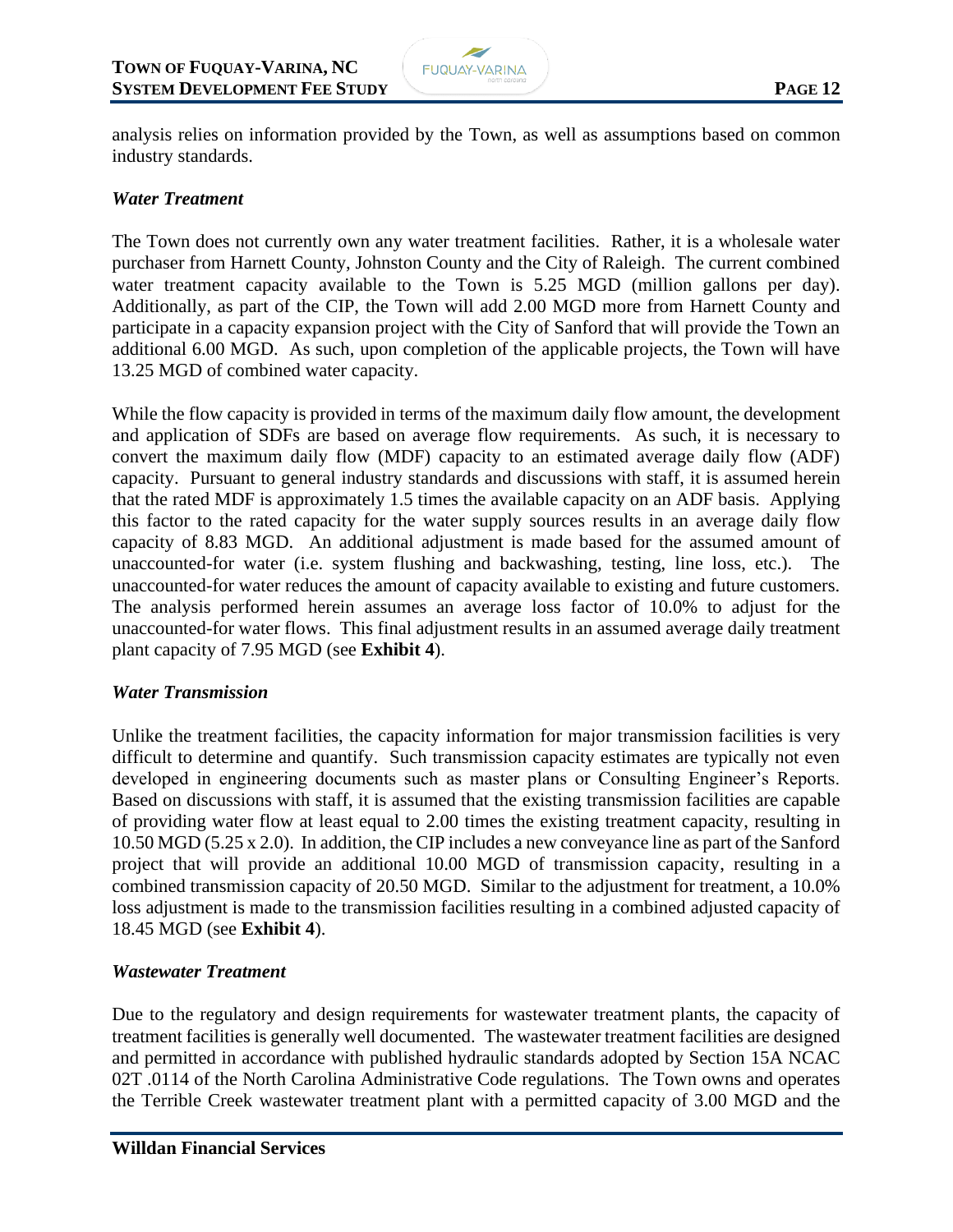

Brighton Forest wastewater treatment plant with a permitted capacity of 0.117 MGD. In addition, the Town has 2.60 MGD of capacity available in the North Harnett Regional wastewater treatment plant. As part of the CIP, the Terrible Creek plant will be expanded by 3.00 MGD and the North Harnett Regional capacity will increase by 3.40 MGD. As such, upon completion of the applicable projects, the Town will have 12.117 MGD of combined wastewater treatment capacity.

Unlike the application for water, due to the nature of the operations, the wastewater treatment capacity is permitted at average daily flow levels. As such, it is not necessary to convert the capacity. However, as with the unaccounted-for flows in the water system, the wastewater system is impacted by inflow and infiltration (I&I) into the wastewater collection facilities. In essence, the impact of I&I reduces the level of capacity that is available for use by existing and future system customers. Pursuant to discussions with staff, the combined wastewater treatment capacity is adjusted for an assumed I&I impact of 25.0%, resulting in an adjusted average daily treatment capacity of 9.088 MGD (see **Exhibit 5**).

#### *Wastewater Transmission*

Similar to the discussion provided above for the determination of water transmission capacity, it is difficult to identify the capacity of the wastewater transmission facilities. Although an exact capacity number is difficult to determine, for the purpose of this analysis it is assumed that the wastewater trunk lines and pumping facilities are designed to provide capacity at least equal to 2.00 times the permitted plant flow, or 24.234 MGD (12.117 x 2.0). Similar to the adjustment for treatment, a 25.0% I&I adjustment is made the transmission facilities resulting in a combined adjusted capacity of 18.176 MGD (see **Exhibit 5**).

**DEVELOPMENT OF SDFs**

The methodology utilized herein for developing the water and wastewater SDFs relies upon the cost of major system facilities as well as the existing and expanded system capacities to calculate an estimated cost per unit (gallon) of capacity. Based on this methodology, it is estimated that the water facility costs are \$11.37 per gallon of water capacity (combined treatment and transmission). Additionally, it is estimated that the wastewater facility costs are \$10.92 per gallon of wastewater capacity.

In developing the SDFs, the unit costs per gallon of capacity are applied to a common Level of Service (LOS) standard to establish the applicable fee per Equivalent Residential Unit (ERU). For purposes of applying the LOS, an ERU is representative of a single-family residential dwelling unit receiving water service from a 5/8 x 3/4-inch metered connection and discharging normal domestic-strength wastewater through a comparably sized sewer connection. Based on common industry standards for the development and application of capacity-related charges, a typical residential water connection is generally assumed to require average service availability in the range of 350 to 450 gallons per day (gpd) of system capacity. The State of North Carolina (the "State") has established flow standards for purposes of planning and engineering design. In accordance with daily water flow capacity design standards defined in the North Carolina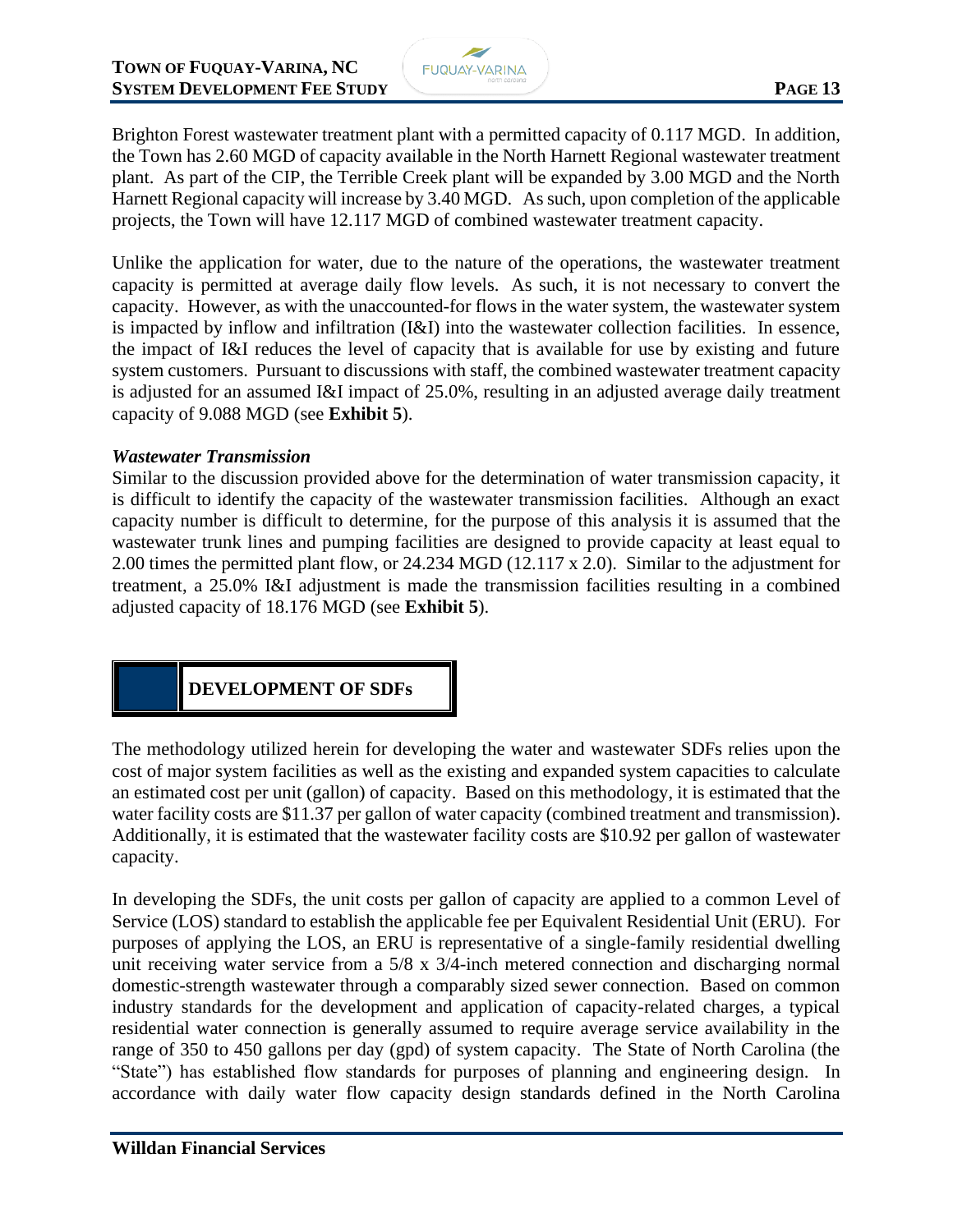Administrative Codes (15A NCAC 18C .0409), the level of service requirement for a residential connection is 400 gpd.

The Administrative Codes do not indicate whether the 400 gpd amount is maximum day or average day. As such, to be conservative, the analysis developed herein assumes it is a maximum day amount. Similar to the adjustment previously addressed for water treatment capacity, a 1.50 max/avg factor adjustment is applied, resulting in an adjusted LOS of 267 gpd per ERU.

Similar to the water system, the SDFs for wastewater are to be applied on an ERU basis such that 1 ERU is equal to the estimated capacity requirements for a typical single family residential connection with a 5/8-inch X 3/4-inch water meter. In accordance with wastewater flow design standards adopted by the State and defined by the North Carolina Administrative Codes (15A NCAC 02T .0114), the level of service requirement is based on 120 gallons of capacity per day per bedroom for a residential home. However, the Town recently received a reduction letter from the State allowing it to use 75 gpd per bedroom for planning and design purposes for the wastewater system. Based on discussions with staff, the analysis developed herein assumes that the standard for the Town is 4 bedrooms. The resulting standard LOS is 300 gpd of wastewater system capacity per ERU.

Applying the average day LOS amounts to the estimated unit costs per gallon of capacity results in the proposed/calculated water and wastewater SDFs of \$3,030 and \$3,260, respectively, for a typical single-family residential connection (i.e. per ERU). The development of the water and wastewater SDFs is detailed in **Exhibits 4 and 5**, respectively. A summary of the existing and proposed/calculated SDFs for a new residential connection is provided in **Table 7**.

| <b>TABLE 7</b><br><b>COMPARISON OF SDFs PER ERU</b> |                                                                                                    |       |               |       |    |       |  |  |  |
|-----------------------------------------------------|----------------------------------------------------------------------------------------------------|-------|---------------|-------|----|-------|--|--|--|
| <b>Description</b>                                  | <b>System Development Fee Per ERU</b><br><b>Calculated</b><br><b>Difference</b><br><b>Existing</b> |       |               |       |    |       |  |  |  |
| <b>System Development Fees:</b>                     |                                                                                                    |       |               |       |    |       |  |  |  |
| Water                                               | \$                                                                                                 | 2,000 | $\mathcal{S}$ | 3,030 | \$ | 1,030 |  |  |  |
| Wastewater                                          |                                                                                                    | 3,250 |               | 3,260 |    | 10    |  |  |  |
| Total                                               | \$                                                                                                 | 5,250 | S             | 6.290 | \$ | 1,040 |  |  |  |

## **APPLICATION OF SDFs**

For developing SDFs, the average daily flow number is established as one ERU. An ERU provides a standard unit of measure such that fees for connections with larger than average demand requirements can be calculated on an equivalency basis. As previously addressed, one ERU is equal to the average flow capacity for a single-family dwelling unit with a standard 5/8 x 3/4-inch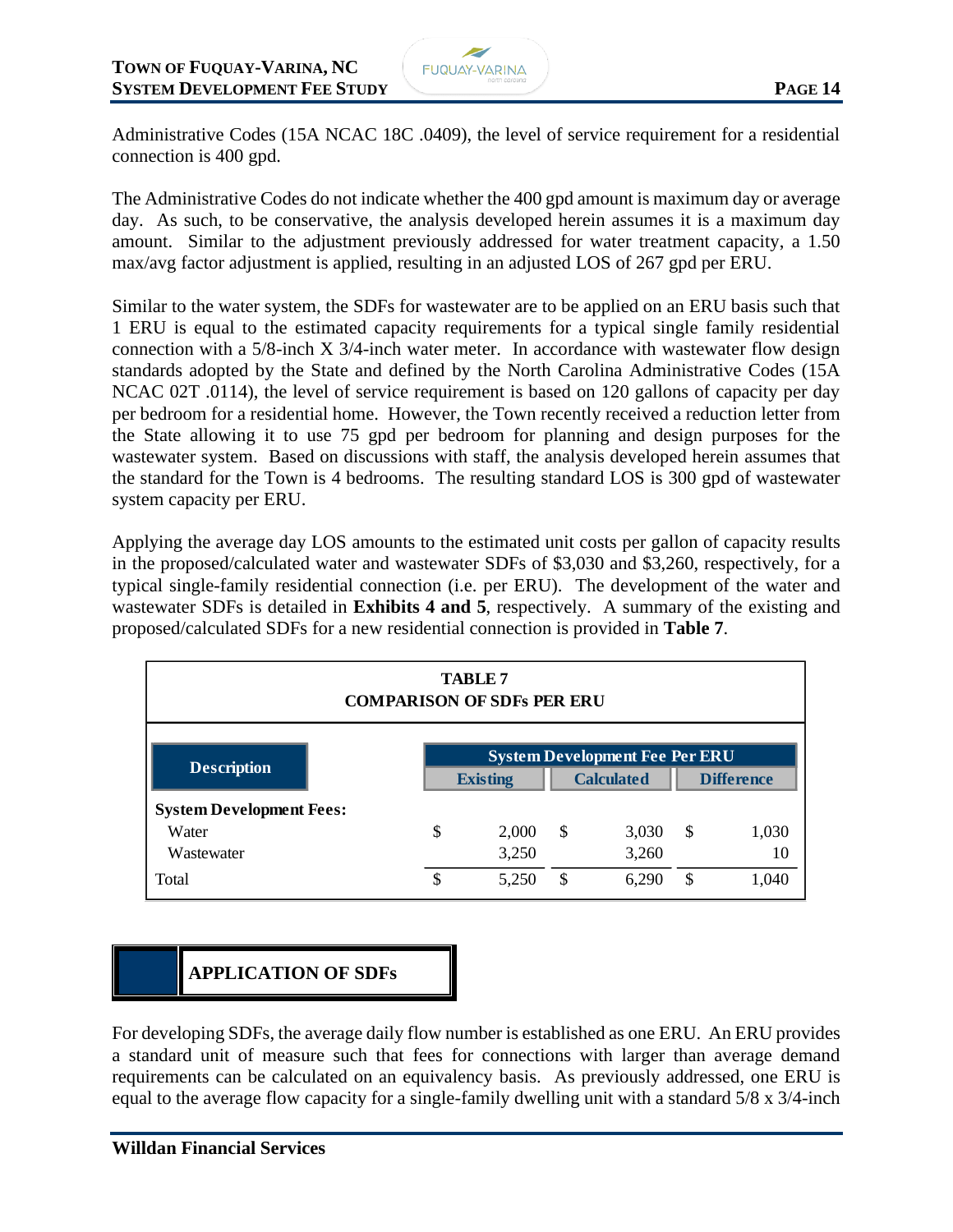

water meter. New connections with larger water meters have the potential of placing more demand on the system (i.e. require more capacity) and are assessed ERU factors accordingly. The proposed methodology for incrementing the SDFs for larger connection sizes is based on standardized demand criteria established by the American Water Works Association (AWWA) pursuant to the size of the water meter. Utilizing the AWWA demand criteria, the applicable ERU factors for larger water meters are based on the incremental increase in potential demand as compared to the standard meter size. Since wastewater flow is generally a direct function of water flow, applying the water and wastewater SDFs based upon the size of the water meter is equitable, administratively efficient and consistent with common industry standards. The proposed/calculated water and wastewater SDFs for the various water meter sizes are developed in **Exhibit 6** and summarized in **Table 8**.

| <b>TABLE 8</b><br>PROPOSED SYSTEM DEVELOPMENT FEES                                                                                                                                                                     |              |    |         |    |                                    |               |              |  |  |  |  |
|------------------------------------------------------------------------------------------------------------------------------------------------------------------------------------------------------------------------|--------------|----|---------|----|------------------------------------|---------------|--------------|--|--|--|--|
|                                                                                                                                                                                                                        | <b>Meter</b> |    |         |    | <b>Proposed Fees By Meter Size</b> |               |              |  |  |  |  |
| <b>Description</b>                                                                                                                                                                                                     | Factor $(1)$ |    | Water   |    | <b>Wastewater</b>                  |               | <b>Total</b> |  |  |  |  |
| <b>Meter Size:</b>                                                                                                                                                                                                     |              |    |         |    |                                    |               |              |  |  |  |  |
| $5/8 \times 3/4$ Inch                                                                                                                                                                                                  | 1.00         | \$ | 3,030   | \$ | 3,260                              | $\mathcal{S}$ | 6,290        |  |  |  |  |
| $1.0$ Inch                                                                                                                                                                                                             | 2.50         | \$ | 7,575   | \$ | 8,150                              | \$            | 15,725       |  |  |  |  |
| $1.5$ Inch                                                                                                                                                                                                             | 5.00         | \$ | 15,150  | \$ | 16,300                             | \$            | 31,450       |  |  |  |  |
| $2.0$ Inch                                                                                                                                                                                                             | 8.00         | \$ | 24,240  | \$ | 26,080                             | \$            | 50,320       |  |  |  |  |
| $3.0$ Inch                                                                                                                                                                                                             | 16.00        | \$ | 48,480  | \$ | 52,160                             | \$            | 100,640      |  |  |  |  |
| $4.0$ Inch                                                                                                                                                                                                             | 25.00        | \$ | 75,750  | \$ | 81,500                             | \$            | 157,250      |  |  |  |  |
| 6.0 Inch                                                                                                                                                                                                               | 50.00        | \$ | 151,500 | \$ | 163,000                            | \$            | 314,500      |  |  |  |  |
| Meter-size equivalency factors established by the AWWA and identified in AWWA<br>(1)<br>Standards C700, M1 and M22. Such factors are commonly applied consistently for<br>both water and was tewater fee calculations. |              |    |         |    |                                    |               |              |  |  |  |  |

In situations where the application of the meter-based fees will result in the collection of fees significantly different than the potential demand requirement of a new customer requesting service, a special calculation methodology may be applied at the discretion of the Town's Utility Department. For such situations, it is important for the utility to have the flexibility to utilize an ERU methodology for individual accounts based on specific capacity requirements. This alternative methodology is to apply the calculated unit costs per gallon of capacity as provided in **Exhibit 6** times the capacity requirement for the particular customer. This type of situation will be uncommon and will typically only involve larger commercial and industrial connections. It is anticipated that, in such situations, the Town will require certified engineering documentation defining the capacity utilization needs for the new customer.

As another example of utilizing a flexible methodology, the Town sometimes has new mastermetered multi-family connections whereby multiple residential dwelling units receive service through a single, common connection. Such connections generally consist of apartment complexes, patio homes, condominiums, duplexes, triplexes, townhouses, etc. Since the usage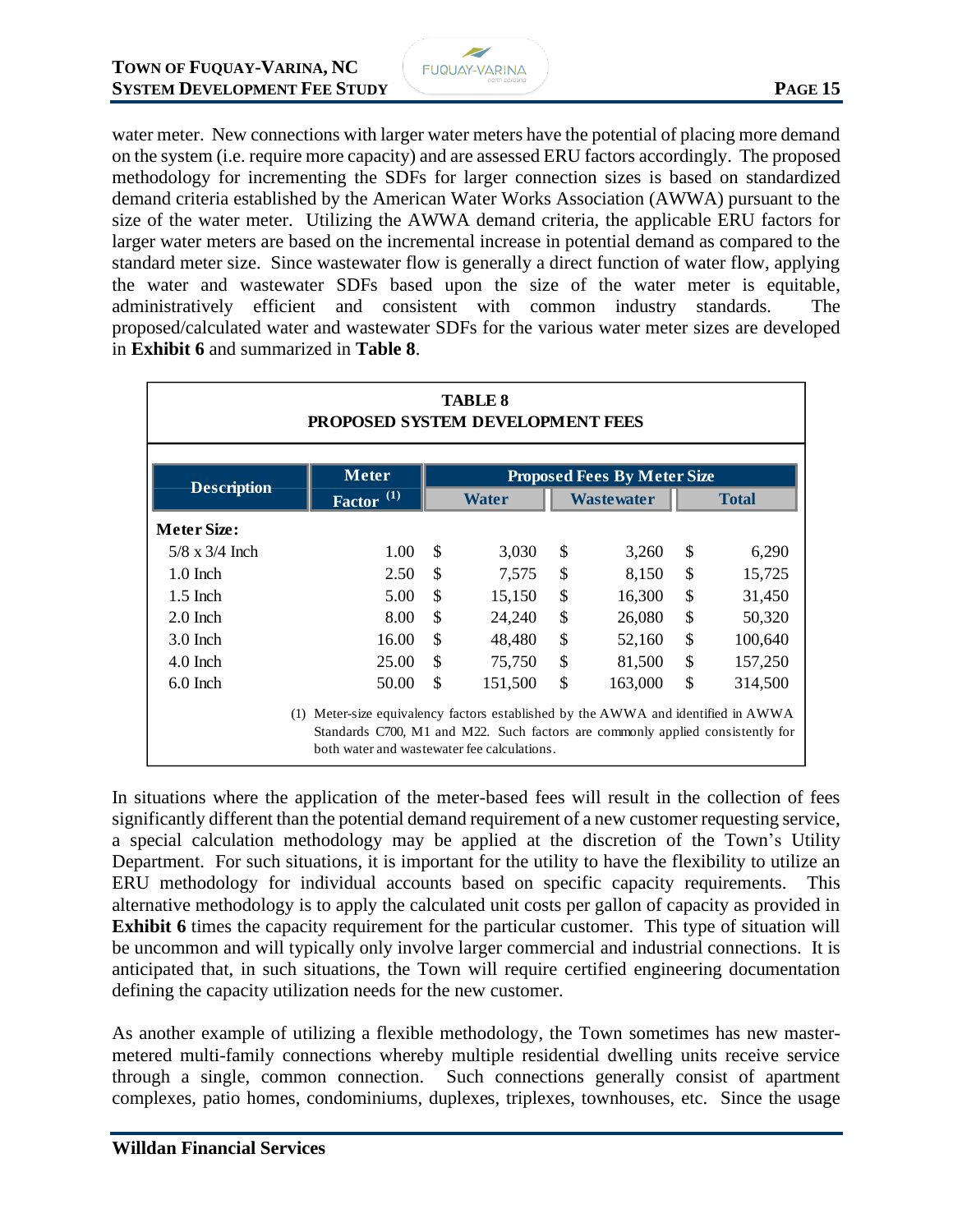

characteristics for individual dwelling units within multi-family structures are generally consistent with those of individually metered single-family households, it is common industry practice for such connections to be represented on a per-unit basis regardless of the size of the master-metered connection. As such, consistent with the Town's existing policies, the SDFs for new multi-family connections will be applied based on the number of permitted dwelling units at a factor of 1.00 ERUs per dwelling unit. The resulting number of equivalent units is then multiplied times the SDF per ERU to calculate the total fees to be collected.

#### **COMPARISON WITH NEIGHBORING UTILITIES**

To provide the Town with additional insight regarding the development and application of the SDFs, a comparison is often included to show the level of such fees as imposed by several other utility systems in North Carolina. The comparison shows the SDFs for a new residential water and wastewater connection that receives service (from the subject utility or other local provider) through a standard residential-sized water meter (representative of 1 ERU) calculated under the existing and proposed fees of the Town, and those of the other utility systems. The fees utilized for the other utility systems are based on fee schedules in effect as of January 2022 and are exclusive of taxes, surcharges for outside City service, or other customer related service fees applied to new system connections (i.e. tap fees, application fees, inspection fees, etc.). The comparison with other utility systems is summarized in **Exhibit 6**.

It should be noted that, when making comparisons for new wastewater service fees, several factors influence the level of the fees and charges. Such factors may include the following:

- 1. The level of treatment and effluent disposal methods required for wastewater service;
- 2. Capacity utilization, age of facilities, anticipated capital improvements program and capital financing methods (i.e. funding from grants, bond indebtedness, developer contributions, capital reserves, etc.); and
- 3. The extent of capital recovery from the applied fees (i.e. all or a portion of the capital costs).

For utilities included in the comparison, no analysis has been performed with consideration to the aforementioned factors as they relate to the wastewater capacity fees proposed herein.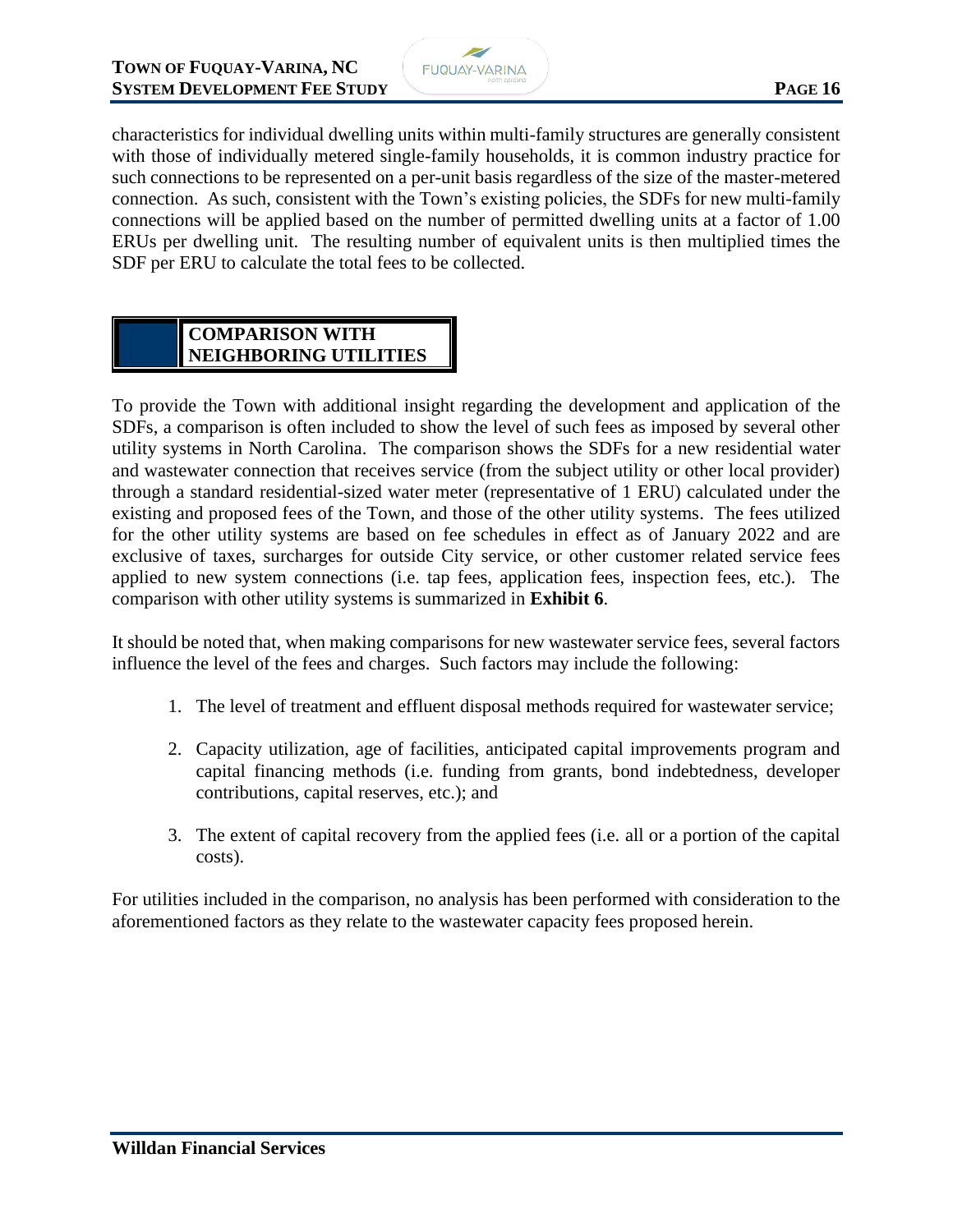

#### **GENERAL ASSUMPTIONS AND CONSIDERATIONS**

In the preparation of this Report, certain information has been used and relied upon that was provided to Willdan by other entities. Such information includes, but is not limited to, audited financial statements, annual operating budgets, capital information, asset listings, cost data, system capacities, fee schedules for other utilities, and other information provided during the study. While the sources and applicable information are believed to be reliable, no independent verification of the information has been made and no assurances are offered with respect to the accuracy of the applicable information. To the extent that information used to develop the assumptions applied in the Report differs from actual results, the analyses developed herein could be impacted accordingly.

## **CONCLUSIONS**

This study has found a need for the Town to adopt a mechanism for recovering the capital costs associated with system growth and expansion. Based on the reviews, analyses and assumptions provided herein, it is concluded that:

- 1. The application of capital recovery fees for new system connections is becoming more common for public utility systems in North Carolina. As growth continues to impact the region, and as state and federal funding programs are reduced or eliminated, it is prudent management practice to adopt mechanisms to recover capital costs incurred by the utility for making service available to future customers.
- 2. Through Chapter 162A, the North Carolina legislature has found that it is prudent to require new customers to bear a portion of the costs of current capacity and future expansions their presence will demand. It should be noted that Willdan is not attempting to issue a legal opinion regarding Chapter 162A or any court proceedings leading to the enactment of Chapter 162A. The summary discussion of the bill and any prior court rulings is intended for informational purposes only. Any questions regarding the legal consideration provided herein should be directed to the Town's legal counsel.
- 3. The SDFs developed herein are equitable and provide for reasonable recovery of the capital costs associated with providing service to new customers.
- 4. The SDFs developed herein are calculated in accordance with the requirements of Chapter 162A and utilize methodologies that are consistent with industry standards.
- 5. The calculated SDFs are based on a listing of existing system assets as provided by the Town, as well as the multi-year capital improvement plan adopted by the Town.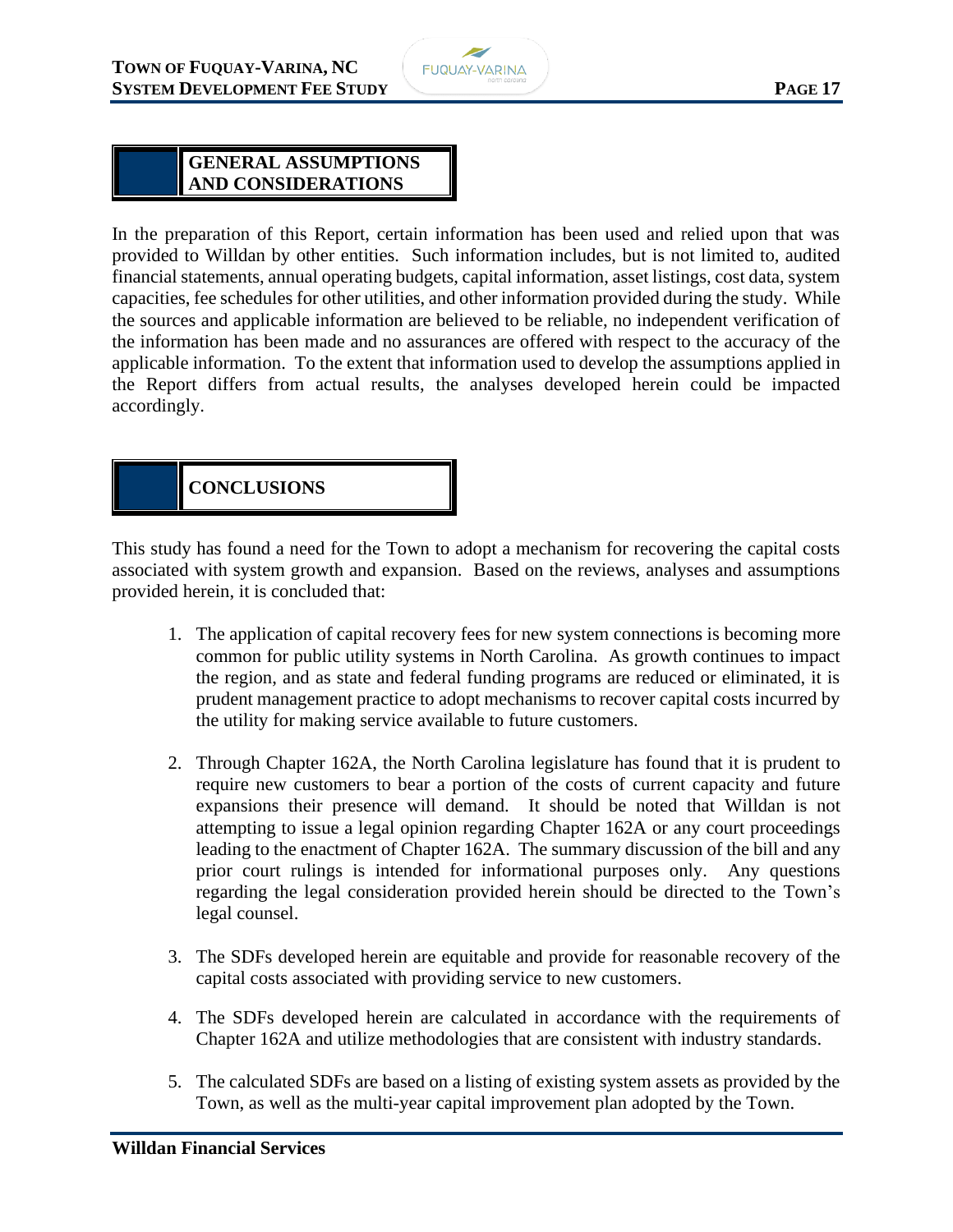

- 6. The water and wastewater LOS standards proposed herein for establishing an ERU basis are based on flow standards approved by the State of North Carolina and utilized by the Town for system planning and design purposes, and are consistent with common industry standards.
- 7. The Town currently imposes connection fees and other related operational charges for new customer connections. Since these other charges are intended to recover operating costs for providing incident-specific services, the SDFs developed herein will have no effect on the level or application methodology for these other connection-related fees.
- 8. The Town's monthly user rates and charges for water and wastewater utility service include a surcharge for customers located outside the incorporated limits of the Town. However, no such surcharge is proposed for purposes of applying the SDFs. The rationale for this proposal is that, while operating costs may increase for providing service outside of the Town limits, the capital costs per gallon of capacity for constructing major system facilities do not typically differ based on the location of the customer.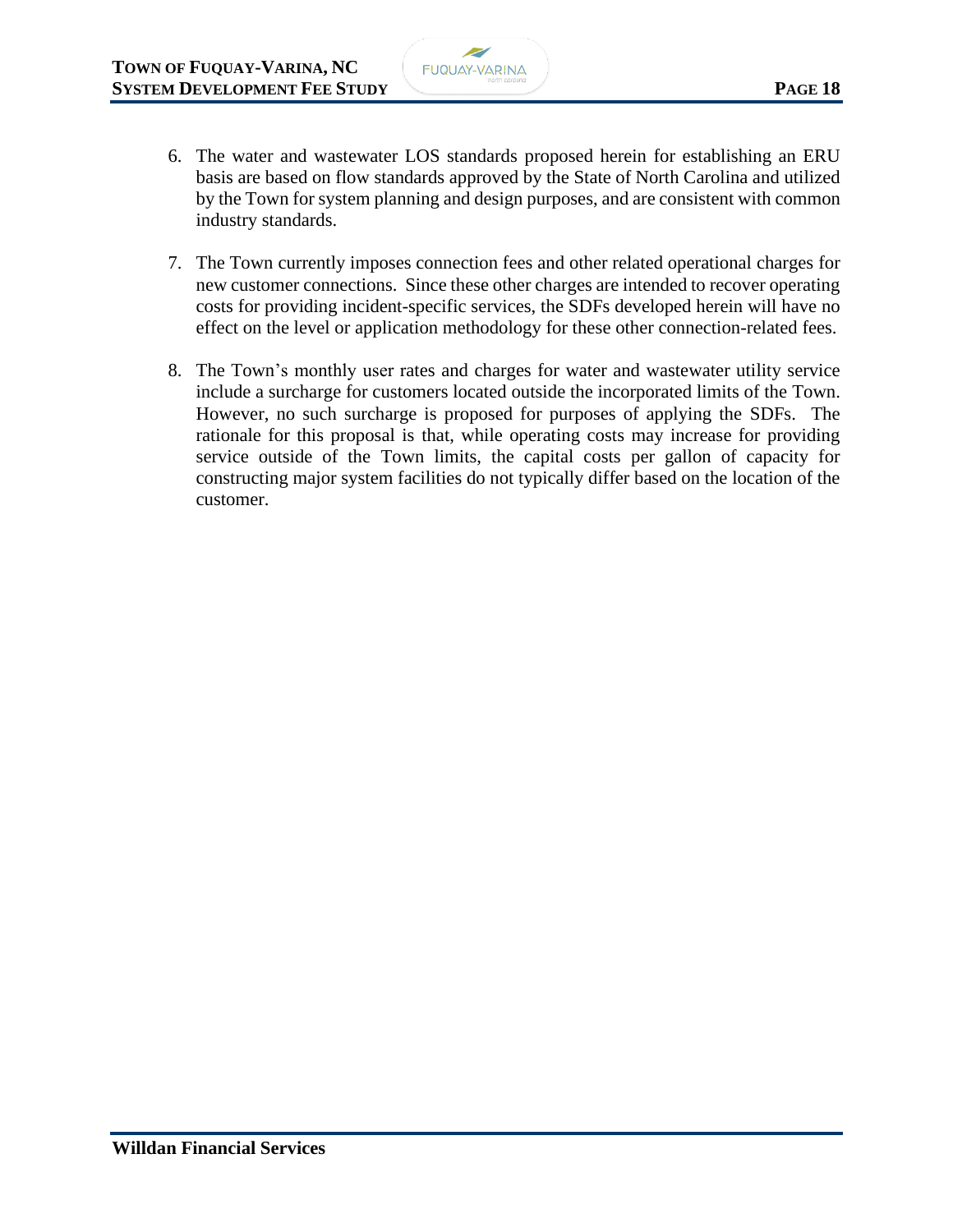

## **RECOMMENDATIONS**

Based on the reviews, analyses and assumptions discussed herein, as well as the resulting conclusions provided above, it is respectfully recommended that the Town:

- 1. Adopt the calculated SDFs and application methodology as developed in this Report, or other such SDF amounts as determined appropriate by the Town but not to exceed the fee amounts calculated herein;
- 2. Enact the new SDFs to become effective on July 1, 2022 or other such date as determined appropriate by the Town Council; and
- 3. Readdress the SDF study within the next 5 years, or at such times as future capital budgets are developed and additional capital costs are incurred that may result in material adjustments to the SDF as adopted.

We appreciate the opportunity to be of service to the Town in this matter. In addition, we would like to thank you and the other members of the Town staff for the valuable assistance and cooperation provided during the preparation of the Report. We look forward to working with you on future projects and continuing a successful professional relationship.

Respectfully Yours,

WILLDAN FINANCIAL SERVICES.

Daugh Porker

Daryll B. Parker Principal Consultant

C:\Users\dparker\Box\WFS-ORL-Shared\Clients\Fuquay-Varina\SDF Study - 2021\Report\FV System Development Fee Study - v1.docx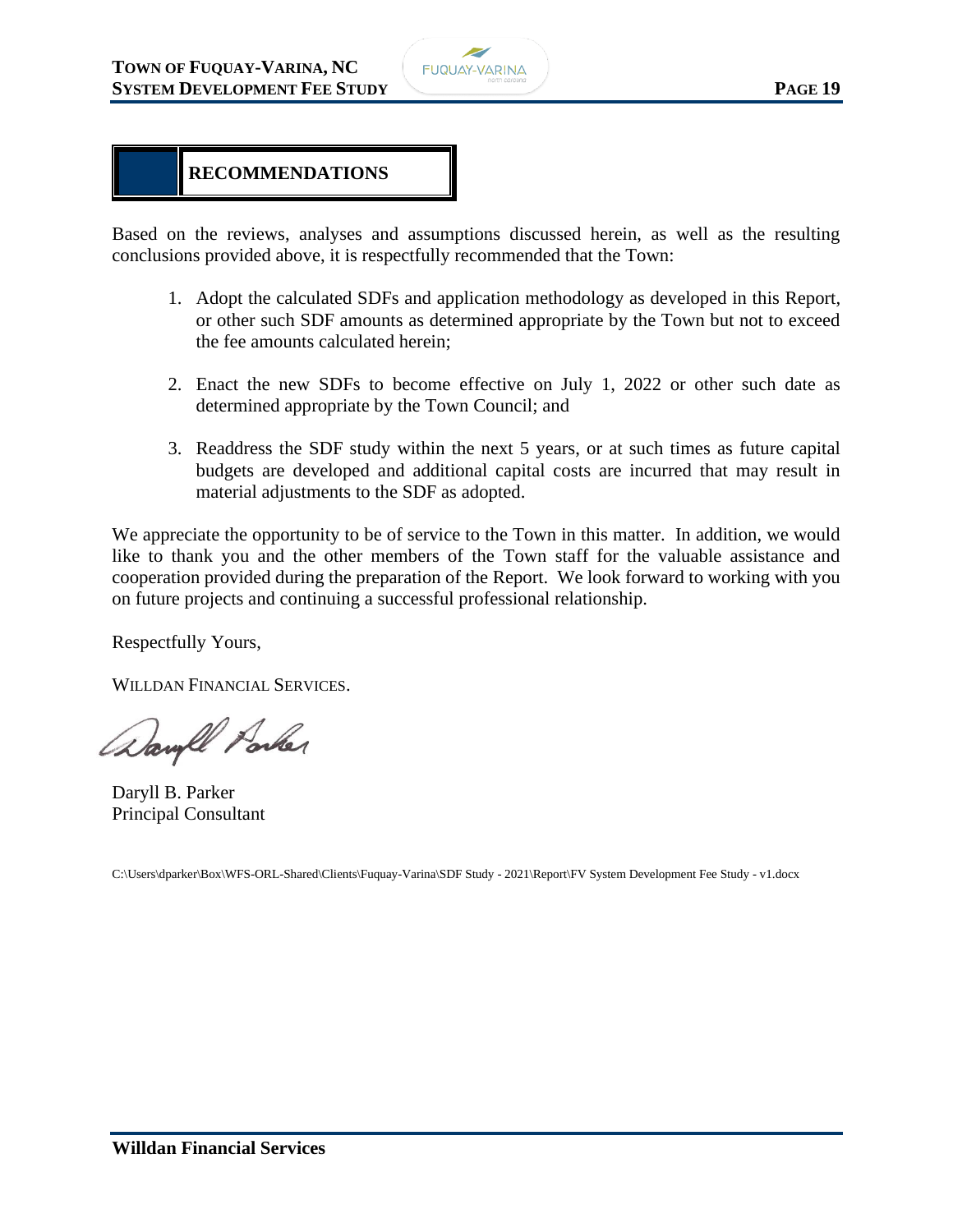# EXHIBITS 1 - 7

SUPPORTING OUTPUT FOR THE WATER & WASTEWATER SDF STUDY



**WATER & WASTEWATER SDF STUDY FOR THE TOWN OF FUQUAY-VARINA, NORTH CAROLINA**

Prepared by Willdan Financial Services

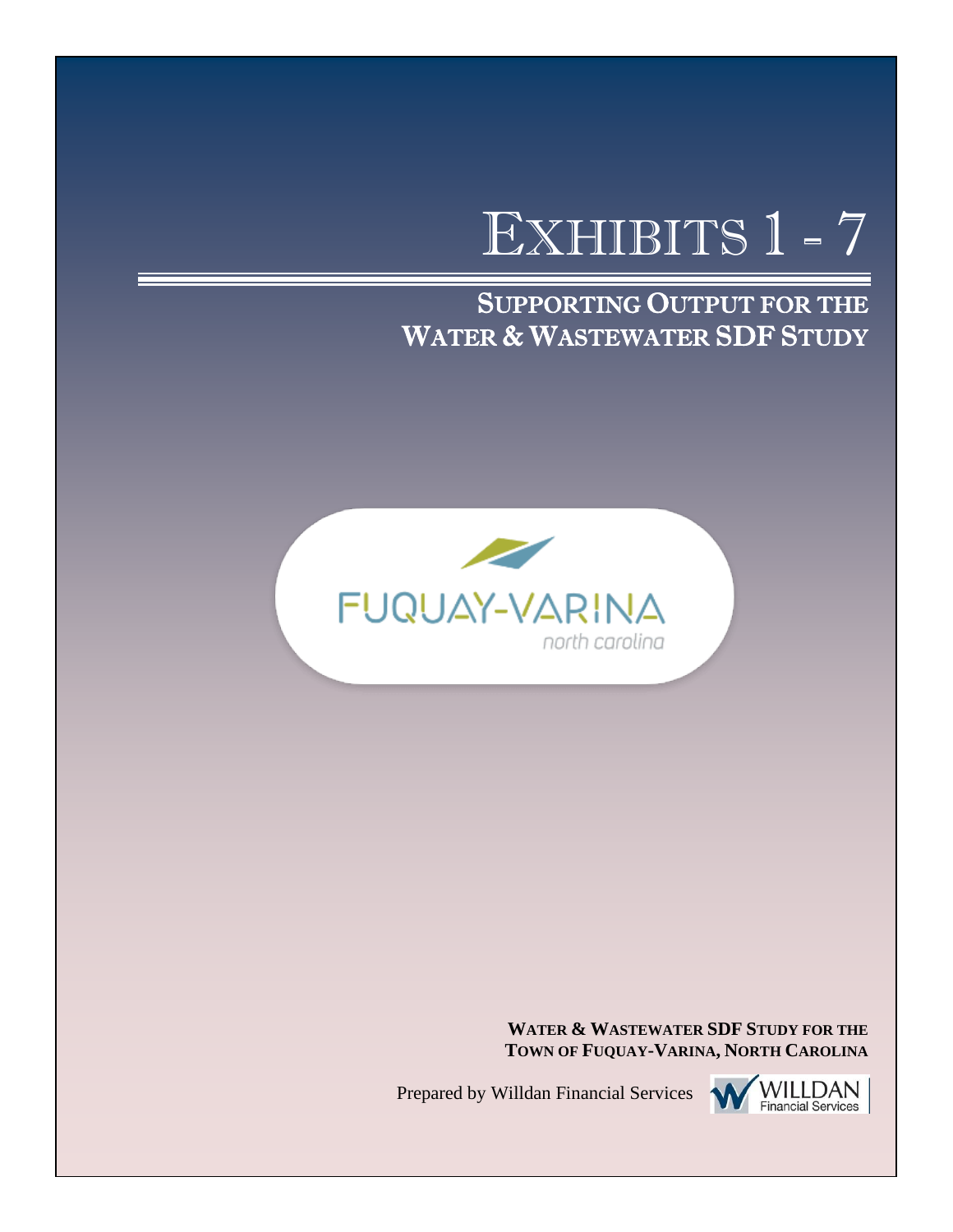#### Exhibit 1 System Development Fee Analysis Existing Capital Costs Recoverable From SDFs WATER & WASTEWATER SYSTEMS

| <b>Line</b> | <b>Description</b>                                              | <b>Original Cost</b>     | <b>Replacement</b><br><b>Cost New</b> | <b>Accumulated</b><br><b>Depreciation</b> | <b>RCNLD</b>     |
|-------------|-----------------------------------------------------------------|--------------------------|---------------------------------------|-------------------------------------------|------------------|
|             | <b>UTILITY ASSETS</b>                                           |                          |                                       |                                           |                  |
|             |                                                                 |                          |                                       |                                           |                  |
|             | <b>Total Assets by Category:</b><br>W/S - Buildings             | $\mathcal{S}$<br>155,000 | $\mathbb{S}$<br>155,000               | $\mathcal{S}$<br>$\overline{0}$           | \$<br>155,000    |
| 1<br>2      | W/S - Equipment                                                 | 1,400,713                | 1,250,783                             | (1,042,989)                               | 207,794          |
| 3           | W/S - Operating Plants                                          | 49,741,184               | 61,344,055                            | (13,960,681)                              | 47,383,374       |
| 4           | W/S - Other Improvements                                        | 106,495,434              | 162,280,463                           | (77, 316, 439)                            | 84,964,024       |
| 5           | W/S - Vehicles                                                  | 1,380,127                | 1,380,129                             | (729, 946)                                | 650,183          |
| 6           | W/S - Land                                                      | 421,341                  | 421,340                               | $\theta$                                  | 421,340          |
| 7           | Total                                                           | \$159,593,799            | \$226,831,770                         | (93,050,055)<br>$\mathbb{S}$              | \$133,781,715    |
|             |                                                                 |                          |                                       |                                           |                  |
| $8\,$       | <b>Adjusted For Assumed Cost Limit (\$):</b><br>W/S - Buildings | 155,000<br>\$            | \$<br>155,000                         | \$<br>$\overline{0}$                      | \$<br>155,000    |
| 9           | W/S - Equipment                                                 | 384,304                  | 384,304                               | (384, 304)                                | $\overline{0}$   |
| 10          | W/S - Operating Plants                                          | 44,583,570               | 55,060,675                            | (11,889,351)                              | 43,171,324       |
| 11          | W/S - Other Improvements                                        | 41,780,305               | 72,891,019                            | (34, 557, 720)                            | 38, 333, 299     |
| 12          | W/S - Vehicles                                                  | 782,577                  | 782,577                               | (292,965)                                 | 489,612          |
| 13          | W/S - Land                                                      | 120,000                  | 120,000                               | $\boldsymbol{0}$                          | 120,000          |
| 14          | Total                                                           | 87,805,756<br>\$         | \$129,393,575                         | (47, 124, 340)                            | 82,269,235<br>\$ |
|             |                                                                 |                          |                                       |                                           |                  |
| 15          | <b>Recoverable Allocation - Water (%):</b><br>W/S - Buildings   |                          |                                       |                                           | 0%               |
| 16          | W/S - Equipment                                                 |                          |                                       |                                           | 0%               |
| 17          | W/S - Operating Plants                                          |                          |                                       |                                           | 0%               |
| 18          | W/S - Other Improvements                                        |                          |                                       |                                           | 86%              |
| 19          | W/S - Vehicles                                                  |                          |                                       |                                           | 0%               |
| 20          | W/S - Land                                                      |                          |                                       |                                           | $0\%$            |
|             |                                                                 |                          |                                       |                                           |                  |
|             | <b>Recoverable Allocation - Wastewater (%):</b>                 |                          |                                       |                                           |                  |
| 21          | W/S - Buildings                                                 |                          |                                       |                                           | $0\%$            |
| 22<br>23    | W/S - Equipment                                                 |                          |                                       |                                           | $0\%$<br>100%    |
| 24          | W/S - Operating Plants                                          |                          |                                       |                                           | 14%              |
| 25          | W/S - Other Improvements<br>W/S - Vehicles                      |                          |                                       |                                           | $0\%$            |
| 26          | W/S - Land                                                      |                          |                                       |                                           | $0\%$            |
|             |                                                                 |                          |                                       |                                           |                  |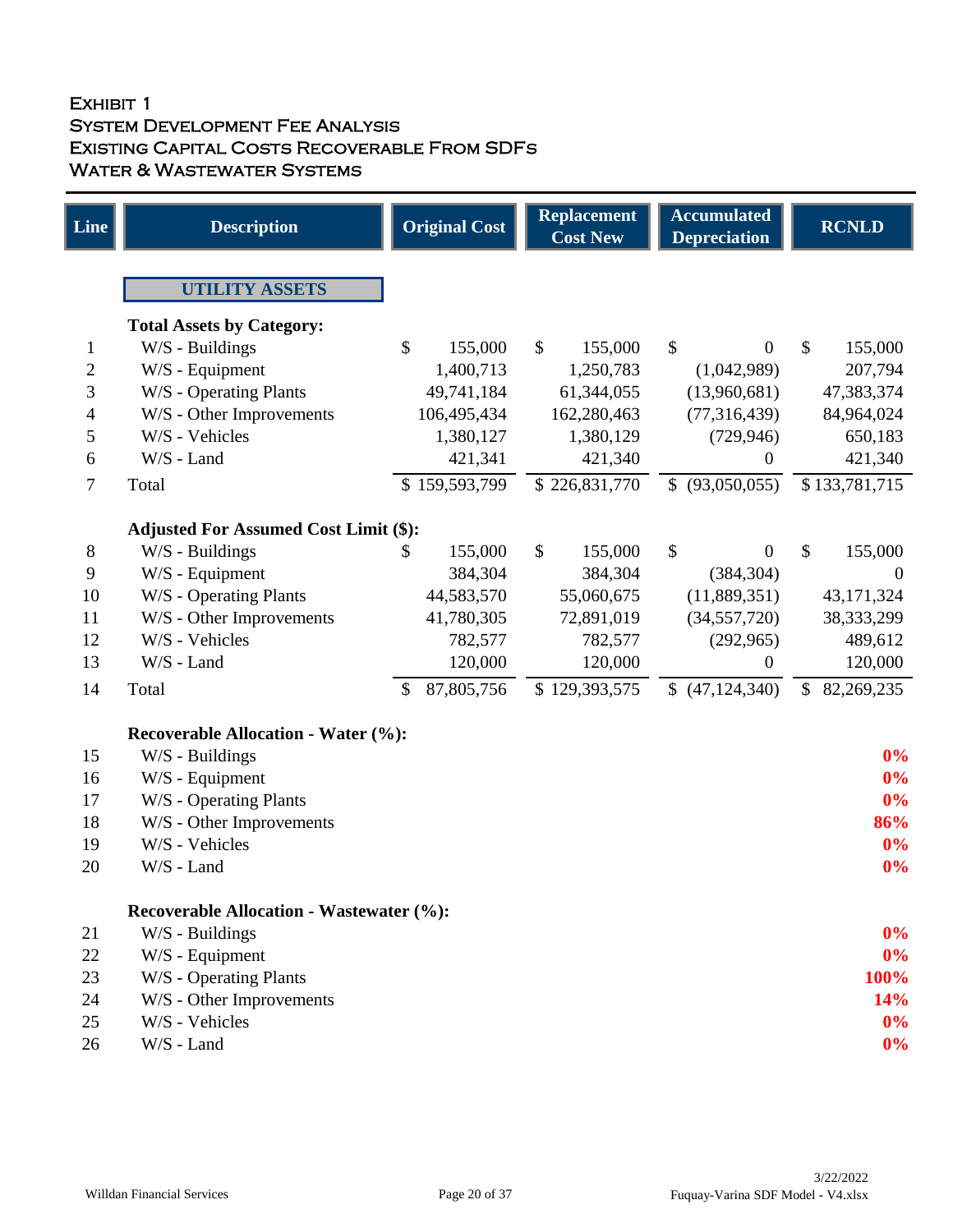## Exhibit 1 System Development Fee Analysis Existing Capital Costs Recoverable From SDFs WATER & WASTEWATER SYSTEMS

| <b>Line</b> | <b>Description</b>                              | <b>Original Cost</b> | <b>Replacement</b><br><b>Cost New</b> | <b>Accumulated</b><br><b>Depreciation</b> | <b>RCNLD</b>                 |
|-------------|-------------------------------------------------|----------------------|---------------------------------------|-------------------------------------------|------------------------------|
|             | <b>System Allocation - Water (\$):</b>          |                      |                                       |                                           |                              |
| 27          | W/S - Buildings                                 |                      |                                       |                                           | \$<br>$\theta$               |
| 28          | W/S - Equipment                                 |                      |                                       |                                           | $\overline{0}$               |
| 29          | W/S - Operating Plants                          |                      |                                       |                                           | $\theta$                     |
| 30          | W/S - Other Improvements                        |                      |                                       |                                           | 33,113,464                   |
| 31          | W/S - Vehicles                                  |                      |                                       |                                           | $\overline{0}$               |
| 32          | W/S - Land                                      |                      |                                       |                                           | $\theta$                     |
| 33          | Total                                           |                      |                                       |                                           | \$33,113,464                 |
|             | <b>System Allocation - Wastewater (\$):</b>     |                      |                                       |                                           |                              |
| 34          | W/S - Buildings                                 |                      |                                       |                                           | \$<br>$\boldsymbol{0}$       |
| 35          | W/S - Equipment                                 |                      |                                       |                                           | $\Omega$                     |
| 36          | W/S - Operating Plants                          |                      |                                       |                                           | 43,171,324                   |
| 37          | W/S - Other Improvements                        |                      |                                       |                                           | 5,219,835                    |
| 38          | W/S - Vehicles                                  |                      |                                       |                                           | $\theta$                     |
| 39          | W/S - Land                                      |                      |                                       |                                           | $\boldsymbol{0}$             |
| 40          | Total                                           |                      |                                       |                                           | 48,391,159<br>$\mathcal{S}$  |
| 41          | <b>Grand Total Recoverable Assets</b>           |                      |                                       |                                           | 81,504,623<br>\$             |
|             |                                                 |                      |                                       |                                           |                              |
|             | <b>COMPONENT ALLOCATION</b>                     |                      |                                       |                                           |                              |
|             | <b>Total Recoverable Water Facilities:</b>      |                      |                                       |                                           |                              |
| 42          | <b>Treatment Facilities</b>                     |                      |                                       |                                           | \$<br>$\theta$               |
| 43          | <b>Transmission Facilities</b>                  |                      |                                       |                                           | 33,113,464                   |
| 44          | <b>Subtotal</b>                                 |                      |                                       |                                           | $\mathbb{S}$<br>33,113,464   |
|             | <b>Total Recoverable Wastewater Facilities:</b> |                      |                                       |                                           |                              |
| 45          | <b>Treatment Facilities</b>                     |                      |                                       |                                           | 43,171,324<br>$\mathbb{S}$   |
| 46          | <b>Transmission Facilities</b>                  |                      |                                       |                                           | 5,219,835                    |
| 47          | <b>Subtotal</b>                                 |                      |                                       |                                           | \$48,391,159                 |
|             | <b>Combined Recoverable Facilities:</b>         |                      |                                       |                                           |                              |
| 48          | <b>Treatment Facilities</b>                     |                      |                                       |                                           | 43, 171, 324<br>$\mathbb{S}$ |
| 49          | <b>Transmission Facilities</b>                  |                      |                                       |                                           | 38, 333, 299                 |
| 50          | <b>Total</b>                                    |                      |                                       |                                           | \$81,504,623                 |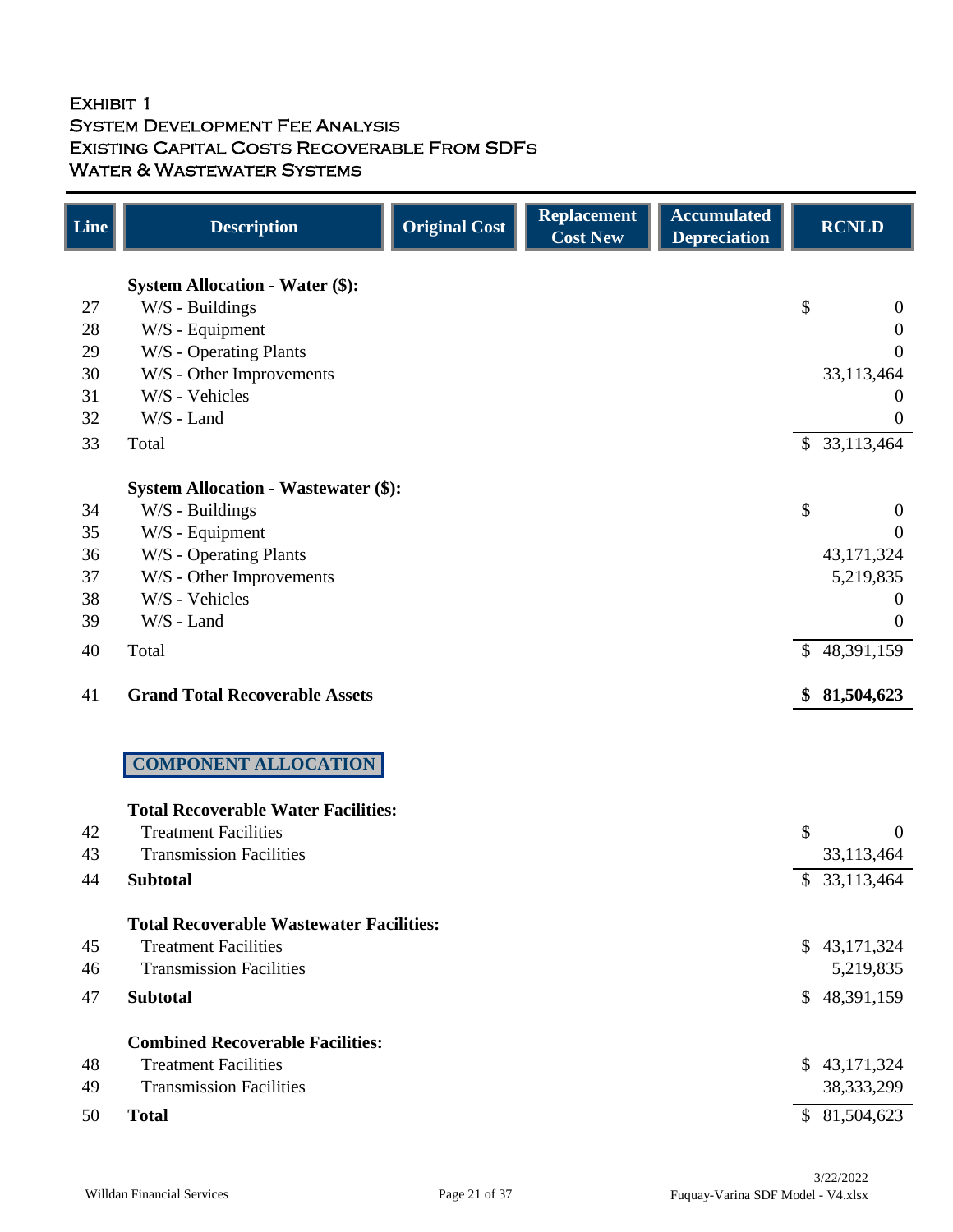#### Exhibit 1 System Development Fee Analysis Existing Capital Costs Recoverable From SDFs WATER & WASTEWATER SYSTEMS

| Line     | <b>Description</b>                                        | <b>Original Cost</b> | <b>Replacement</b><br><b>Cost New</b> | <b>Accumulated</b><br><b>Depreciation</b> |                | <b>RCNLD</b>         |
|----------|-----------------------------------------------------------|----------------------|---------------------------------------|-------------------------------------------|----------------|----------------------|
|          | <b>COMPARISON TO TOTAL</b>                                |                      |                                       |                                           |                |                      |
| 51       | <b>Total Utility Assets</b>                               |                      |                                       |                                           |                | \$133,781,715        |
| 52       | <b>Combined Recoverable Assets</b>                        |                      |                                       |                                           | $\mathbb{S}^-$ | 81,504,623           |
|          | <b>Difference (Assets Excluded From Recovery):</b>        |                      |                                       |                                           |                |                      |
| 53<br>54 | Excluded From Recovery (\$)<br>Excluded From Recovery (%) |                      |                                       |                                           | $\mathbb{S}^-$ | 52,277,092<br>39.08% |
|          | <b>DEBT SERVICE CREDIT</b>                                |                      |                                       |                                           |                |                      |
| 55       | <b>Outstanding Debt Principal</b>                         |                      |                                       |                                           | \$             | 35,361,000           |
|          | <b>Allocation Percentage:</b>                             |                      |                                       |                                           |                |                      |
| 56       | Water                                                     |                      |                                       |                                           |                | 5.90%                |
| 57       | Wastewater                                                |                      |                                       |                                           |                | 94.10%               |
|          | <b>Allocated Debt Service Credit:</b>                     |                      |                                       |                                           |                |                      |
| 58       | Water                                                     |                      |                                       |                                           | $\mathcal{S}$  | 2,086,299            |
| 59       | Wastewater                                                |                      |                                       |                                           |                | 33,274,701           |
| 60       | Total                                                     |                      |                                       |                                           |                | \$35,361,000         |
|          | <b>Component Allocation - Water:</b>                      |                      |                                       |                                           |                |                      |
| 61       | <b>Treatment Facilities</b>                               |                      |                                       |                                           | \$             | $\overline{0}$       |
| 62       | <b>Transmission Facilities</b>                            |                      |                                       |                                           |                | 2,086,299            |
| 63       | Total                                                     |                      |                                       |                                           | \$             | 2,086,299            |
|          | <b>Component Allocation - Wastewater:</b>                 |                      |                                       |                                           |                |                      |
| 64       | <b>Treatment Facilities</b>                               |                      |                                       |                                           |                | \$29,685,441         |
| 65       | <b>Transmission Facilities</b>                            |                      |                                       |                                           |                | 3,589,260            |
| 66       | Total                                                     |                      |                                       |                                           |                | \$ 33,274,701        |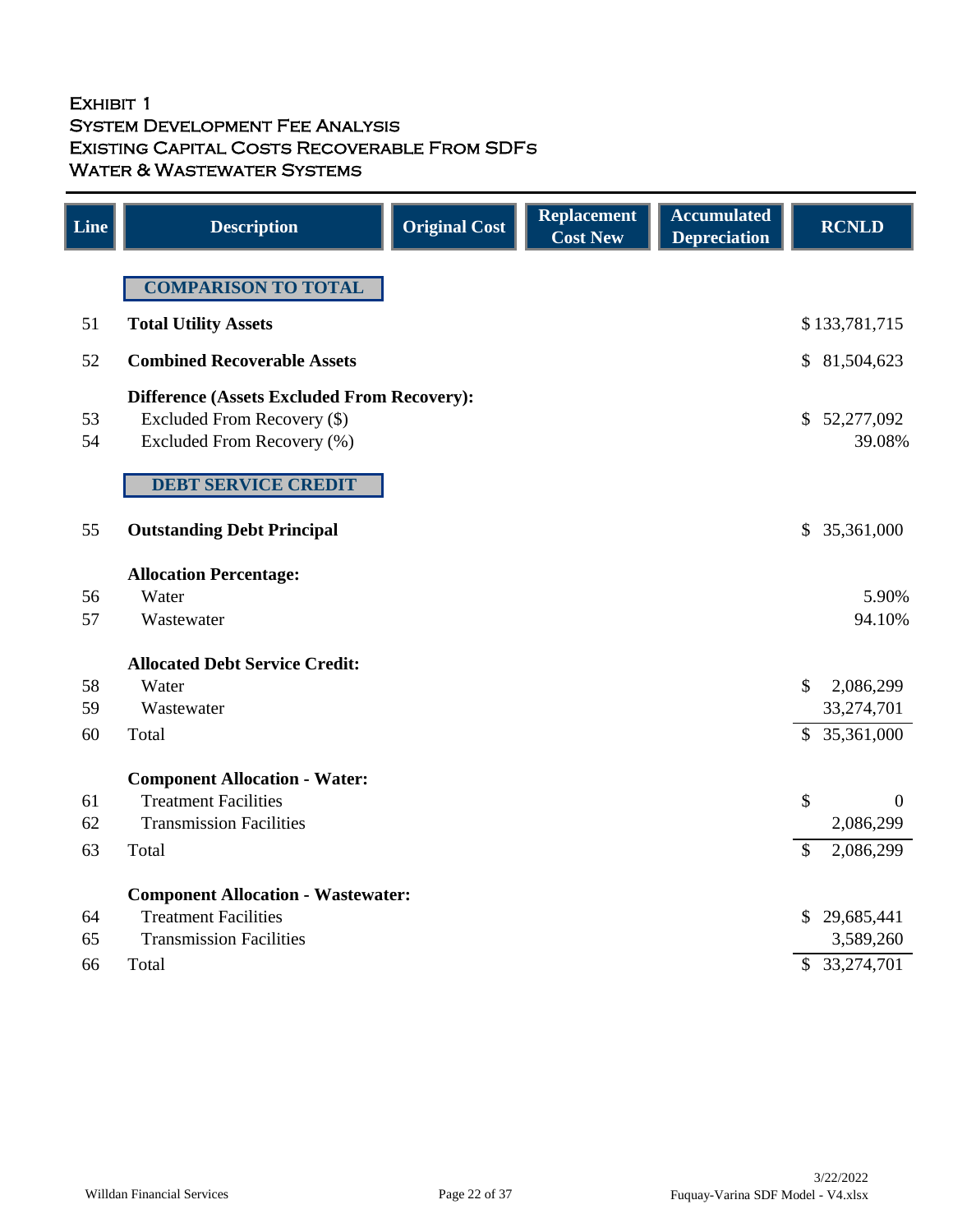## Exhibit 2 System Development Fee Analysis Current Capital Improvement Program Water & Wastewater Systems

| Line | <b>Description</b>                                                  | <b>Total</b>  | 2022            | 2023         | 2024                             | 2025                                                 | 2026           | 2027           | 2028                   | 2029                 | 2030                 | 2031                      | 2032      |
|------|---------------------------------------------------------------------|---------------|-----------------|--------------|----------------------------------|------------------------------------------------------|----------------|----------------|------------------------|----------------------|----------------------|---------------------------|-----------|
|      |                                                                     |               |                 |              |                                  |                                                      |                |                |                        |                      |                      |                           |           |
|      | <b>WATER PROJECTS</b>                                               |               |                 |              |                                  |                                                      |                |                |                        |                      |                      |                           |           |
|      | Sanford Water Design (Plant Expansion)                              | 4,152,000     | $$3,075,000$ \$ |              | $1,077,000$ \$<br>0 <sup>5</sup> | 0 <sup>5</sup>                                       | 0 <sup>5</sup> | $\overline{0}$ | $\overline{0}$<br>- \$ | \$<br>$\overline{0}$ | \$<br>0 <sup>5</sup> | 0 <sup>5</sup>            |           |
|      | Raleigh Water Supply Agreement (BSP Upgrade + New 12" Line)         | 2,050,000     | 2,050,000       |              |                                  |                                                      |                |                |                        |                      |                      |                           |           |
|      | Water line Replacements (Fund 60)                                   | 6,911,500     | 1,025,000       | 525,500      | 538,500                          | 552,000                                              | 566,000        | 580,000        | 594,500                | 609,500              | 624,500              | 640,000                   | 656,000   |
|      | AMI Phase 3 (Fund 60)                                               | 824,815       | 257,275         | 567,540      | $\overline{0}$                   |                                                      |                |                |                        |                      |                      |                           |           |
|      | Water Line Oversizing (Fund 60)                                     | 588,650       |                 | 52,550       | 53,850                           | 55,200                                               | 56,600         | 58,000         | 59,450                 | 60,950               | 62,450               | 64,000                    | 65,600    |
|      | Valve Replacement Program                                           | 588,650       |                 | 52,550       | 53,850                           | 55,200                                               | 56,600         | 58,000         | 59,450                 | 60,950               | 62,450               | 64,000                    | 65,600    |
|      | Purchase Harnett County Water District                              | 5,499,750     |                 |              | 807,750                          | 4,692,000                                            |                |                |                        |                      |                      |                           |           |
|      | Johnson Pond Rd Loop at Main St. and 401                            | 685,252       |                 | 685,252      |                                  |                                                      |                |                |                        |                      |                      |                           |           |
|      | Donny Brook Rd - Lake Wheeler to 401                                | 817,678       |                 | 817,678      |                                  |                                                      |                |                |                        |                      |                      |                           |           |
|      | SW Judd Parkway Loop- Academy St. to Infinite Storage               | 679,997       |                 | 679,997      |                                  |                                                      |                |                |                        |                      |                      |                           |           |
|      | Burt Road from Fleming Road to Starchase lane                       | 805,478       |                 |              | $\Omega$                         | 805,478                                              |                |                |                        |                      |                      |                           |           |
|      | Whitted Road Loop                                                   | 1,380,714     |                 |              | 1,380,714                        |                                                      |                |                |                        |                      |                      |                           |           |
|      | Holland Rd.- Judd Parkway to PSC to 55                              | 2,571,904     |                 |              |                                  |                                                      | 2,571,904      |                |                        |                      |                      |                           |           |
|      | Kennebec from Willow Spring HS to Tram Rd.                          | 2,188,974     |                 | 2,188,974    |                                  |                                                      |                |                |                        |                      |                      |                           |           |
|      | Dwight Rowland - Kennebec to NC Hwy 42                              | 595,432       |                 |              |                                  |                                                      | 595,432        |                |                        |                      |                      |                           |           |
| 16   | Wagstaff Rd - Howard to Wetstone Dr.                                | 498,651       |                 |              | 498,651                          |                                                      |                |                |                        |                      |                      |                           |           |
|      | Johnson Pond Rd Loop - Brighton Forest to Spicewood Dr.             | 2,582,160     |                 |              |                                  |                                                      |                | 2,582,160      |                        |                      |                      |                           |           |
|      | 18 Clayton Rd. Hwy 55 to Maude Stewart                              | 1,568,112     |                 |              | 1,568,112                        |                                                      |                |                |                        |                      |                      |                           |           |
|      | 19 NC55 - Abundant Self Storage to Hidden Valley                    | 2,167,152     |                 |              | $\overline{0}$                   | 2,167,152                                            |                |                |                        |                      |                      |                           |           |
|      | Judd Parkway Loop (South)                                           | 433,872       |                 |              |                                  | 433,872                                              |                |                |                        |                      |                      |                           |           |
|      | Judd Parkway Loop (North)                                           | 1,763,088     |                 |              |                                  | 1,763,088                                            |                |                |                        |                      |                      |                           |           |
|      | Judd Parkway Loop (North East)                                      | 1,445,136     |                 |              |                                  | 1,445,136                                            |                |                |                        |                      |                      |                           |           |
| 23   | <b>Wade Nash Road Extension</b>                                     | 1,372,651     |                 |              |                                  |                                                      |                |                |                        |                      | 1,372,651            |                           |           |
|      | Old Powell Road from Wilbon to Southern Wake Academy (connecting ga | 1,561,028     |                 |              |                                  |                                                      | 1,561,028      |                |                        |                      |                      |                           |           |
|      | 1.5 mgd tank - location TBD (proximity to PSC)                      | 1,528,200     |                 |              |                                  |                                                      | 1,528,200      |                |                        |                      |                      |                           |           |
|      | 26 Piney Grove Wilbon - Fleming Rd to Phelps West Rd                | 901,552       |                 |              |                                  |                                                      |                | 901,552        |                        |                      |                      |                           |           |
|      | Kennebec from Maude Stewart to Walter Myatt                         | 451,704       |                 |              |                                  |                                                      |                | 451,704        |                        |                      |                      |                           |           |
|      | Ten Ten Road - Lake Wheeler to Johnson Pond                         | 975,560       |                 |              |                                  |                                                      |                | 975,560        |                        |                      |                      |                           |           |
|      | Buck Roland from Walter Myatt to Kennebec Road                      | 574,896       |                 |              |                                  |                                                      |                | 574,896        |                        |                      |                      |                           |           |
|      | Johnson Pond Loop - Ten Ten Rd to Optimist Farm                     | 1,013,840     |                 |              |                                  |                                                      |                | 1,013,840      |                        |                      |                      |                           |           |
| 31   | Panther Lake from NC42 to John Adams                                | 2,222,954     |                 |              |                                  |                                                      |                |                | 2,222,954              |                      |                      |                           |           |
|      | Old Stage Road from Mt Pleasant to John Adams                       | 1,115,282     |                 |              |                                  |                                                      |                |                | 1,115,282              |                      |                      |                           |           |
| 33   | Eddie Howard from Walter Myatt to Panther Lake                      | 908,158       |                 |              |                                  |                                                      |                |                | 908,158                |                      |                      |                           |           |
| 34   | Bud Lipscomb from Kennebec to Old Stage                             | 2,287,088     |                 |              |                                  |                                                      |                |                |                        | 2,287,088            |                      |                           |           |
| 35   | Walter Myatt from NC42 to Kennebec Road                             | 2,570,383     |                 |              |                                  |                                                      |                |                |                        | 2,570,383            |                      |                           |           |
|      | . Pleasant Church Rd from NC42 to Old Stage Rd                      | 2,727,816     |                 |              |                                  |                                                      |                |                |                        |                      | 2,727,816            |                           |           |
| 37   | Angier Road Loop                                                    | 1,272,731     |                 |              |                                  |                                                      |                |                |                        |                      | 1,272,731            |                           |           |
|      | Bill Love Road from Mt Pleasant Road to Johnston County Line        | 1,306,496     |                 |              |                                  |                                                      |                |                |                        |                      |                      | 1,306,496                 |           |
|      | Old Stage Road from Mt Pleasant to Johnston County Line             | 1,882,240     |                 |              |                                  |                                                      |                |                |                        |                      |                      | 1,882,240                 |           |
|      | James Austin Road from Bud Lipscomb to Old Stage                    | 3,064,176     |                 |              |                                  |                                                      |                |                |                        |                      |                      |                           | 3,064,176 |
|      | Sanford Project - Plant Expansion (Construction)                    | 44,857,050    |                 |              | 44,857,050                       |                                                      |                |                |                        |                      |                      |                           |           |
|      | Sanford Project - Conveyance (Design + Construction)                | 63,084,731    | $\overline{0}$  | 11,912,691   | 51,172,040                       |                                                      |                |                |                        |                      |                      |                           |           |
|      | 37 Total Water                                                      | \$176,477,501 | \$6,407,275     | \$17,482,732 | \$102,007,517                    | $$11,969,126$ $$6,935,764$ $$7,195,712$ $$4,959,794$ |                |                |                        | \$5,588,871          | \$6,122,598          | $$3,956,736$ $$3,851,376$ |           |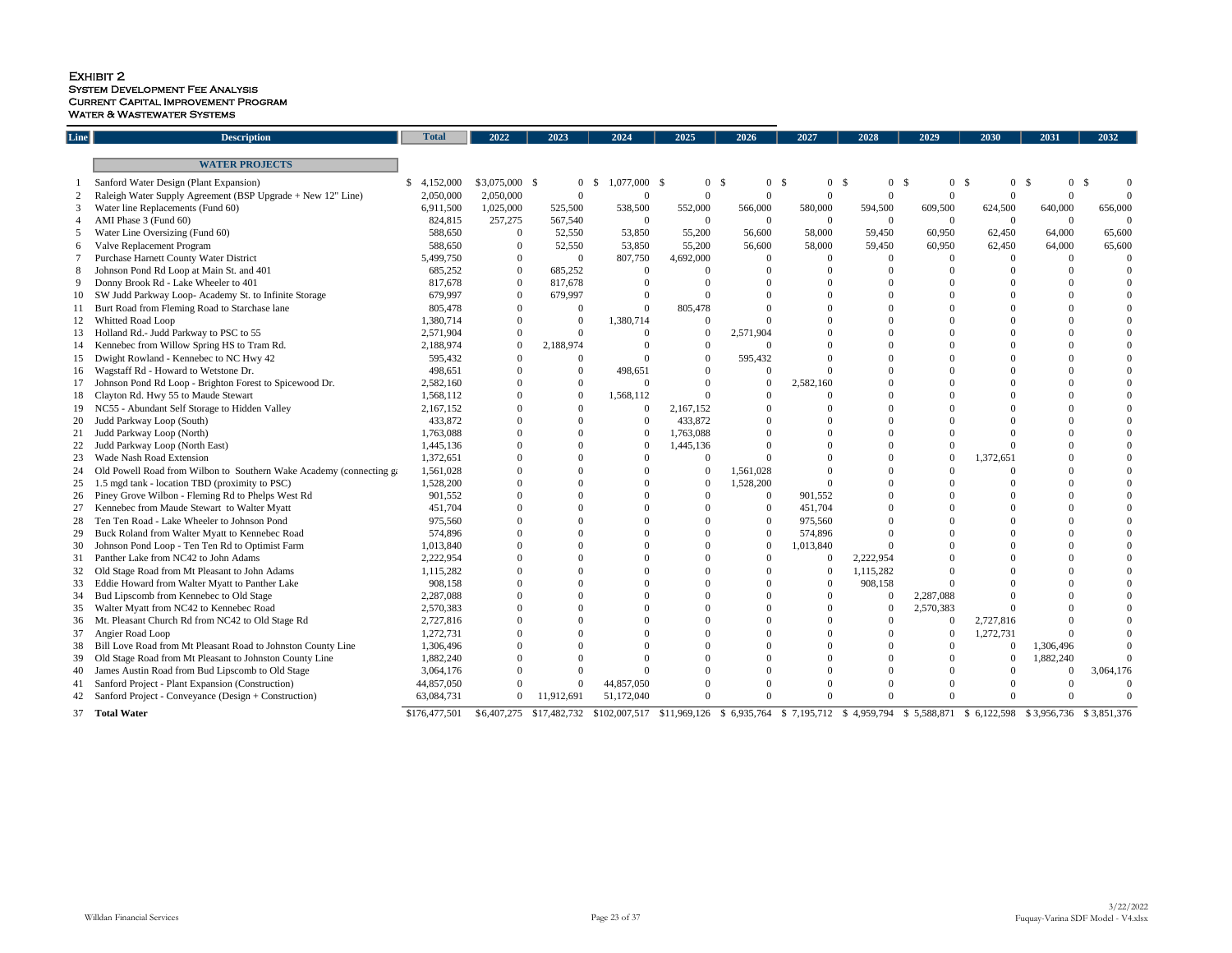## EXHIBIT 2 System Development Fee Analysis Current Capital Improvement Program WATER & WASTEWATER SYSTEMS

| $\ $ Line | <b>Description</b>                                                    | <b>Total</b>  | 2022        | 2023           | 2024           | 2025           | 2026                       | 2027                      | 2028        | 2029                             | 2030            | 2031           | 2032        |
|-----------|-----------------------------------------------------------------------|---------------|-------------|----------------|----------------|----------------|----------------------------|---------------------------|-------------|----------------------------------|-----------------|----------------|-------------|
|           | <b>WASTEWATER PROJECTS</b>                                            |               |             |                |                |                |                            |                           |             |                                  |                 |                |             |
| 38        | Middle Creek Pump Station Upgrade                                     | 862,025       | 862,025 \$  | 0 <sup>5</sup> | 0 <sup>5</sup> | 0 <sup>5</sup> | 0 <sup>5</sup>             | $0 \quad$                 |             | 0 <sup>5</sup><br>0 <sup>5</sup> | 0 <sup>5</sup>  | 0 <sup>1</sup> |             |
|           | 39 Mills Branch Pump Station Upgrade                                  | 624,225       | 624,225     |                |                |                |                            |                           |             |                                  |                 |                |             |
|           | Sewer Parallel<br>40 401                                              | 1,281,250     | 1,281,250   |                |                |                |                            |                           |             |                                  |                 |                |             |
|           | Sewer Line Oversizing (Fund 60)                                       | 588,650       | $\bf{0}$    | 52,550         | 53,850         | 55,200         | 56,600                     | 58,000                    | 59,450      | 60,950                           | 62,450          | 64,000         | 65,600      |
|           | 42 Little Black Creek Interceptor                                     | 1,692,413     |             |                | $\Omega$       | 1,692,413      |                            |                           |             |                                  |                 |                |             |
|           | Sewer Line System Evaluation                                          | 1,766,400     |             |                |                | 1,766,400      |                            |                           |             |                                  |                 |                |             |
|           | <b>PSC Equipment Shelter</b>                                          | 792,400       |             |                |                |                | 792,400                    |                           |             |                                  |                 |                |             |
| 45        | <b>Walter Myatt Pump Station</b>                                      | 1,600,314     |             |                |                |                | 1,600,314                  |                           |             |                                  |                 |                |             |
|           | 46 Middle Creek Interceptor from 401 to Lake Wheeler Road             | 2,115,702     |             |                |                |                | $\Omega$                   | 2,115,702                 |             |                                  |                 |                |             |
|           | Middle Creek interceptor from Lake Wheeler Road to Brighton Forest WW | 1,202,104     |             |                |                |                |                            | 1,202,104                 |             |                                  |                 |                |             |
| 48        | Terrible Creek Pump Station and Force Main                            | 1,721,637     |             |                |                |                |                            | - 0                       | 1,721,637   |                                  |                 |                |             |
| -49       | <b>Terrible Creek Interceptor</b>                                     | 3,075,462     |             |                |                |                |                            |                           | 3,075,462   |                                  |                 |                |             |
|           | 50 Fanny Brown Road Pump station and Force Main (90 gpm, 4" FM)       | 858,756       |             |                |                |                |                            |                           | 858,756     |                                  |                 |                |             |
|           | Black Creek Regional Pump Station and Force Main                      | 6,842,699     |             |                |                |                |                            |                           |             | 6,842,699                        |                 |                |             |
|           | 52 Black Creek Interceptor                                            | 14,918,099    |             |                |                |                |                            |                           |             |                                  | 4,659,039       | 4,965,663      | 5,293,397   |
| 53        | Terrible Creek Wastewater Treatment Expansion (3 mgd to 6 mgd)        | 44,447,400    |             | 5,675,400      | 38,772,000     |                |                            |                           |             |                                  |                 |                |             |
| 54        | Northern Harnett County Wastewater Treatment Plant Expansion          | 49,386,000    |             | 6,306,000      | 43,080,000     |                |                            |                           |             |                                  |                 |                |             |
|           |                                                                       |               |             |                |                |                |                            |                           |             |                                  |                 |                |             |
| $55-$     | <b>Total Wastewater</b>                                               | \$133,775,536 | \$2,767,500 | \$12,033,950   | \$81,905,850   | \$3,514,013    | 2,449,314<br>$\mathcal{S}$ | 3,375,806<br><sup>S</sup> | \$5,715,305 | 6,903,649<br>$\mathcal{S}$       | \$4,721<br>.489 | \$5,029,663    | \$5,358,997 |
|           |                                                                       |               |             |                |                |                |                            |                           |             |                                  |                 |                |             |

56 Total Water & Wastewater CIP 310,253,037 59,174,775 \$29,516,682 \$183,913,367 \$15,483,139 \$ 9,385,0

|  | 078 \$10,571,518 \$10,675,099 \$12,492,520 \$10,844,087 \$8,986,399 \$9,210,373 |  |  |
|--|---------------------------------------------------------------------------------|--|--|
|  |                                                                                 |  |  |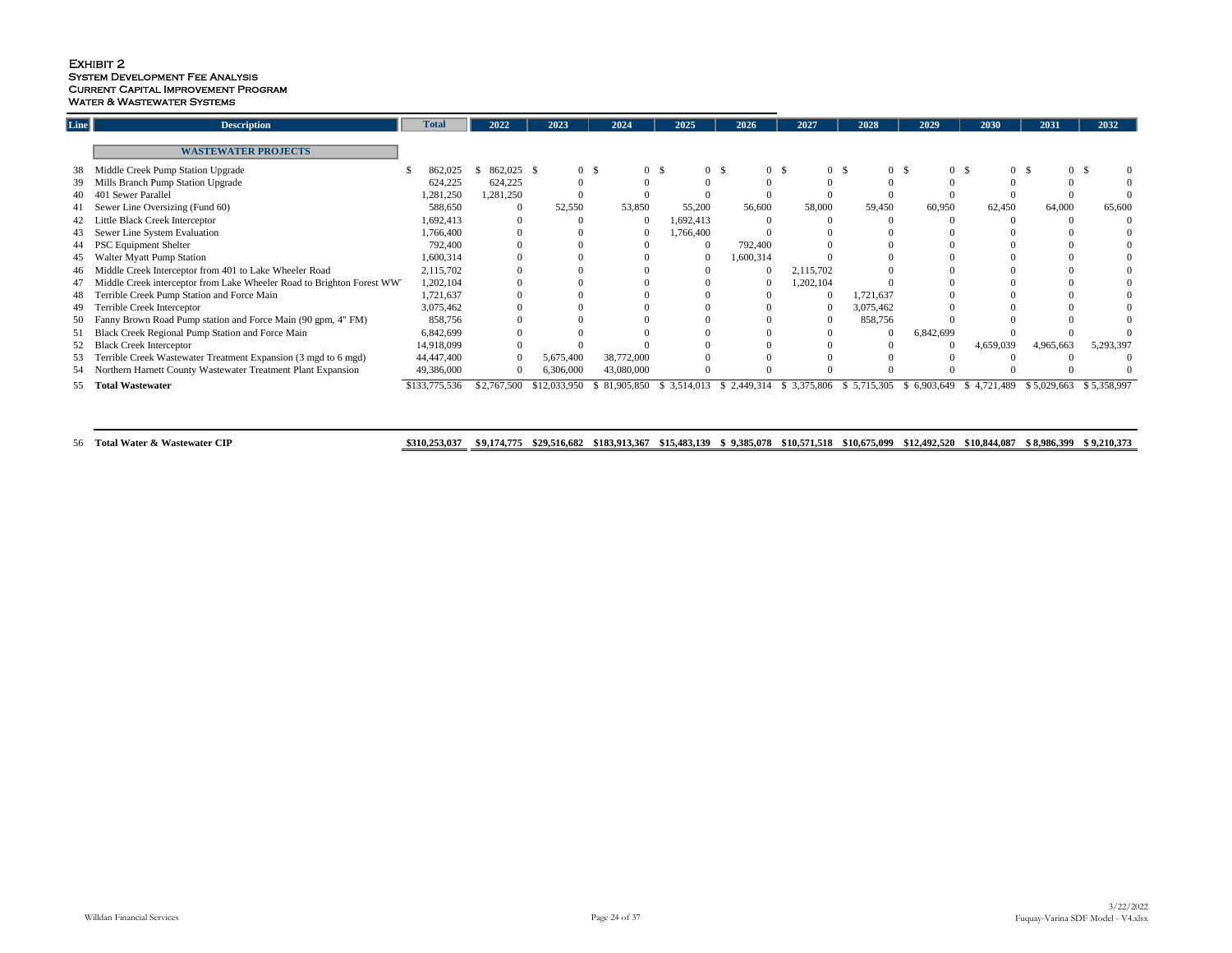## EXHIBIT 3 System Development Fee Analysis Allocation of Capital Improvements Program WATER AND WASTEWATER SYSTEMS

| Line           | <b>Description</b>                                                    | <b>Total</b>  | $\mathbf{u}$<br><b>Percentage Allocation</b> |                |              |                       | <b>Allocation Amount</b>                    |                           |  |  |
|----------------|-----------------------------------------------------------------------|---------------|----------------------------------------------|----------------|--------------|-----------------------|---------------------------------------------|---------------------------|--|--|
|                |                                                                       |               | Expand/Upgrade                               | <b>R&amp;R</b> | <b>Other</b> | <b>Expand/Upgrade</b> | <b>R&amp;R</b>                              | <b>Other</b>              |  |  |
|                | <b>WATER PROJECTS</b>                                                 |               |                                              |                |              |                       |                                             |                           |  |  |
|                | Sanford Water Design (Plant Expansion)                                | 4,152,000     | 100.00%                                      | 0.00%          | $0.00\%$ \$  | 4,152,000             | $\boldsymbol{\mathsf{S}}$<br>$\overline{0}$ | $\mathcal{S}$             |  |  |
| 2              | Raleigh Water Supply Agreement (BSP Upgrade + New 12" Line)           | 2,050,000     | 100.00%                                      | 0.00%          | 0.00%        | 2,050,000             |                                             |                           |  |  |
| 3              | Water line Replacements (Fund 60)                                     | 6,911,500     | 0.00%                                        | 100.00%        | 0.00%        | $\theta$              | 6,911,500                                   |                           |  |  |
| $\overline{4}$ | AMI Phase 3 (Fund 60)                                                 | 824,815       | 100.00%                                      | 0.00%          | 0.00%        | 824,815               |                                             |                           |  |  |
| 5              | Water Line Oversizing (Fund 60)                                       | 588,650       | 100.00%                                      | 0.00%          | 0.00%        | 588,650               |                                             |                           |  |  |
| 6              | Valve Replacement Program                                             | 588,650       | 0.00%                                        | 100.00%        | 0.00%        | $\Omega$              | 588,650                                     |                           |  |  |
|                | Purchase Harnett County Water District                                | 5,499,750     | 100.00%                                      | 0.00%          | 0.00%        | 5,499,750             |                                             |                           |  |  |
| 8              | Johnson Pond Rd Loop at Main St. and 401                              | 685,252       | 100.00%                                      | 0.00%          | 0.00%        | 685,252               |                                             |                           |  |  |
| 9              | Donny Brook Rd - Lake Wheeler to 401                                  | 817,678       | 100.00%                                      | 0.00%          | 0.00%        | 817,678               |                                             |                           |  |  |
| 10             | SW Judd Parkway Loop-Academy St. to Infinite Storage                  | 679,997       | 100.00%                                      | 0.00%          | 0.00%        | 679,997               |                                             |                           |  |  |
| 11             | Burt Road from Fleming Road to Starchase lane                         | 805,478       | 100.00%                                      | 0.00%          | 0.00%        | 805,478               | 0                                           |                           |  |  |
| 12             | Whitted Road Loop                                                     | 1,380,714     | 100.00%                                      | 0.00%          | 0.00%        | 1,380,714             |                                             |                           |  |  |
| 13             | Holland Rd.- Judd Parkway to PSC to 55                                | 2,571,904     | 100.00%                                      | 0.00%          | 0.00%        | 2,571,904             | 0                                           |                           |  |  |
| 14             | Kennebec from Willow Spring HS to Tram Rd.                            | 2,188,974     | 100.00%                                      | 0.00%          | 0.00%        | 2,188,974             |                                             |                           |  |  |
| 15             | Dwight Rowland - Kennebec to NC Hwy 42                                | 595,432       | 100.00%                                      | 0.00%          | 0.00%        | 595,432               | 0                                           |                           |  |  |
| 16             | Wagstaff Rd - Howard to Wetstone Dr.                                  | 498,651       | 100.00%                                      | 0.00%          | 0.00%        | 498,651               | $\Omega$                                    |                           |  |  |
| 17             | Johnson Pond Rd Loop - Brighton Forest to Spicewood Dr.               | 2,582,160     | 100.00%                                      | 0.00%          | 0.00%        | 2,582,160             | $\overline{0}$                              |                           |  |  |
| 18             | Clayton Rd. Hwy 55 to Maude Stewart                                   | 1,568,112     | 100.00%                                      | 0.00%          | 0.00%        | 1,568,112             |                                             |                           |  |  |
| 19             | NC55 - Abundant Self Storage to Hidden Valley                         | 2,167,152     | 100.00%                                      | 0.00%          | 0.00%        | 2,167,152             | $\Omega$                                    |                           |  |  |
| 20             | Judd Parkway Loop (South)                                             | 433,872       | 100.00%                                      | 0.00%          | 0.00%        | 433,872               | $\Omega$                                    |                           |  |  |
| 21             | Judd Parkway Loop (North)                                             | 1,763,088     | 100.00%                                      | 0.00%          | 0.00%        | 1,763,088             | $\Omega$                                    |                           |  |  |
| 22             | Judd Parkway Loop (North East)                                        | 1,445,136     | 100.00%                                      | 0.00%          | 0.00%        | 1,445,136             |                                             |                           |  |  |
| 23             | <b>Wade Nash Road Extension</b>                                       | 1,372,651     | 100.00%                                      | 0.00%          | 0.00%        | 1,372,651             | $\Omega$                                    |                           |  |  |
| 24             | Old Powell Road from Wilbon to Southern Wake Academy (connecting gaps | 1,561,028     | 100.00%                                      | 0.00%          | 0.00%        | 1,561,028             |                                             |                           |  |  |
| 25             | 1.5 mgd tank - location TBD (proximity to PSC)                        | 1,528,200     | 100.00%                                      | 0.00%          | 0.00%        | 1,528,200             |                                             |                           |  |  |
| 26             | Piney Grove Wilbon - Fleming Rd to Phelps West Rd                     | 901,552       | 100.00%                                      | 0.00%          | 0.00%        | 901,552               | 0                                           |                           |  |  |
| 27             | Kennebec from Maude Stewart to Walter Myatt                           | 451,704       | 100.00%                                      | 0.00%          | 0.00%        | 451,704               |                                             |                           |  |  |
| 28             | Ten Ten Road - Lake Wheeler to Johnson Pond                           | 975,560       | 100.00%                                      | 0.00%          | 0.00%        | 975,560               |                                             |                           |  |  |
| 29             | Buck Roland from Walter Myatt to Kennebec Road                        | 574,896       | 100.00%                                      | 0.00%          | 0.00%        | 574,896               |                                             |                           |  |  |
| 30             | Johnson Pond Loop - Ten Ten Rd to Optimist Farm                       | 1,013,840     | 100.00%                                      | 0.00%          | 0.00%        | 1,013,840             |                                             |                           |  |  |
| 31             | Panther Lake from NC42 to John Adams                                  | 2,222,954     | 100.00%                                      | 0.00%          | 0.00%        | 2,222,954             |                                             |                           |  |  |
| 32             | Old Stage Road from Mt Pleasant to John Adams                         | 1,115,282     | 100.00%                                      | 0.00%          | 0.00%        | 1,115,282             |                                             |                           |  |  |
| 33             | Eddie Howard from Walter Myatt to Panther Lake                        | 908,158       | 100.00%                                      | 0.00%          | 0.00%        | 908,158               |                                             |                           |  |  |
| 34             | Bud Lipscomb from Kennebec to Old Stage                               | 2,287,088     | 100.00%                                      | 0.00%          | 0.00%        | 2,287,088             |                                             |                           |  |  |
| 35             | Walter Myatt from NC42 to Kennebec Road                               | 2,570,383     | 100.00%                                      | 0.00%          | 0.00%        | 2,570,383             |                                             |                           |  |  |
| 36             | Mt. Pleasant Church Rd from NC42 to Old Stage Rd                      | 2,727,816     | 100.00%                                      | 0.00%          | 0.00%        | 2,727,816             |                                             |                           |  |  |
| 37             | Angier Road Loop                                                      | 1,272,731     | 100.00%                                      | 0.00%          | 0.00%        | 1,272,731             |                                             |                           |  |  |
| 38             | Bill Love Road from Mt Pleasant Road to Johnston County Line          | 1,306,496     | 100.00%                                      | 0.00%          | 0.00%        | 1,306,496             |                                             |                           |  |  |
| 39             | Old Stage Road from Mt Pleasant to Johnston County Line               | 1,882,240     | 100.00%                                      | 0.00%          | 0.00%        | 1,882,240             |                                             |                           |  |  |
| 40             | James Austin Road from Bud Lipscomb to Old Stage                      | 3,064,176     | 100.00%                                      | 0.00%          | 0.00%        | 3,064,176             |                                             |                           |  |  |
| 41             | Sanford Project - Plant Expansion (Construction)                      | 44,857,050    | 100.00%                                      | 0.00%          | 0.00%        | 44,857,050            | $\theta$                                    |                           |  |  |
| 42             | Sanford Project - Conveyance (Design + Construction)                  | 63,084,731    | 100.00%                                      | 0.00%          | 0.00%        | 63,084,731            |                                             |                           |  |  |
| 43             | Subtotal                                                              | \$176,477,501 |                                              |                |              | 168,977,351           | 7,500,150<br>$\mathcal{S}$                  | $\mathcal{S}$<br>$\theta$ |  |  |
|                |                                                                       |               |                                              |                |              |                       |                                             |                           |  |  |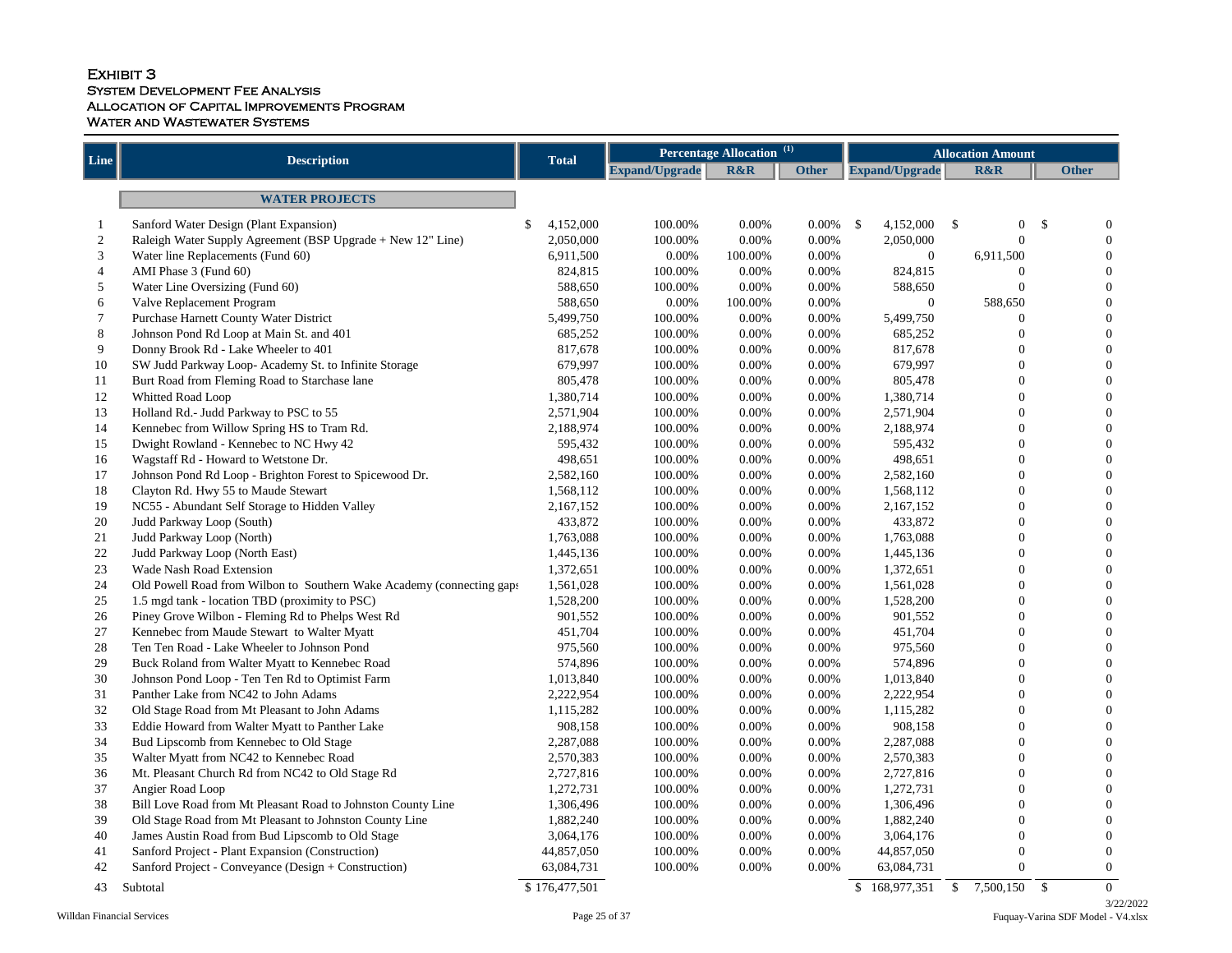## EXHIBIT 3 System Development Fee Analysis Allocation of Capital Improvements Program WATER AND WASTEWATER SYSTEMS

| $\ $ Line $\ $ | <b>Description</b>                                                      | <b>Total</b>  |                       | <b>Percentage Allocation</b> | $\left( \mathbf{1}\right)$ |                       | <b>Allocation Amount</b>                    |                            |  |  |
|----------------|-------------------------------------------------------------------------|---------------|-----------------------|------------------------------|----------------------------|-----------------------|---------------------------------------------|----------------------------|--|--|
|                |                                                                         |               | <b>Expand/Upgrade</b> | <b>R&amp;R</b>               | <b>Other</b>               | <b>Expand/Upgrade</b> | <b>R&amp;R</b>                              | <b>Other</b>               |  |  |
|                | <b>WASTEWATER PROJECTS</b>                                              |               |                       |                              |                            |                       |                                             |                            |  |  |
| 44             | Middle Creek Pump Station Upgrade                                       | 862,025       | 100.00%               | 0.00%                        | $0.00\%$ \$                | 862,025               | $\overline{0}$<br>$\boldsymbol{\mathsf{S}}$ | $\mathcal{S}$<br>$\Omega$  |  |  |
| 45             | Mills Branch Pump Station Upgrade                                       | 624,225       | 100.00%               | 0.00%                        | $0.00\%$                   | 624,225               | $\theta$                                    |                            |  |  |
| 46             | 401 Sewer Parallel                                                      | 1,281,250     | 100.00%               | 0.00%                        | 0.00%                      | 1,281,250             |                                             |                            |  |  |
| 47             | Sewer Line Oversizing (Fund 60)                                         | 588,650       | 100.00%               | 0.00%                        | 0.00%                      | 588,650               |                                             | $\Omega$                   |  |  |
| 48             | Little Black Creek Interceptor                                          | 1,692,413     | 100.00%               | 0.00%                        | 0.00%                      | 1,692,413             | $\Omega$                                    | $\Omega$                   |  |  |
| 49             | Sewer Line System Evaluation                                            | 1,766,400     | 0.00%                 | $0.00\%$                     | 100.00%                    |                       | $\Omega$                                    | 1,766,400                  |  |  |
| 50             | <b>PSC Equipment Shelter</b>                                            | 792,400       | 100.00%               | $0.00\%$                     | 0.00%                      | 792,400               |                                             | $\overline{0}$             |  |  |
| 51             | <b>Walter Myatt Pump Station</b>                                        | 1,600,314     | 100.00%               | $0.00\%$                     | 0.00%                      | 1,600,314             | $\Omega$                                    |                            |  |  |
| 52             | Middle Creek Interceptor from 401 to Lake Wheeler Road                  | 2,115,702     | 100.00%               | $0.00\%$                     | 0.00%                      | 2,115,702             |                                             |                            |  |  |
| 53             | Middle Creek interceptor from Lake Wheeler Road to Brighton Forest WWTI | 1,202,104     | 100.00%               | $0.00\%$                     | 0.00%                      | 1,202,104             |                                             |                            |  |  |
| 54             | Terrible Creek Pump Station and Force Main                              | 1,721,637     | 100.00%               | $0.00\%$                     | 0.00%                      | 1,721,637             |                                             | $\Omega$                   |  |  |
| 55             | Terrible Creek Interceptor                                              | 3,075,462     | 100.00%               | $0.00\%$                     | 0.00%                      | 3,075,462             |                                             |                            |  |  |
| 56             | Fanny Brown Road Pump station and Force Main (90 gpm, 4" FM)            | 858,756       | 100.00%               | $0.00\%$                     | 0.00%                      | 858,756               |                                             |                            |  |  |
| 57             | Black Creek Regional Pump Station and Force Main                        | 6,842,699     | 100.00%               | $0.00\%$                     | $0.00\%$                   | 6,842,699             |                                             | $\Omega$                   |  |  |
| 58             | <b>Black Creek Interceptor</b>                                          | 14,918,099    | 100.00%               | $0.00\%$                     | 0.00%                      | 14,918,099            |                                             |                            |  |  |
| 59             | Terrible Creek Wastewater Treatment Expansion (3 mgd to 6 mgd)          | 44,447,400    | 100.00%               | 0.00%                        | $0.00\%$                   | 44,447,400            |                                             |                            |  |  |
| 60             | Northern Harnett County Wastewater Treatment Plant Expansion            | 49,386,000    | 100.00%               | $0.00\%$                     | 0.00%                      | 49,386,000            | $\theta$                                    | $\Omega$                   |  |  |
| 61             | Subtotal                                                                | \$133,775,536 |                       |                              |                            | 132,009,136           | $\mathcal{S}$<br>$\mathbf{0}$               | 1,766,400<br>$\mathcal{S}$ |  |  |
| 62             | <b>Total - All Capital Projects</b>                                     | \$310,253,037 |                       |                              |                            | 300,986,487           | 7,500,150                                   | 1,766,400<br>\$            |  |  |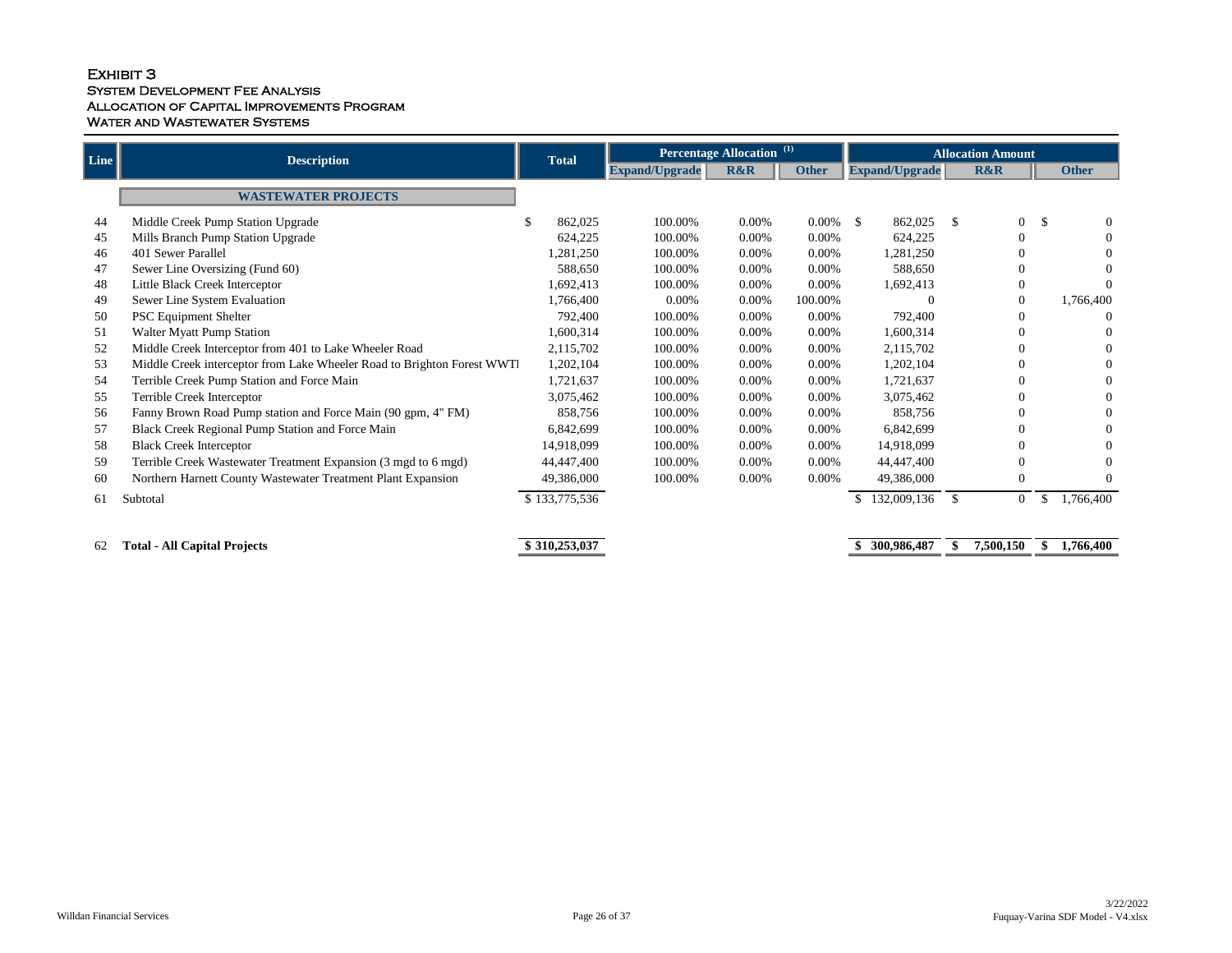## EXHIBIT 3 System Development Fee Analysis Allocation of Capital Improvements Program WATER AND WASTEWATER SYSTEMS

| $\vert$ Line $\vert$ | <b>Description</b>                    | <b>Total</b>  |                | $\left( \mathbf{1}\right)$<br><b>Percentage Allocation</b> |              |              | <b>Allocation Amount</b> |               |                |               |                  |  |
|----------------------|---------------------------------------|---------------|----------------|------------------------------------------------------------|--------------|--------------|--------------------------|---------------|----------------|---------------|------------------|--|
|                      |                                       |               | Expand/Upgrade | R&R                                                        | <b>Other</b> |              | <b>Expand/Upgrade</b>    |               | <b>R&amp;R</b> |               | <b>Other</b>     |  |
|                      | <b>ALLOCATION OF CAPITAL PROJECTS</b> |               |                |                                                            |              |              |                          |               |                |               |                  |  |
|                      | Water:                                |               |                |                                                            |              |              |                          |               |                |               |                  |  |
| 63                   | <b>Treatment Projects</b>             | \$52,587,250  |                |                                                            |              |              | 52,587,250 \$            |               | $\Omega$       | $\mathcal{S}$ | $\overline{0}$   |  |
| 64                   | <b>Transmission Projects</b>          | 123,890,251   |                |                                                            |              |              | 116,390,101              |               | 7,500,150      |               | $\boldsymbol{0}$ |  |
| 65                   | Other Projects                        |               |                |                                                            |              |              | $\overline{0}$           |               | $\overline{0}$ |               | $\overline{0}$   |  |
| 66                   | Subtotal                              | \$176,477,501 |                |                                                            |              |              | \$168,977,351            | $\mathbb{S}$  | 7,500,150      | $\mathcal{S}$ | $\overline{0}$   |  |
|                      | <b>Wastewater:</b>                    |               |                |                                                            |              |              |                          |               |                |               |                  |  |
| 67                   | <b>Treatment Projects</b>             | \$94,625,800  |                |                                                            |              | $\mathbb{S}$ | 94,625,800               | $\mathbb{S}$  | $\overline{0}$ | $\mathbb{S}$  | $\overline{0}$   |  |
| 68                   | <b>Transmission Projects</b>          | 39,149,736    |                |                                                            |              |              | 37, 383, 336             |               | $\overline{0}$ |               | 1,766,400        |  |
| 69                   | Other Projects                        |               |                |                                                            |              |              | $\overline{0}$           |               | $\theta$       |               | $\mathbf{0}$     |  |
| 70                   | Subtotal                              | \$133,775,536 |                |                                                            |              |              | \$132,009,136            | $\mathcal{S}$ | $\overline{0}$ | \$            | 1,766,400        |  |
|                      | <b>Combined:</b>                      |               |                |                                                            |              |              |                          |               |                |               |                  |  |
| 71                   | <b>Treatment Projects</b>             | \$147,213,050 |                |                                                            |              |              | $$147,213,050$ \\$       |               | $\overline{0}$ | -SS           | $\overline{0}$   |  |
| 72                   | <b>Transmission Projects</b>          | 163,039,987   |                |                                                            |              |              | 153,773,437              |               | 7,500,150      |               | 1,766,400        |  |
| 73                   | Other Projects                        |               |                |                                                            |              |              | $\Omega$                 |               | $\Omega$       |               | $\overline{0}$   |  |
| 74                   | <b>Grand Total</b>                    | \$310,253,037 |                |                                                            |              |              | 300,986,487              |               | 7,500,150      |               | 1,766,400        |  |

#### **Note:**

The capital costs are allocated in order to determine the costs that are recoverable from a capacity-related fee. The costs allocated as expansion and/or upgrade projects are assumed to be recoverable from such fees. All other capital costs are assumed to either be maintenance-related (R&R) projects or localized projects that do not provide system-wide capacity benefits.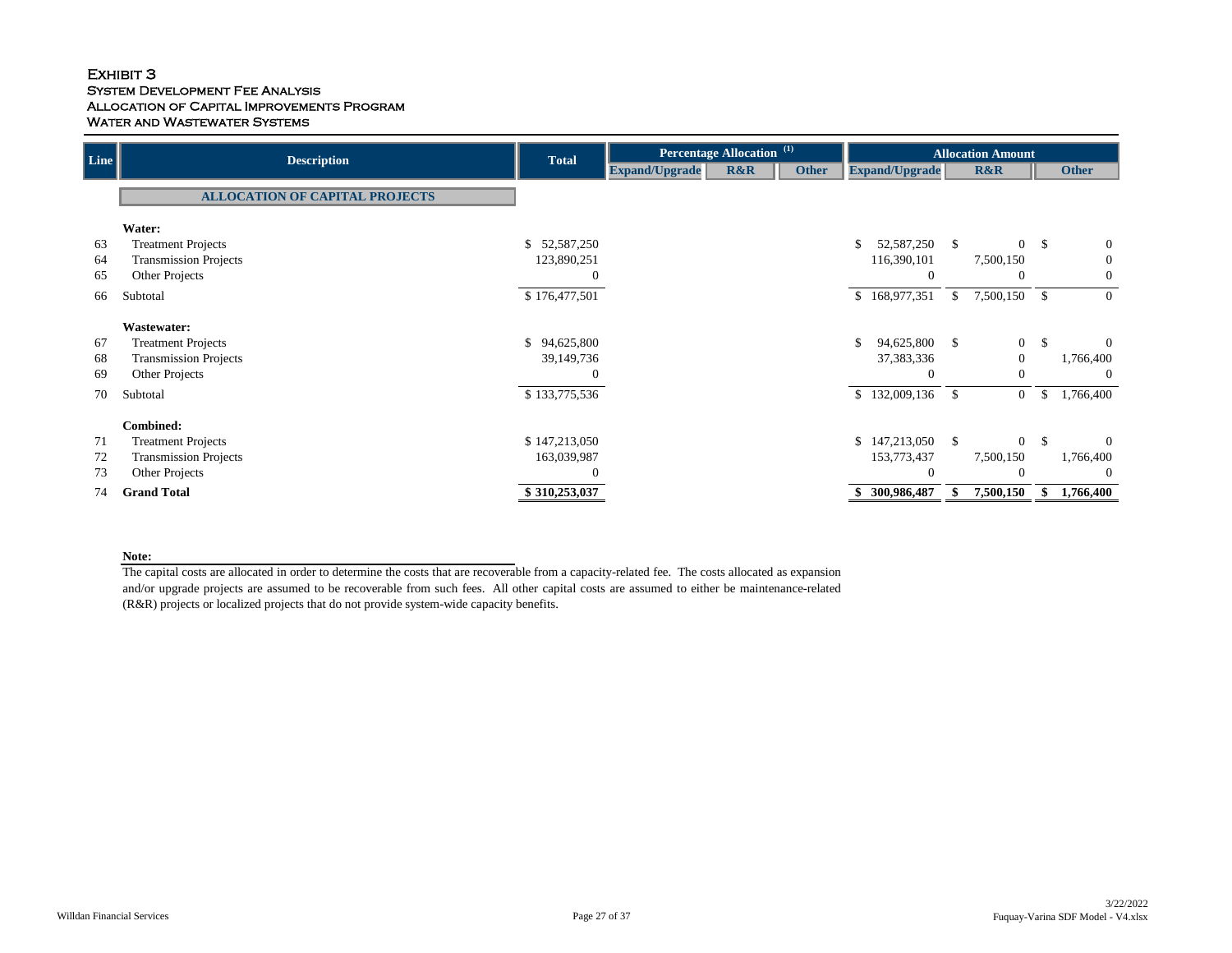## EXHIBIT 4 System Development Fee Analysis Calculation of System Development Fee Per ERU **WATER SYSTEM**

| Line                           | <b>Description</b>                                                                                           |                                       |               | <b>Total</b>                   |     |
|--------------------------------|--------------------------------------------------------------------------------------------------------------|---------------------------------------|---------------|--------------------------------|-----|
|                                |                                                                                                              | <b>Recoverable Capital Facilities</b> |               |                                |     |
|                                | <b>Existing Facilities:</b>                                                                                  |                                       |               |                                |     |
| $\mathbf{1}$<br>$\overline{2}$ | <b>Treatment Facilities</b><br><b>Transmission Facilities</b>                                                |                                       | \$            | $\overline{0}$<br>33,113,464   |     |
| $\mathfrak{Z}$                 | <b>Subtotal</b>                                                                                              |                                       | $\mathcal{S}$ | 33,113,464                     | (1) |
| $\overline{\mathcal{A}}$<br>5  | <b>Less Debt Service Principal:</b><br><b>Treatment Facilities</b><br><b>Transmission Facilities</b>         |                                       | \$            | $\theta$<br>(2,086,299)        |     |
| 6                              | <b>Subtotal</b>                                                                                              |                                       | $\mathbb{S}$  | (2,086,299)                    | (2) |
| 7<br>$8\,$                     | <b>Net Recoverable Existing Facilities:</b><br><b>Treatment Facilities</b><br><b>Transmission Facilities</b> |                                       | \$            | $\Omega$<br>31,027,165         |     |
| 9                              | <b>Total</b>                                                                                                 |                                       | \$            | 31,027,165                     |     |
| 10<br>11                       | <b>Capital Improvement Program:</b><br><b>Treatment Facilities</b><br><b>Transmission Facilities</b>         |                                       | \$            | 52,587,250<br>116,390,101      |     |
| 12                             | <b>Subtotal</b>                                                                                              |                                       |               | \$168,977,351                  |     |
| 12<br>13                       | Less 25% CIP Adjustment:<br><b>Treatment Facilities</b><br><b>Transmission Facilities</b>                    | 25%<br>25%                            |               | (13, 146, 813)<br>(29,097,525) |     |
| 14                             | <b>Subtotal</b>                                                                                              |                                       | $\mathcal{S}$ | (42, 244, 338)                 | (3) |
| 14<br>15                       | <b>Net Recoverable CIP:</b><br><b>Treatment Facilities</b><br><b>Transmission Facilities</b>                 |                                       | \$            | 39,440,438<br>87,292,576       |     |
| 16                             | <b>Total</b>                                                                                                 |                                       |               | \$126,733,013                  |     |
| 16<br>17                       | <b>Net Capital Costs:</b><br><b>Treatment Facilities</b><br><b>Transmission Facilities</b>                   |                                       | \$            | 39,440,438<br>118,319,741      |     |
| 18                             | <b>Net Recoverable Costs</b>                                                                                 |                                       |               | \$157,760,178                  |     |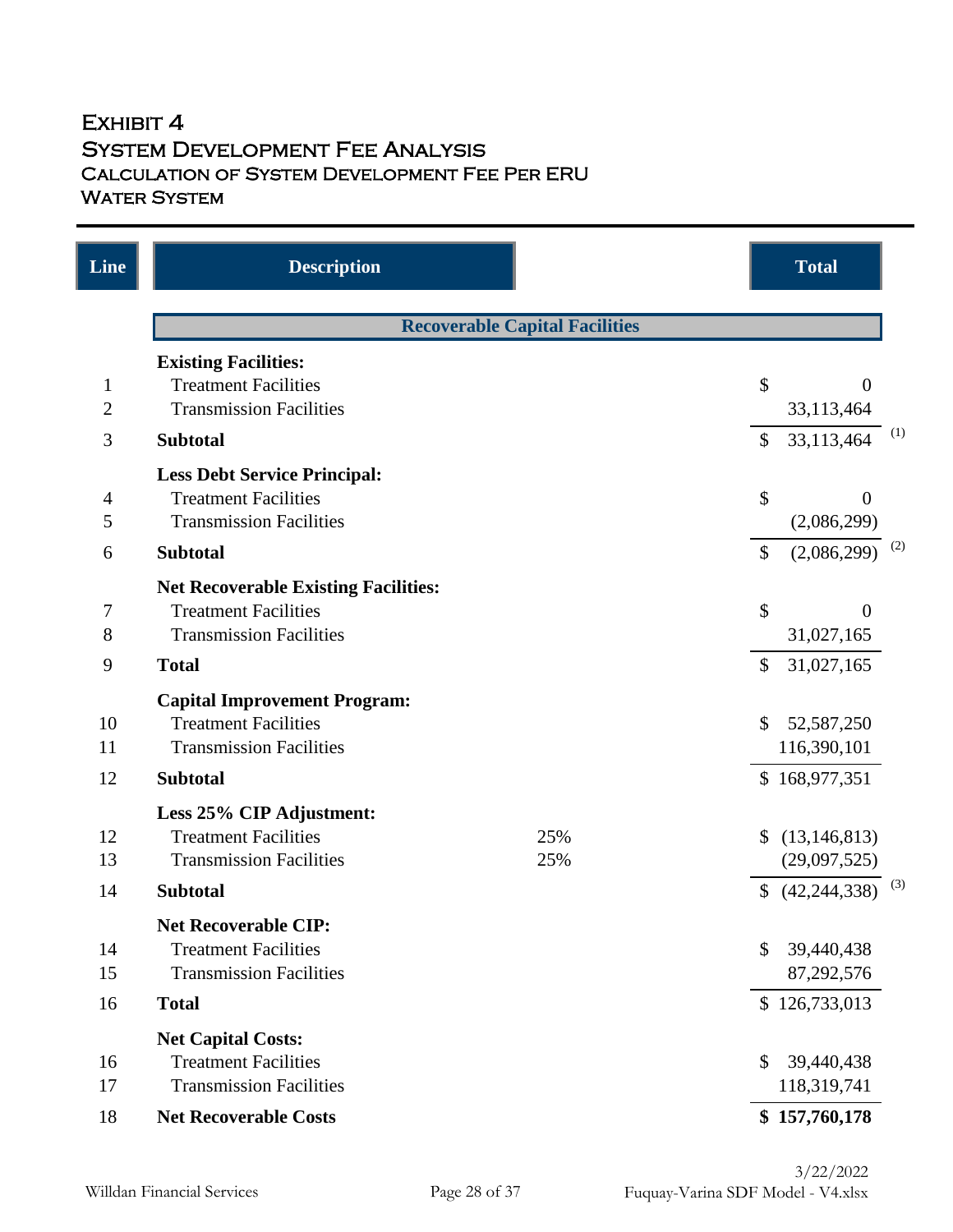## EXHIBIT 4 System Development Fee Analysis Calculation of System Development Fee Per ERU **WATER SYSTEM**

| Line | <b>Description</b>                                          | <b>Total</b>  |
|------|-------------------------------------------------------------|---------------|
|      | <b>Available System Capacity (MGD)</b>                      |               |
|      | <b>Existing Treatment Capacity:</b>                         | (4)           |
| 19   | <b>Harnett County</b>                                       | 2.000         |
| 20   | <b>Johnston County</b>                                      | 1.500         |
| 21   | City of Raleigh                                             | 1.750         |
| 22   | City of Sanford                                             | 0.000         |
| 23   | <b>Total Existing Treatment Capacity</b>                    | 5.250         |
|      | <b>Additional CIP Capacity:</b>                             |               |
| 24   | <b>Harnett County</b>                                       | 2.000         |
| 25   | <b>Johnston County</b>                                      | 0.000         |
| 26   | <b>City of Raleigh</b>                                      | 0.000         |
| 27   | City of Sanford                                             | 6.000         |
| 28   | <b>Total Additional CIP Capacity</b>                        | 8.000         |
|      | <b>Combined Treatment Capacity (MGD):</b>                   |               |
| 29   | <b>Harnett County</b>                                       | 4.000         |
| 30   | <b>Johnston County</b>                                      | 1.500         |
| 31   | <b>City of Raleigh</b>                                      | 1.750         |
| 32   | City of Sanford                                             | 6.000         |
| 33   | Total Combined Capacity of Water Treatment Facilities (MGD) | 13.250        |
|      | <b>Average Day Capacity Adjustment:</b>                     |               |
| 34   | 1.50<br>Treatment Capacity Based on Max/Avg Day Factor      | 8.833         |
| 35   | 10.0%<br><b>Unaccounted-For Water Capacity Adjustment</b>   | (5)           |
| 36   | <b>Estimated Transmission Capacity</b>                      | 7.950         |
|      | <b>Estimated Transmission System Capacity:</b>              |               |
| 37   | <b>Existing Max Day Treatment Capacity</b>                  | 5.250         |
| 38   | <b>Transmission-to-Treatment Capacity Factor</b><br>2.00    |               |
| 39   | <b>Assumed Existing Transmission Capacity</b>               | (6)<br>10.500 |
| 40   | New Conveyance Capacity (Sanford Project)                   | 10.000        |
| 41   | <b>Combined Transmission Capacity</b>                       | 20.500        |
| 42   | <b>Unaccounted-For Water Capacity Adjustment</b><br>10.0%   | (6)           |
| 43   | <b>Estimated Transmission Capacity</b>                      | 18.450        |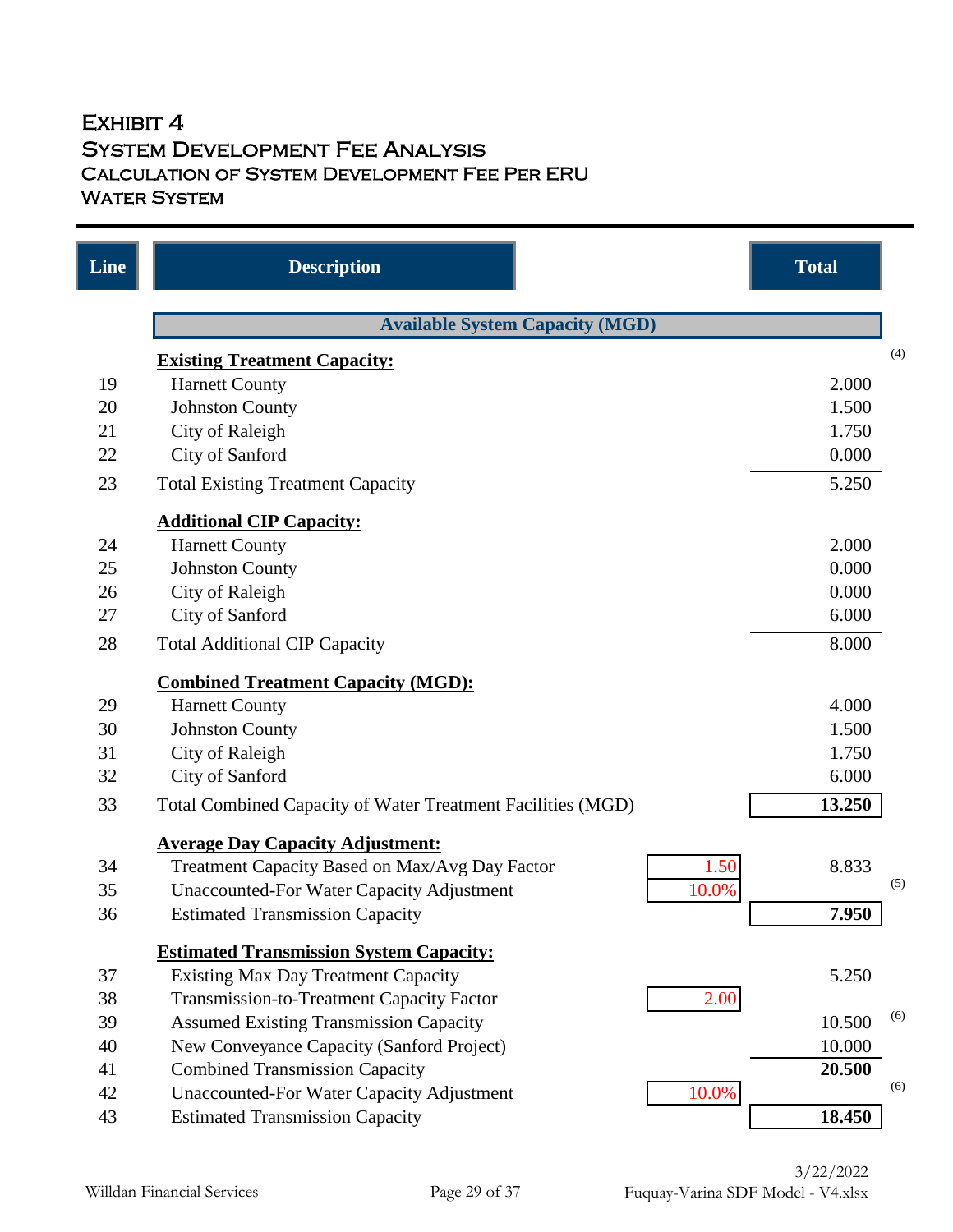## EXHIBIT 4 System Development Fee Analysis Calculation of System Development Fee Per ERU **WATER SYSTEM**

| Line | <b>Description</b>                                          |                   | <b>Total</b> |     |
|------|-------------------------------------------------------------|-------------------|--------------|-----|
|      | <b>Estimated Cost Per Gallon of Capacity</b>                |                   |              |     |
|      | <b>Estimated Cost Per Gallon of Capacity:</b>               |                   |              |     |
| 44   | Treatment (\$/Gallon)                                       | \$                | 4.96         |     |
| 45   | Transmission (\$/Gallon)                                    |                   | 6.41         |     |
| 46   | <b>Total Cost Per Gallon of Capacity</b>                    | \$                | 11.37        |     |
| 47   | Daily NCAC Residential Flow Requirement                     |                   | 400          | (7) |
| 48   | 1.50<br>Max/Avg Day Adjustment Factor                       |                   |              |     |
| 49   | Assumed Standard Level of Service Per ERU (GPD of Capacity) |                   | 267          | (7) |
|      | <b>Calculation of Fee Per ERU</b>                           |                   |              |     |
|      | <b>Calculation of SDF Per ERU:</b>                          |                   |              |     |
| 50   | <b>Treatment Facilities</b>                                 | \$                | 1,324        |     |
| 51   | <b>Transmission Facilities</b>                              |                   | 1,711        |     |
| 52   | <b>Combined Cost</b>                                        | \$                | 3,035        |     |
|      | <b>Adjusted Fee - Treatment:</b>                            |                   |              |     |
| 53   | <b>Calculated Fee Per ERU</b>                               | \$                | 1,324        |     |
| 54   | Less Rounding Adjustment                                    |                   | (4)          |     |
| 55   | <b>Adjusted Fee</b>                                         | $\mathcal{S}$     | 1,320        |     |
|      | <b>Credit Adjusted Fee - Transmission:</b>                  |                   |              |     |
| 56   | <b>Calculated Fee Per ERU</b>                               | \$                | 1,711        |     |
| 57   | Less Rounding Adjustment                                    |                   | (1)          |     |
| 58   | <b>Adjusted Fee</b>                                         | $\mathcal{S}$     | 1,710        |     |
|      | <b>Proposed SDF Per ERU (Rounded):</b>                      |                   |              |     |
| 59   | <b>Treatment Facilities</b>                                 | \$                | 1,320        |     |
| 60   | <b>Transmission Facilities</b>                              |                   | 1,710        |     |
| 61   | <b>Combined Cost</b>                                        | $\boldsymbol{\$}$ | 3,030        |     |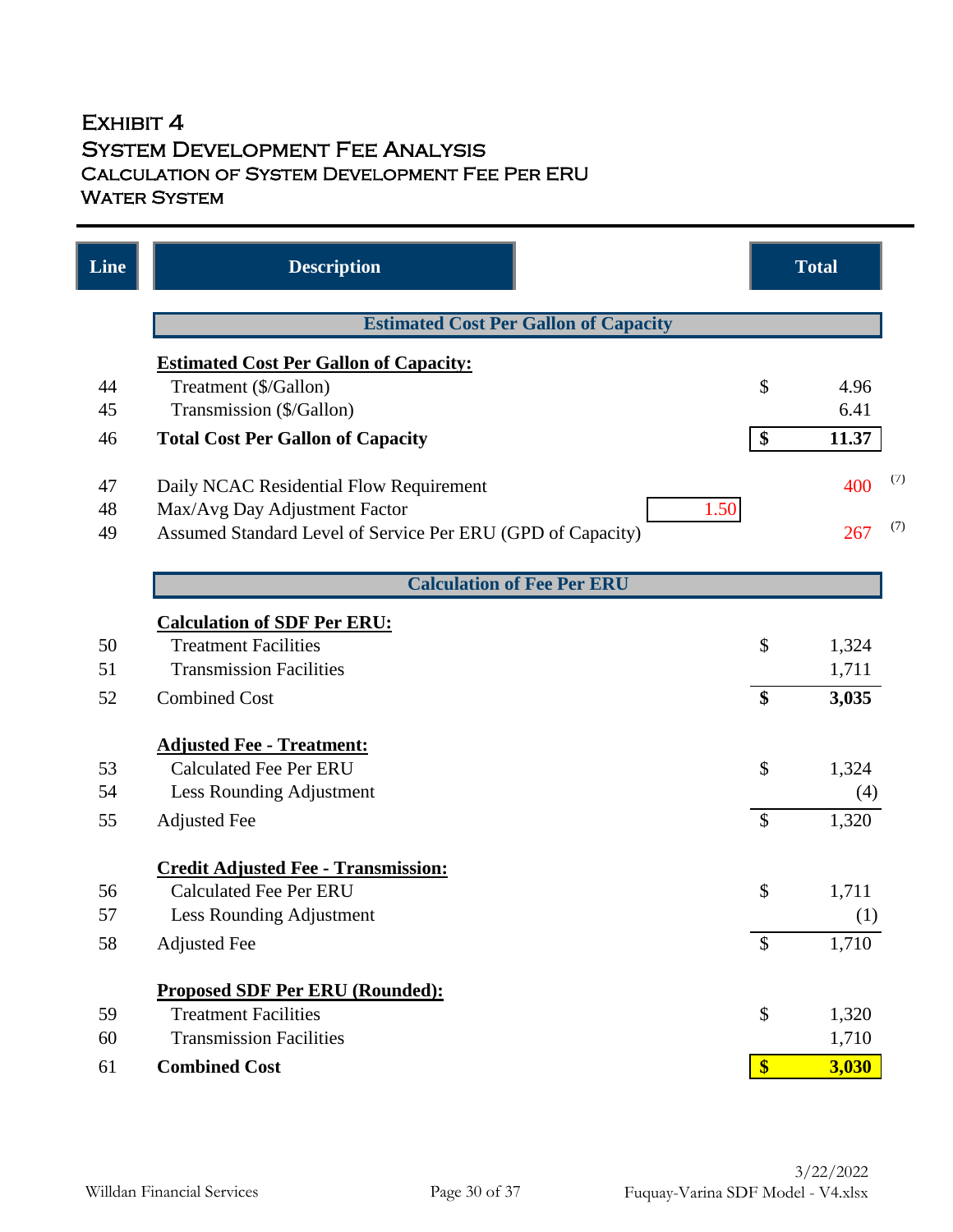## $E$ XHIBIT  $4$ System Development Fee Analysis Calculation of System Development Fee Per ERU Water System

| Line | <b>Description</b> | <b>Total</b> |
|------|--------------------|--------------|
|      | Notes:             |              |

- (1) See **Exhibit 1** for the development of existing asset costs identified for capital recovery.
- (2) Based upon discussions with Utility staff, most of the facilities included for cost recovery in this analysis were funded with debt. In an effort to account for the facility costs that may be recovered from user rates as part of the normal budgetary process, a debt service credit is applied to the applicable fee calculation. The credit is equal to outstanding principal amount on existing utility-related debt as reported in the most recent audited financial report. The principal balance is allocated between water and wastewater as provided in **Exhibit 1**.
- (3) This adjustment is made in accordance with House Bill 436, § 162A-207. Minimum requirements.
- (4) Based on rated maximum daily plant capacity information as provided by staff.
- (5) The estimated average daily flow capacity assumes an MDF-to-ADF ratio of 1.50 times. An additional adjustment is made for assumed unaccounted-for water flows (e.g. line losses) in the system. For the purpose of this analysis, the line-loss factor is assumed to be 10.0%.
- (6) It is assumed that the existing transmission facilities are capable of providing average water flow at least 2-times the existing maximum flow amount of 5.50 MGD permitted for the combined water treatment facilities. In addition, similar to the methodology utilized for water treatment, an adjustment is made for unaccounted-for water assuming losses of 10.0%.
- (7) The system development charges are to be applied on an equivalent residential unit (ERU) basis such that 1 ERU is equal to the estimated capacity requirements for a typical single family residential connection with a 5/8-inch X 3/4-inch water meter. In accordance with daily water flow capacity design standards adopted by the State of North Carolina and defined the North Carolina Administrative Codes (15A NCAC 18C .0409), the level of service requirement for a residential connection is 400 gallons per day (gpd). Although the Codes do not specifically indicate whether 400 gpd is max-day or average-day, for the purpose of this analysis, it is assumed to be a max-day flow amount. Applying the assumed Max/Avg Day Adjustment Factor to the NCAC flow standard, it is assumed that 1 ERU requires a standard level of service of 267 gpd of water system capacity.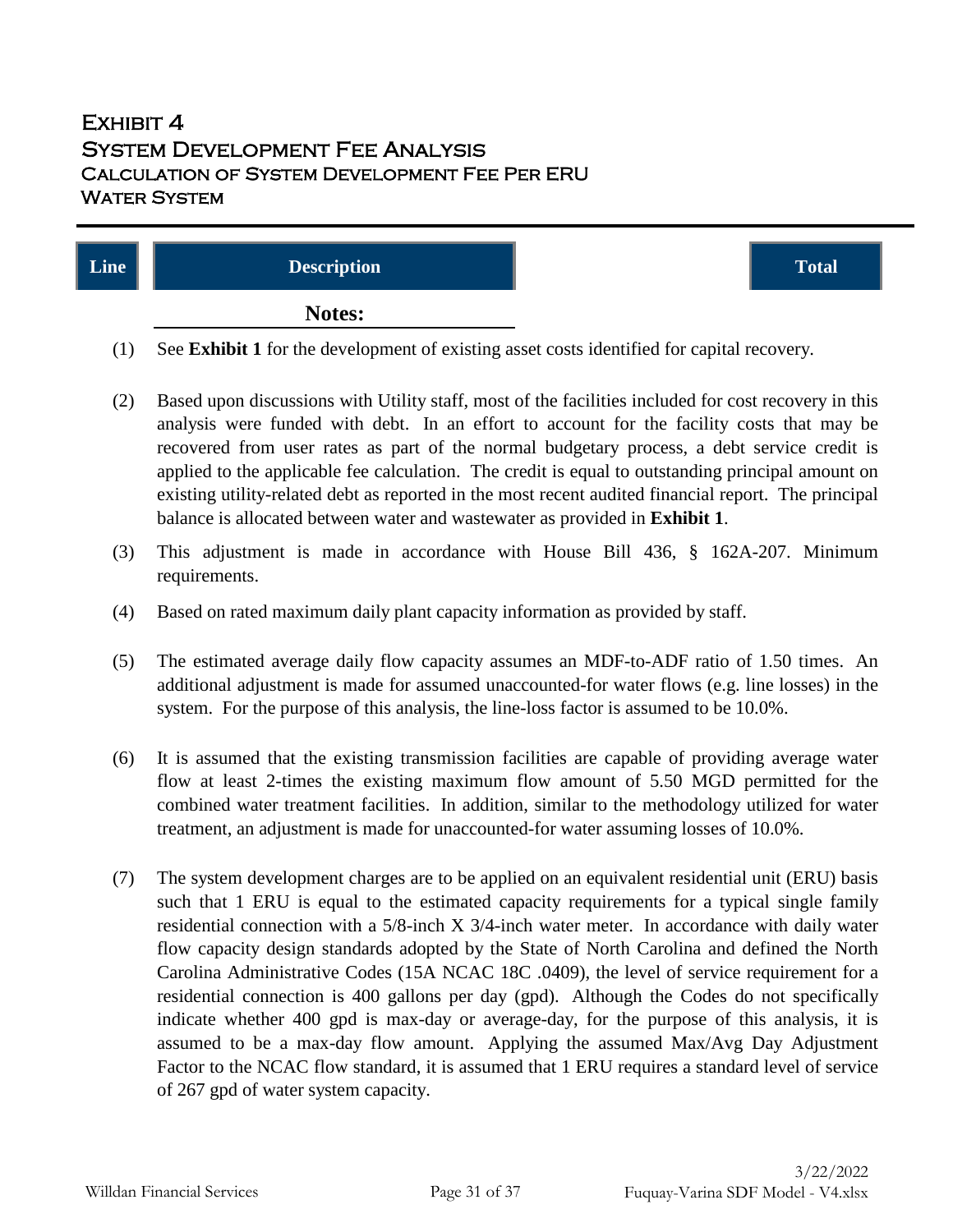## EXHIBIT 5 System Development Fee Analysis Calculation of System Development Fee Per ERU WASTEWATER SYSTEM

| Line           | <b>Description</b>                          |                                       |                    | <b>Total</b>    |     |
|----------------|---------------------------------------------|---------------------------------------|--------------------|-----------------|-----|
|                |                                             | <b>Recoverable Capital Facilities</b> |                    |                 |     |
|                | <b>Existing Facilities:</b>                 |                                       |                    |                 |     |
| $\mathbf{1}$   | <b>Treatment Facilities</b>                 |                                       | \$                 | 43,171,324      |     |
| $\overline{2}$ | <b>Transmission Facilities</b>              |                                       |                    | 5,219,835       |     |
| 3              | <b>Subtotal</b>                             |                                       | $\mathbf{\hat{S}}$ | 48,391,159      | (1) |
|                | <b>Less Debt Service Principal:</b>         |                                       |                    |                 |     |
| $\overline{4}$ | <b>Treatment Facilities</b>                 |                                       | \$                 | (29, 685, 441)  |     |
| 5              | <b>Transmission Facilities</b>              |                                       |                    | (3,589,260)     |     |
| 6              | <b>Subtotal</b>                             |                                       |                    | \$ (33,274,701) | (2) |
|                | <b>Net Recoverable Existing Facilities:</b> |                                       |                    |                 |     |
| 7              | <b>Treatment Facilities</b>                 |                                       | \$                 | 13,485,883      |     |
| 8              | <b>Transmission Facilities</b>              |                                       |                    | 1,630,575       |     |
| 9              | <b>Total</b>                                |                                       | \$                 | 15,116,458      |     |
|                | <b>Capital Improvement Program:</b>         |                                       |                    |                 |     |
| 10             | <b>Treatment Facilities</b>                 |                                       | $\mathcal{S}$      | 94,625,800      |     |
| 11             | <b>Transmission Facilities</b>              |                                       |                    | 37,383,336      |     |
| 12             | <b>Subtotal</b>                             |                                       |                    | \$132,009,136   |     |
|                | Less 25% CIP Adjustment:                    |                                       |                    |                 |     |
| 13             | <b>Treatment Facilities</b>                 | 25%                                   |                    | (23,656,450)    |     |
| 14             | <b>Transmission Facilities</b>              | 25%                                   |                    | (9,345,834)     |     |
| 15             | <b>Subtotal</b>                             |                                       | $\mathcal{S}$      | (33,002,284)    | (3) |
|                | <b>Net Recoverable CIP:</b>                 |                                       |                    |                 |     |
| 16             | <b>Treatment Facilities</b>                 |                                       | \$                 | 70,969,350      |     |
| 17             | <b>Transmission Facilities</b>              |                                       |                    | 28,037,502      |     |
| 18             | <b>Total</b>                                |                                       | $\mathcal{S}$      | 99,006,852      |     |
|                | <b>Net Capital Costs:</b>                   |                                       |                    |                 |     |
| 19             | <b>Treatment Facilities</b>                 |                                       | \$                 | 84,455,233      |     |
| 20             | <b>Transmission Facilities</b>              |                                       |                    | 29,668,077      |     |
| 21             | <b>Net Recoverable Costs</b>                |                                       |                    | \$114,123,310   |     |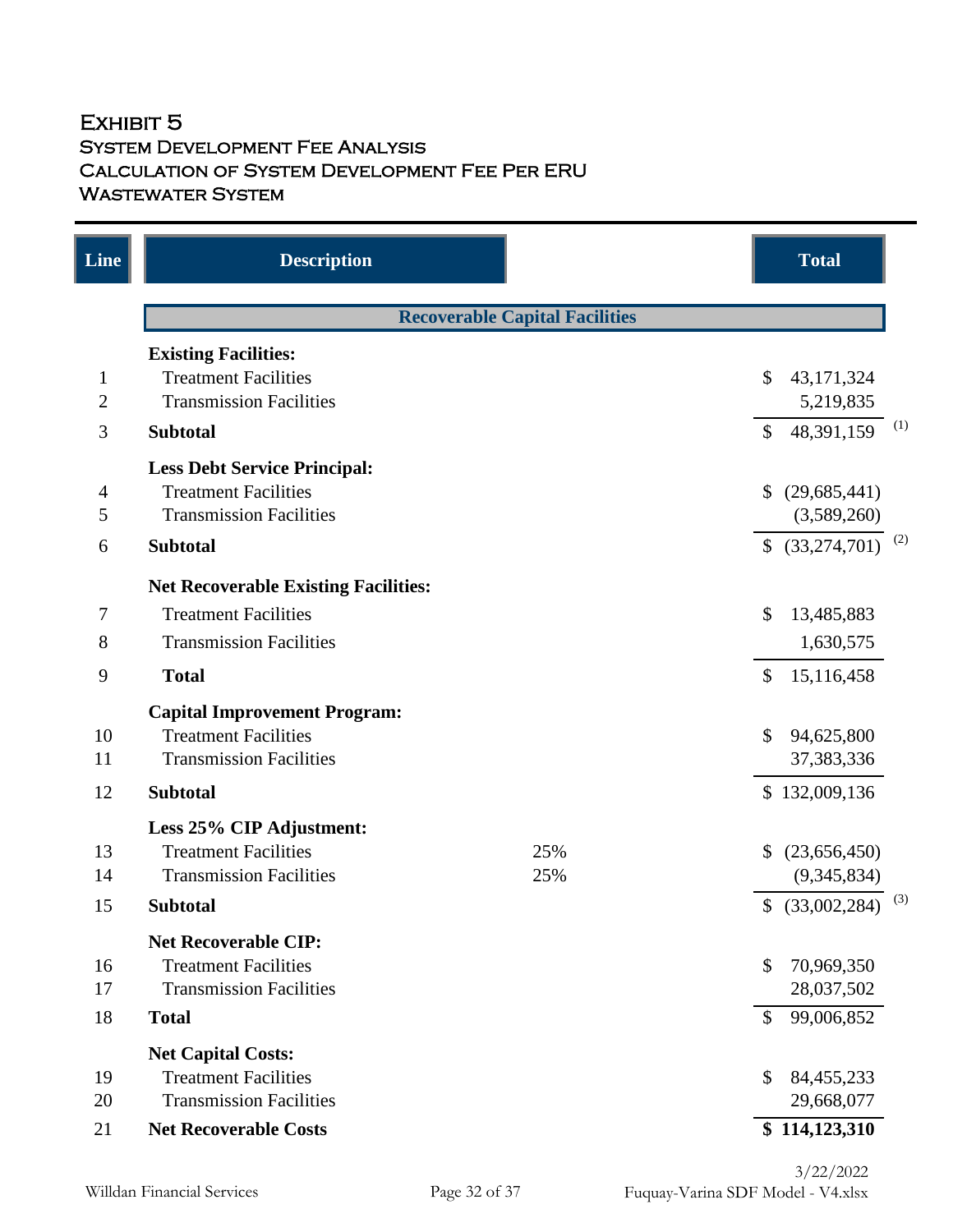## EXHIBIT 5 System Development Fee Analysis Calculation of System Development Fee Per ERU WASTEWATER SYSTEM

| Line | <b>Description</b>                                          | <b>Total</b>  |
|------|-------------------------------------------------------------|---------------|
|      | <b>Available System Capacity (MGD)</b>                      |               |
|      | <b>Existing Treatment Capacity:</b>                         |               |
| 22   | <b>Terrible Creek WWTP</b>                                  | 3.000         |
| 23   | <b>Brighton Forest WWTP</b>                                 | 0.117         |
| 24   | North Harnett Regional WWTP                                 | 2.600         |
| 25   | <b>Total Existing Treatment Capacity</b>                    | 5.717         |
|      | <b>Additional CIP Capacity:</b>                             |               |
| 24   | <b>Terrible Creek WWTP</b>                                  | 3.000         |
| 25   | <b>Brighton Forest WWTP</b>                                 | 0.000         |
| 26   | North Harnett Regional WWTP                                 | 3.400         |
| 27   | <b>Total Additional CIP Capacity</b>                        | 6.400         |
|      | <b>Combined Treatment Capacity (MGD):</b>                   |               |
| 28   | <b>Terrible Creek WWTP</b>                                  | 6.000         |
| 29   | <b>Brighton Forest WWTP</b>                                 | 0.117         |
| 30   | North Harnett Regional WWTP                                 | 6.000         |
| 31   | Total Combined Capacity of Water Treatment Facilities (MGD) | 12.117        |
| 32   |                                                             |               |
|      | <b>Treatment Capacity:</b>                                  |               |
| 33   | <b>Average Day Treatment Capacity (MGD)</b>                 | 12.117        |
| 34   | 25.0%<br><b>I&amp;I Capacity Adjustment</b>                 | (4)           |
| 35   | Adjusted Average Day Treatment Capacity                     | 9.088         |
|      | <b>Estimated Transmission System Capacity:</b>              |               |
| 36   | 2.00<br>Transmission-to-Treatment Capacity Factor           |               |
| 37   | <b>Assumed Gross Transmission Capacity</b>                  | (5)<br>24.234 |
| 38   | 25.0%<br><b>I&amp;I Capacity Adjustment</b>                 |               |
| 39   | <b>Estimated Transmission Capacity</b>                      | (4)<br>18.176 |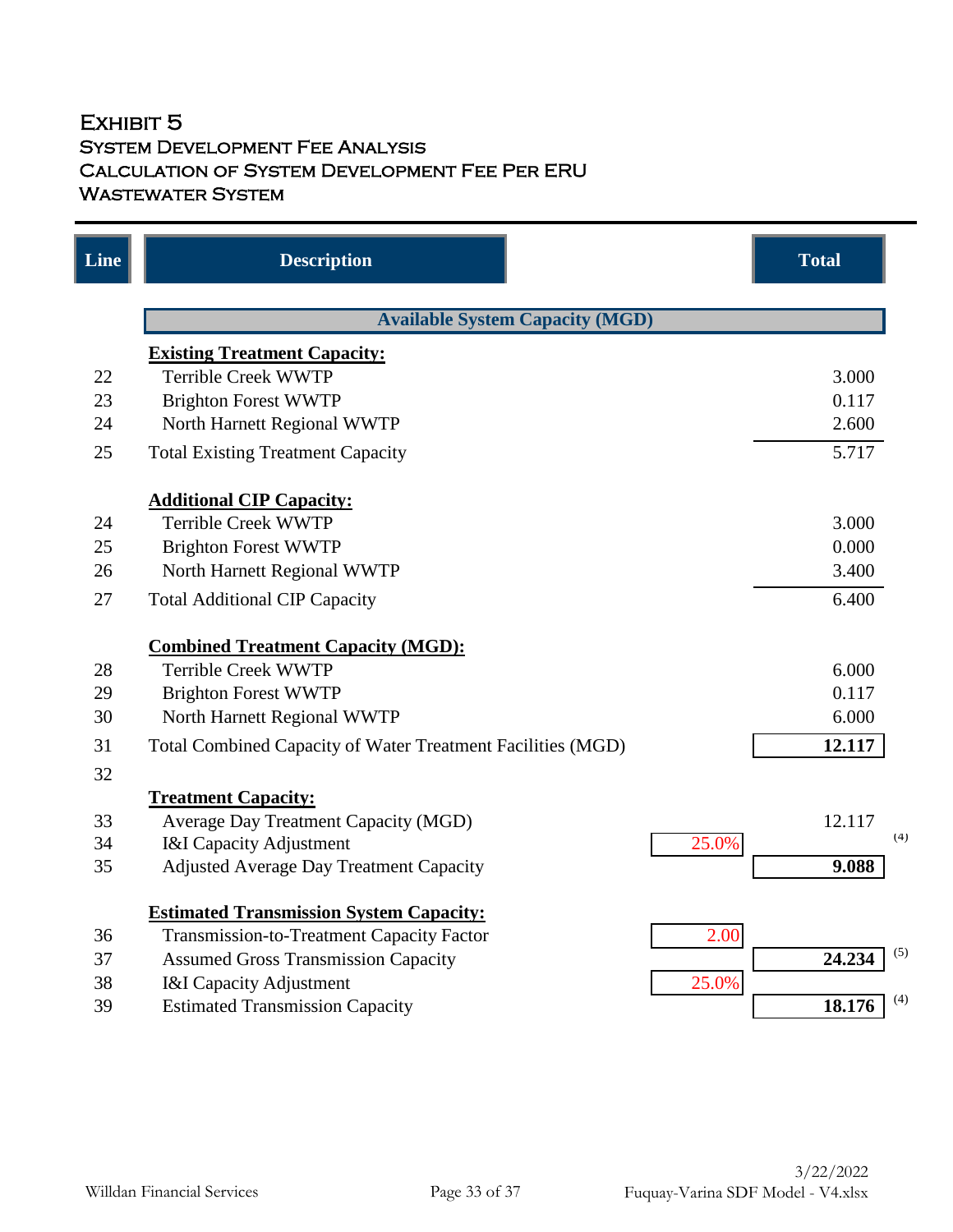## EXHIBIT 5 System Development Fee Analysis Calculation of System Development Fee Per ERU WASTEWATER SYSTEM

| Line | <b>Description</b>                                          |                           | <b>Total</b> |     |
|------|-------------------------------------------------------------|---------------------------|--------------|-----|
|      | <b>Estimated Cost Per Gallon of Capacity</b>                |                           |              |     |
|      | <b>Estimated Cost Per Gallon of Capacity:</b>               |                           |              |     |
| 38   | Treatment (\$/Gallon)                                       | \$                        | 9.29         |     |
| 39   | Transmission (\$/Gallon)                                    |                           | 1.63         |     |
| 40   | <b>Total Cost Per Gallon of Capacity</b>                    | \$                        | 10.92        |     |
| 41   | Assumed Standard Level of Service Per ERU (GPD of Capacity) |                           | 300          | (6) |
|      | <b>Calculation of Fee Per ERU</b>                           |                           |              |     |
|      | <b>Calculation of SDF Per ERU:</b>                          |                           |              |     |
| 42   | <b>Treatment Facilities</b>                                 | \$                        | 2,787        |     |
| 43   | <b>Transmission Facilities</b>                              |                           | 489          |     |
| 44   | <b>Combined Cost</b>                                        | $\mathcal{S}$             | 3,276        |     |
|      | <b>Adjusted Fee - Treatment:</b>                            |                           |              |     |
| 45   | <b>Calculated Fee Per ERU</b>                               | $\mathcal{S}$             | 2,787        |     |
| 46   | Less Rounding Adjustment                                    |                           | (7)          |     |
| 47   | <b>Adjusted Fee</b>                                         | $\boldsymbol{\mathsf{S}}$ | 2,780        |     |
|      | <b>Credit Adjusted Fee - Transmission:</b>                  |                           |              |     |
| 48   | <b>Calculated Fee Per ERU</b>                               | \$                        | 489          |     |
| 49   | Less Rounding Adjustment                                    |                           | (9)          |     |
| 50   | <b>Adjusted Fee</b>                                         | $\mathcal{S}$             | 480          |     |
|      | <b>Proposed SDF Per ERU (Rounded):</b>                      |                           |              |     |
| 51   | <b>Treatment Facilities</b>                                 | \$                        | 2,780        |     |
| 52   | <b>Transmission Facilities</b>                              |                           | 480          |     |
| 53   | <b>Combined Cost</b>                                        | $\boldsymbol{\$}$         | 3,260        |     |
|      |                                                             |                           |              |     |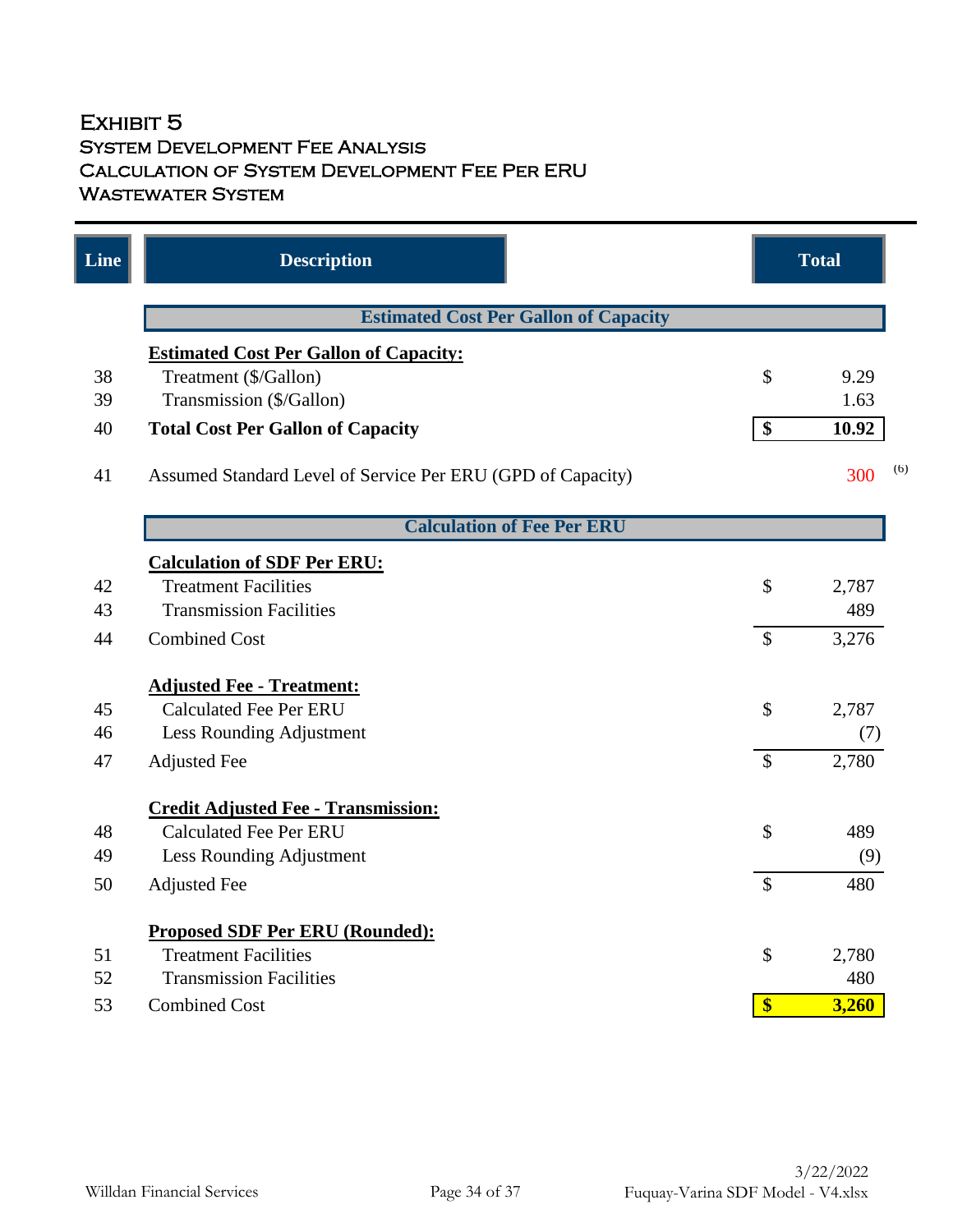## EXHIBIT 5 System Development Fee Analysis Calculation of System Development Fee Per ERU Wastewater System

| $\vert$ Line $\vert$ | <b>Description</b> | <b>Total</b> |
|----------------------|--------------------|--------------|
|                      | Notes:             |              |

- (1) See Exhibit 1 for the development of existing asset costs identified for capital recovery.
- (2) Based upon discussions with Utility staff, most of the facilities included for cost recovery in this analysis were funded with debt. In an effort to account for the facility costs that may be recovered from user rates as part of the normal budgetary process, a debt service credit is applied to the applicable fee calculation. The credit is equal to outstanding principal amount on existing utilityrelated debt as reported in the most recent audited financial report. The principal balance is allocated between water and wastewater as provided in Exhibit 1.
- (3) This adjustment is made in accordance with House Bill 436, § 162A-207. Minimum requirements.
- (4) Similar to the line loss adjustment for water, the wastewater system capacity is reduced by the impacts of system inflow and infiltration (I&I). The assumed I&I adjustment is based on discussions with staff.
- (5) It is assumed that the wastewater trunk lines and pumping facilities are designed to provide capacity at least 2-times the permitted plant flow amount of 12.117 MGD.
- (6) Similar to the water system, the system development charges for wastewater are to be applied on an equivalent residential unit (ERU) basis such that 1 ERU is equal to the estimated capacity requirements for a typical single family residential connection with a 5/8-inch X 3/4-inch water meter. In accordance with wastewater flow design standards adopted by the State of North Carolina and defined the North Carolina Administrative Codes (15A NCAC 02T .0114), the level of service requirement is based on 120 gallons of capacity per day per bedroom for a residential home. However, the Town recently received a reduction letter from the State allowing it to use 75 gpd per bedroom for planning and design purposes for the wastewater system. Based on discussions with staff, the analysis developed herein assumed that 1 ERU is 4 bedrooms. The resulting standard LOS is 300 gpd of wastewater system capacity per ERU.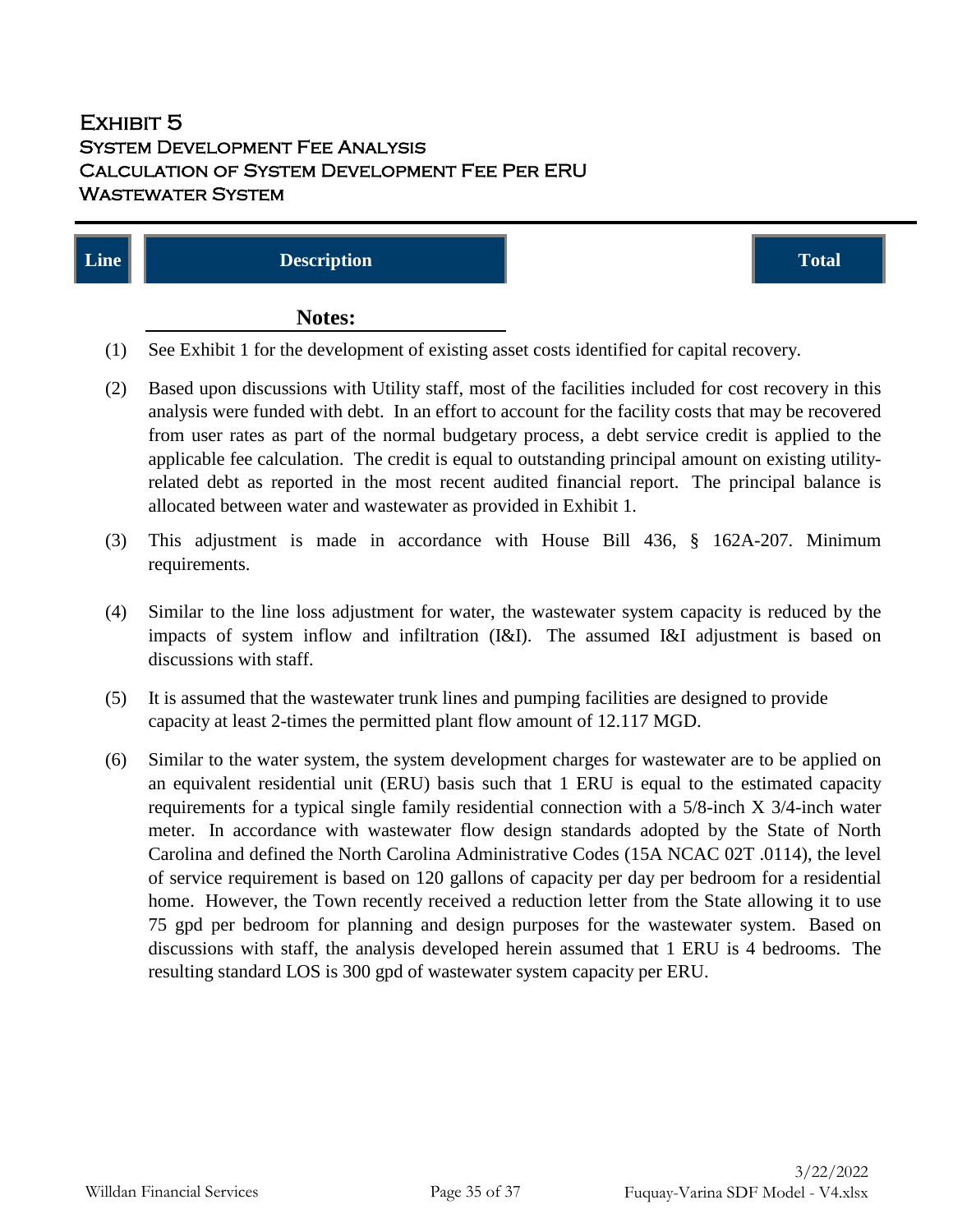## EXHIBIT<sub>6</sub> System Development Fee Analysis Summary of Proposed System Development Fees WATER & WASTEWATER SYSTEMS

|                |                                             | <b>Meter-Based</b> | <b>Fees by System</b>     |              |                           |                   |                            | <b>Combined</b> |  |
|----------------|---------------------------------------------|--------------------|---------------------------|--------------|---------------------------|-------------------|----------------------------|-----------------|--|
| <b>Line</b>    | <b>Description</b>                          | <b>ERU Factor</b>  |                           | <b>Water</b> |                           | <b>Wastewater</b> |                            | Fee             |  |
|                | <b>EXISTING SDFs</b>                        |                    |                           |              |                           |                   |                            |                 |  |
|                | <b>Meter Size:</b>                          |                    |                           |              |                           |                   |                            |                 |  |
| $\mathbf{1}$   | $5/8$ x $3/4$ Inch                          | 1.00               | \$                        | 2,000        | \$                        | 3,250             | \$                         | 5,250           |  |
| $\mathbf{2}$   | 1.0 Inch                                    | 1.66               | \$                        | 3,328        | \$                        | 5,416             | $\boldsymbol{\mathsf{\$}}$ | 8,744           |  |
| 3              | $1.5$ Inch                                  | 3.33               | \$                        | 6,655        | \$                        | 10,833            | $\boldsymbol{\mathsf{\$}}$ | 17,488          |  |
| $\overline{4}$ | 2.0 Inch                                    | 5.32               | \$                        | 10,649       | \$                        | 17,333            | \$                         | 27,982          |  |
| 5              | 3.0 Inch                                    | 10.65              | \$                        | 21,297       | $\$$                      | 34,665            | \$                         | 55,962          |  |
| 6              | 4.0 Inch                                    | 16.64              | $\mathcal{S}$             | 33,277       | $\boldsymbol{\mathsf{S}}$ | 54,164            | $\mathcal{S}$              | 87,441          |  |
| 7              | 6.0 Inch                                    | 33.28              | $\boldsymbol{\mathsf{S}}$ | 66,554       | \$                        | 108,328           | \$                         | 174,882         |  |
|                | <b>PROPOSED SDFs</b>                        | (1)                |                           |              |                           |                   |                            |                 |  |
|                | <b>Meter Size:</b>                          |                    |                           |              |                           |                   |                            |                 |  |
| 6              | $5/8$ x $3/4$ Inch                          | 1.00               | \$                        | 3,030        | \$                        | 3,260             | \$                         | 6,290           |  |
| 7              | 1.0 Inch                                    | 2.50               | \$                        | 7,575        | \$                        | 8,150             | \$                         | 15,725          |  |
| 8              | $1.5$ Inch                                  | 5.00               | \$                        | 15,150       | $\boldsymbol{\$}$         | 16,300            | \$                         | 31,450          |  |
| 9              | 2.0 Inch                                    | 8.00               | \$                        | 24,240       | $\boldsymbol{\$}$         | 26,080            | \$                         | 50,320          |  |
| 10             | 3.0 Inch                                    | 16.00              | \$                        | 48,480       | \$                        | 52,160            | $\boldsymbol{\mathsf{S}}$  | 100,640         |  |
| 11             | 4.0 Inch                                    | 25.00              | \$                        | 75,750       | \$                        | 81,500            | \$                         | 157,250         |  |
| 12             | 6.0 Inch                                    | 50.00              | \$                        | 151,500      | $\mathcal{S}$             | 163,000           | $\mathcal{S}$              | 314,500         |  |
| 13             | 8.0 Inch                                    | 80.00              | \$                        | 242,400      | \$                        | 260,800           | \$                         | 503,200         |  |
|                | <b>OPTIONAL ACTUAL FLOW BASIS</b>           | (2)                |                           |              |                           |                   |                            |                 |  |
|                | <b>Charge Per Gallon of Capacity (GPD):</b> |                    |                           |              |                           |                   |                            |                 |  |
| 14             | <b>Treatment Facilities</b>                 |                    | $\mathbb{S}$              | 4.96         | $\mathcal{S}$             | 9.29              | $\mathcal{S}$              | 14.25           |  |
| 15             | <b>Transmission Facilities</b>              |                    |                           | 6.41         |                           | 1.63              |                            | 8.04            |  |
| 16             | Cost Per GPD                                |                    | \$                        | 11.37        | $\boldsymbol{\mathsf{S}}$ | 10.92             | \$                         | 22.29           |  |
|                |                                             |                    |                           |              |                           |                   |                            |                 |  |

(1) The proposed capacity fees are based on the calculated fee per ERU as applied to the respective ERU factor. The proposed ERU factors for the capacity fees are based on meter equivalency factors established by the AWWA.

(2) In situations where the application of the meter-based fees will result in the collection of fees significantly different than the potential demand requirement, a special fee calculation methodology may be applied based on the unit cost of capacity and the estimated daily capacity needs of the new service connection. The estimated capacity needs will be based on the amount determined by the utility's engineering staff to be appropriate.

**Notes:**